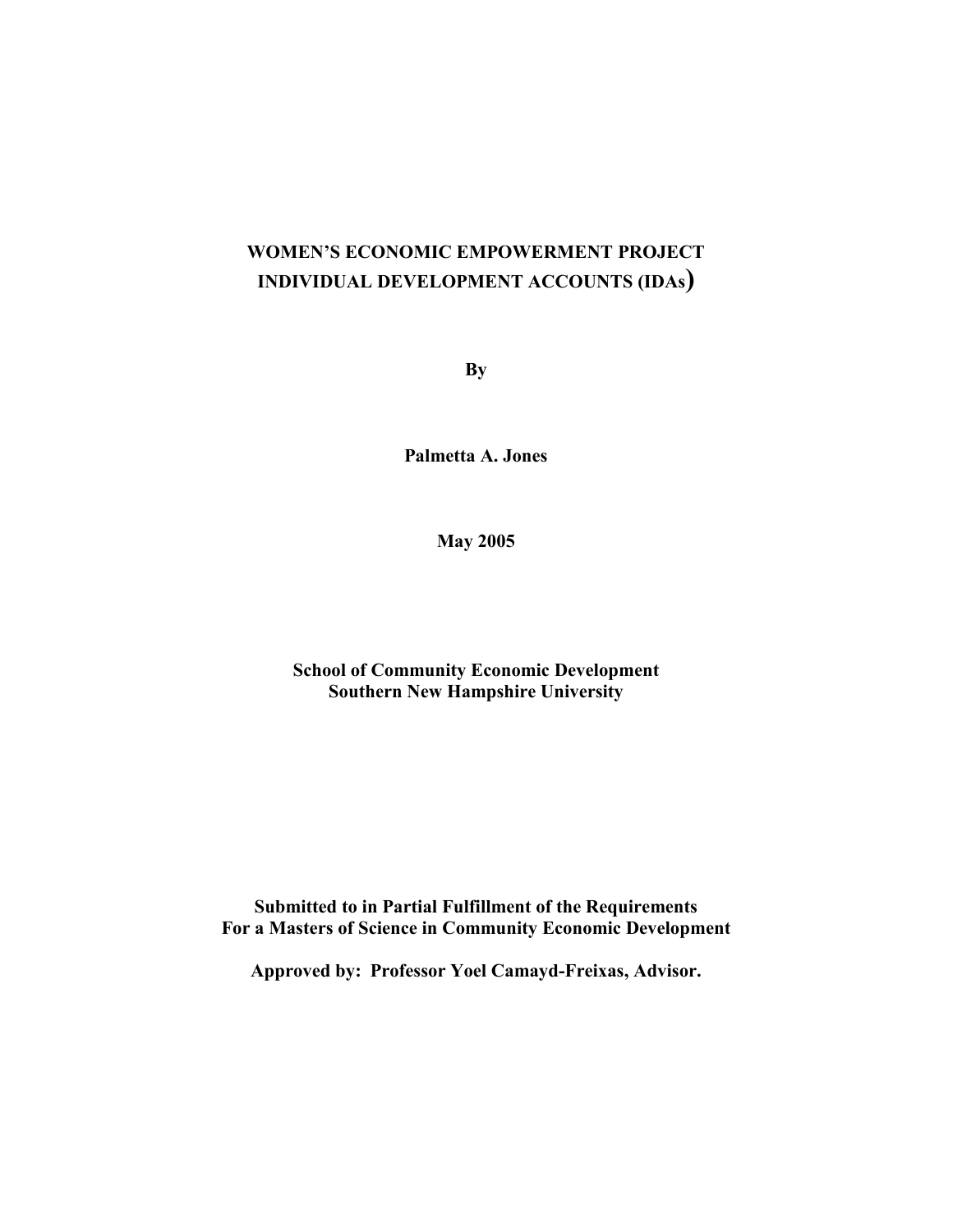# **Table of Contents**

| .40 |
|-----|
|     |
|     |
|     |
|     |
|     |
|     |
|     |
|     |
|     |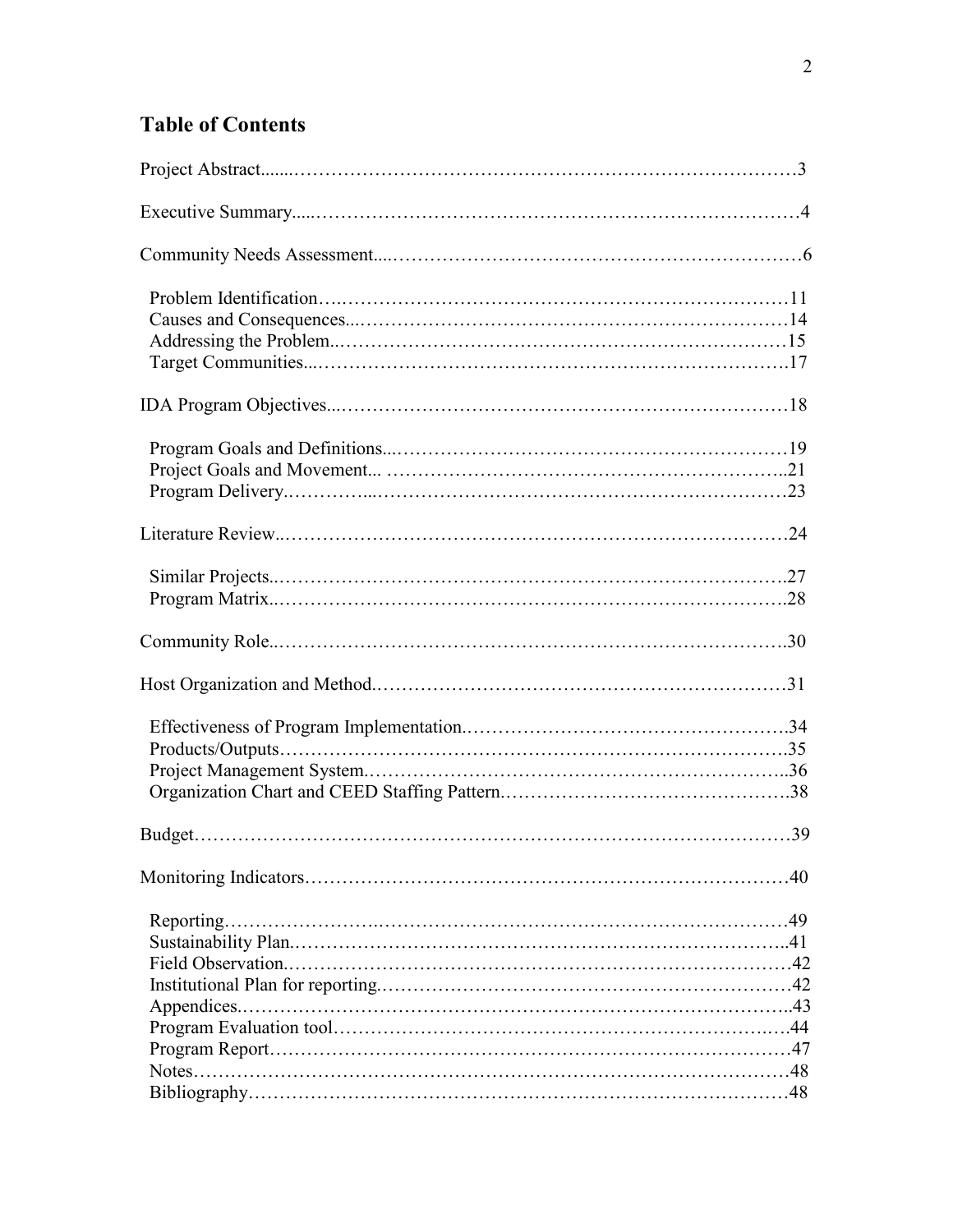#### **Abstract**

 The Elizabeth Stone House (ESH) is a 30-year-old multi-service community-based agency for low income at risk women and their children. Domestic violence coupled with the emotional distress of poverty is just two of the many internal and external barriers female head of households encounter. In response to the needs of women and children we serve, the Community Education for Economic Development (CEED) program was developed in1996 and has served over 360 women. A more recent community needs assessment (CNA) revealed a need for a next step savings component to strengthen the CEED program. An Individual Development Accounts (IDA) savings program was the most logical and direct approach to asset building for very low to low- moderate-income female head of households.

 This comprehensive tool is both educational and provides an action plan for asset building, which supports the economic empowerment of women, their children and their communities. Phase I and Phase II provides the 11-week economic literacy and financial goal setting classes that are a prerequisite to IDA savings component. Eligible candidates have committee to one of the three permissible uses for IDA savings accounts, and they are (a) first time homeownership; (b) post-secondary education or training; (c) and small business development. Women who are interested in small business development will have direct access to the Women's business opportunity program (WBOP). The savings program will become the Women's Economic Empowerment Project under the auspice of the CEED, which is a program of the Elizabeth Stone House. How target areas are residents from the neighborhoods of Roxbury, Boston, Jamaica Plain and Dorchester communities to include UWMB funded Community-based organizations.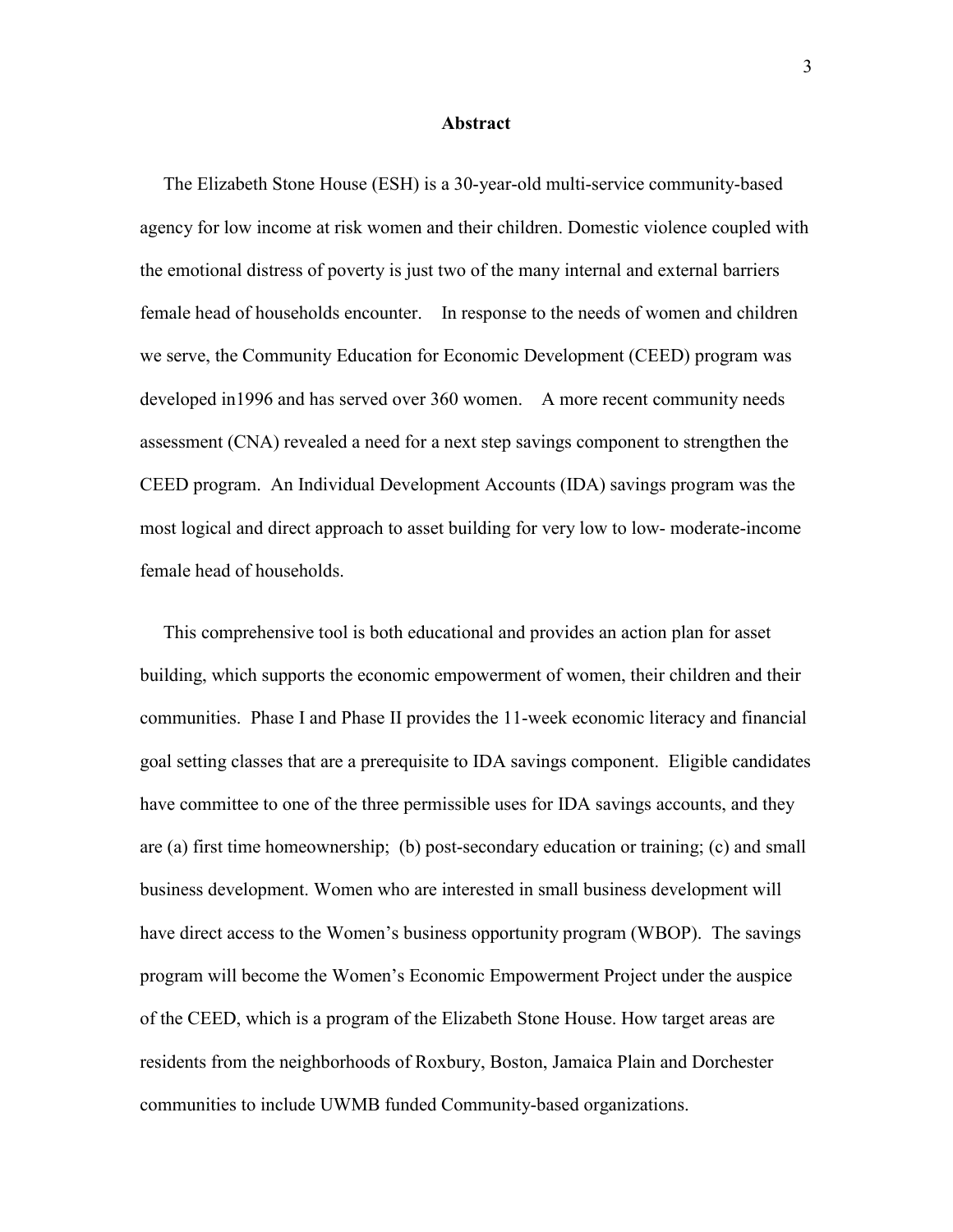#### **Executive Summary**

 The Elizabeth Stone House (ESH) is a 30-year-old multi-service residential and community-based agency for low-income women and their children who are at risk due to displacement. Domestic violence, emotional distress issues such as poverty, societal pressures coupled with single parenthood are some of the external forces. In response, the highly effective Community Education for Economic Development (CEED) program came into existence in 1996 and has served over 500 low to moderate- income (LMI) female heads of households. A Community Needs Assessment (CNA) incorporated former CEED participants, community residents and ESH staff which resulted in a identifiable need to strengthen the program with the addition of an Individual Development Accounts (IDAs) savings component.With the growing number of female head of households on the raise, a more comprehensive and direct approach to asset building represent a next logical approach towards economic empowerment.

 Partnerships have been developed with United Way of Massachusetts Bay (UWMB) funded CBOs and Citizens Bank. These are just two of the institutions who have maintained a strong influence in promoting and funding financial literacy projects and IDA savings programs.

#### **The over arching CEED component in 2005 consist of:**

- 1. Personal Economic Planning (PEP) Phase I -five weeks
- 2. Financial Planning and Goal Setting Phase II six weeks
- 3. Women's Business Opportunity Program (WBOP) 17 weeks
- 4. Women's Economic Empowerment Project **IDA Savings Program**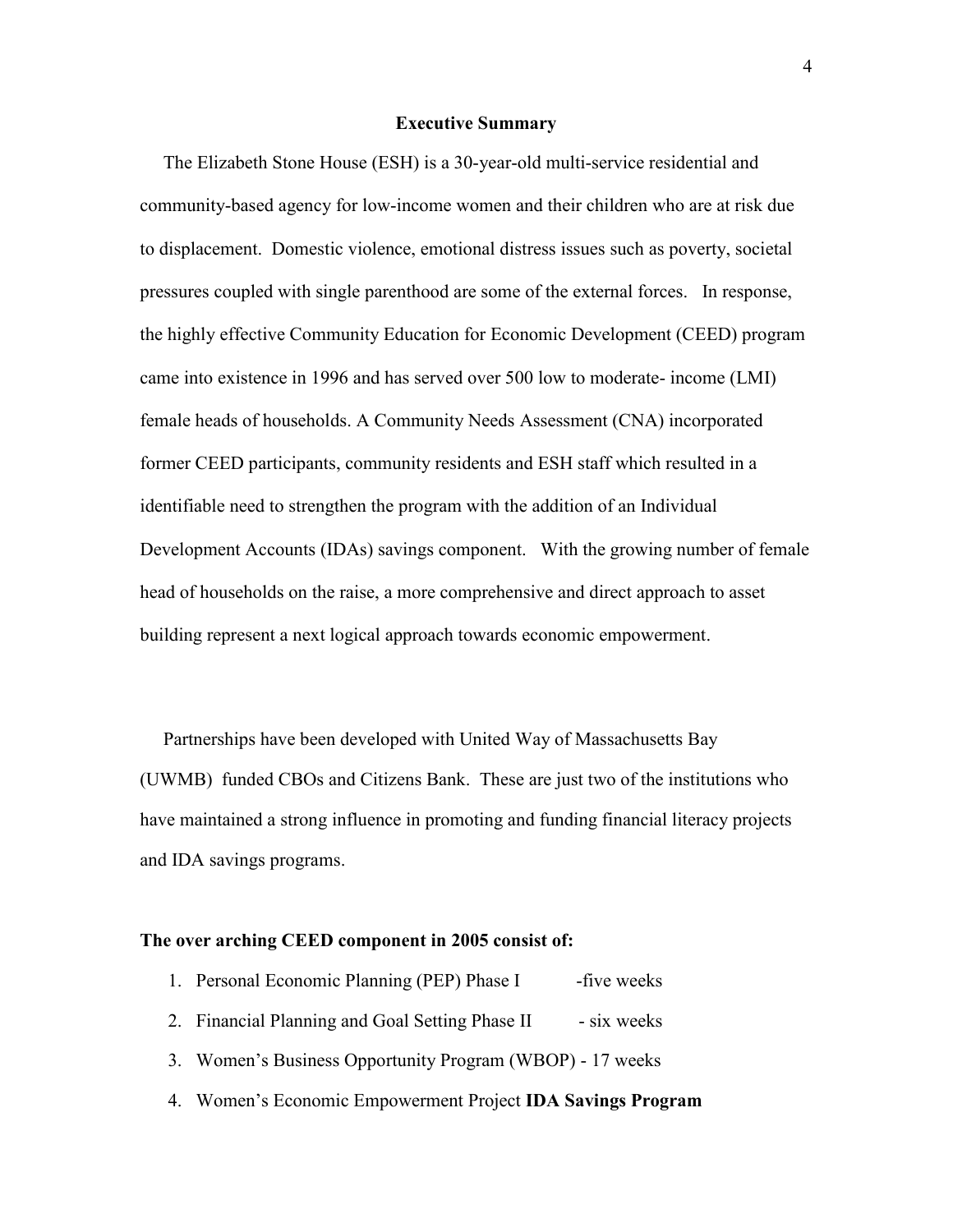- a. Homeownership
- b. Small business development
- c. Post-secondary education

#### **Community Based Organization Network System**:

- 1. Roxbury
- 2. Dorchester
- 3. Jamaica Plain
- 4. Boston

 The Massachusetts Development Accounts Solutions (MIDAS) will continue to provide technical assistance to the two to three year match savings program. A ratio of (3:1) three matching dollars for every one-dollar that participants contribute was identified as a substantial incentive. IDA feasibility assessment focus group yield results showing that participants felt more comfortable contributing \$ 25.00 per month of their income derived from employment. The savings program will match up to \$75.00 each month for permissible usages established in the program design.

#### **IDA Program Goal:**

- Increase Asset building through education, savings account and asset acquisition: □ Program objectives
	- a. 15 participants complete Phase I and Phase II economic literacy and goal setting sessions.
	- b. 15 participants identify their savings goal.
	- c. 15 participants open up savings accounts over a three-year period with Citizens Bank, Dudley Street branch.
	- e. participants enrolled in either the Women's Business Opportunity (WBOP), first time homeownership classes' Post-secondary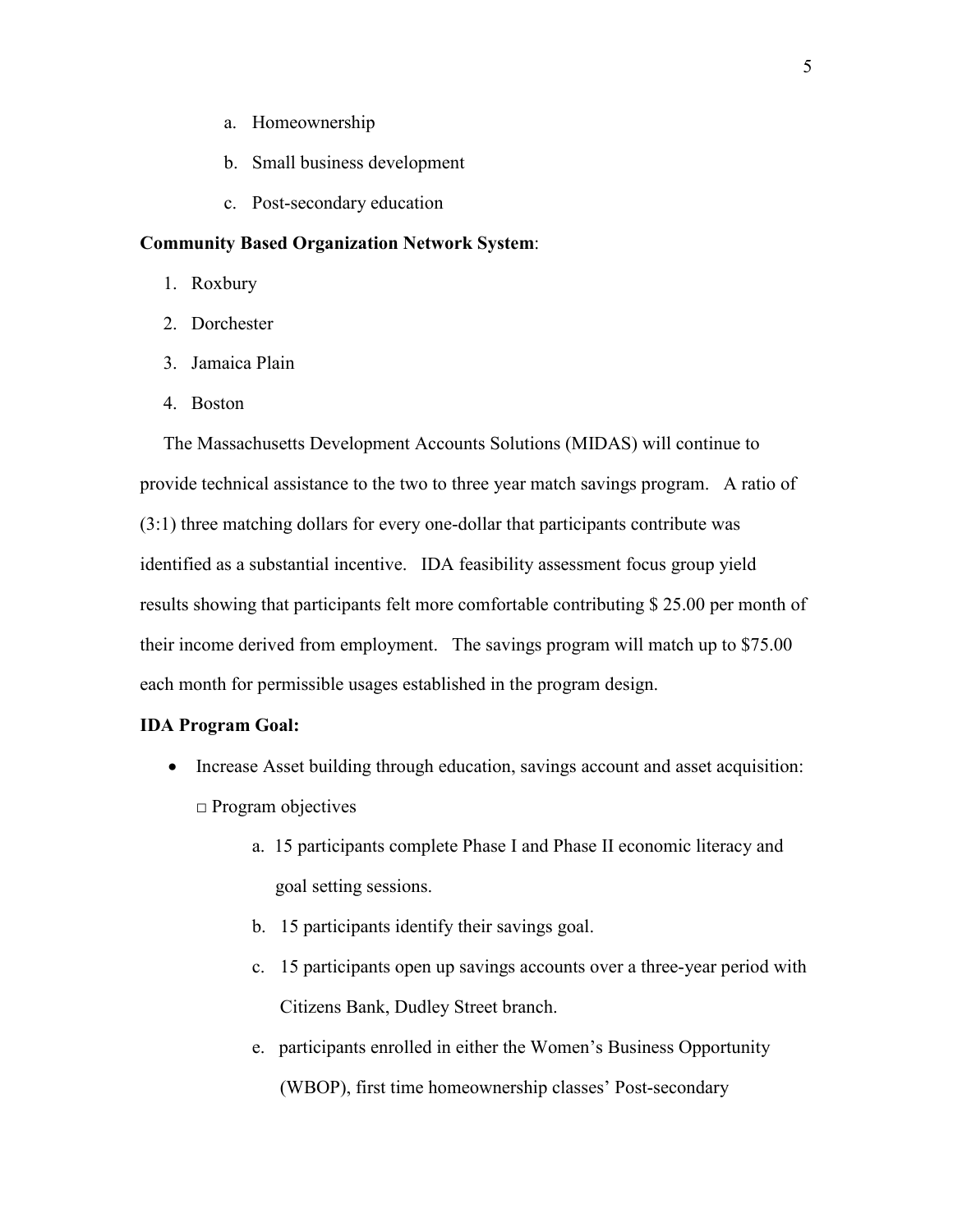#### educational or training institution.

 One non-tradition use for first and last month security deposit is included in the agency guidelines and will be referred to as IDA1. This use is restricted to the ESH transitional housing program residents only. The IDA1 will rely solely on sponsorships, foundations and private donor funding. The IDA2 program is better suited for restricted federal funds.

 Monthly program evaluations are reviewed to enhance the success of this savings tool by **(a)** how many participants complete the savings program (measured by completion of the11-week educational series and by saving their targeted amount); **(b)** participation in homeownership classes and acquisition; **(c)** a business plan with a grant or financial support opportunity; **(d)** enrolled in post-secondary education or training program.

### **Community Needs Assessment**

 The community needs assessment is comprised of a small sample data from 44 former participants, demographics from the Boston empowerment zone and a census 2000 summary. In 2002, a program evaluation tool was developed by staff to better track the needs and responses of the participants. Information extrapolated from the feedback forms and the newly developed pre and post testing, participants expressed a need for a next step tool to the five-week PEP sessions and support for WBOP. Most notable, were the challenges related to their beliefs or inability for savings and budgeting opportunities.

 Using the small data sample, a reviewed of the information generated from the pre and post test results of 44 participants, a snap shot was provided in which to gather a sense of individual beliefs in reaching economic self-sufficiency. The following data was tallied in February of 2003 from the ESH: PEP Pre Questionnaire (2002):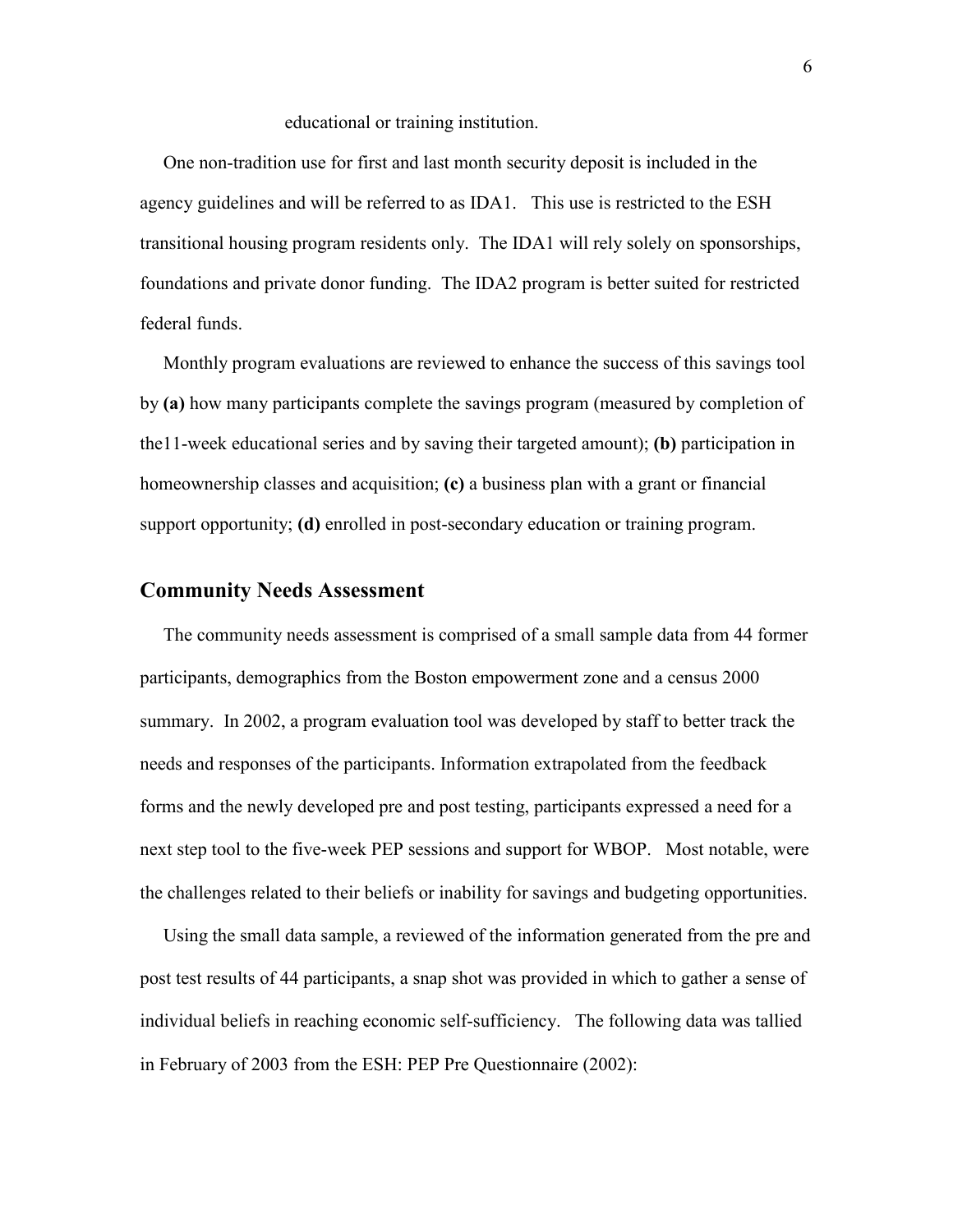### **Demographics:**

**Area:** Roxbury, Jamaica Plain and Mattapan

- **Age:** All were between the ages of 21 and 55
- **Sex:** All were female
- **Number of Children:** Average household had two children
- **Single head of household:** 42%
- **Very low income**: 40%
- **Low to moderate-income:** 44%

**Graph 1.** *Small data sample of budgeting abilities of participants.*



**Graph 2.** *Small data sample of budgeting abilities of participants*

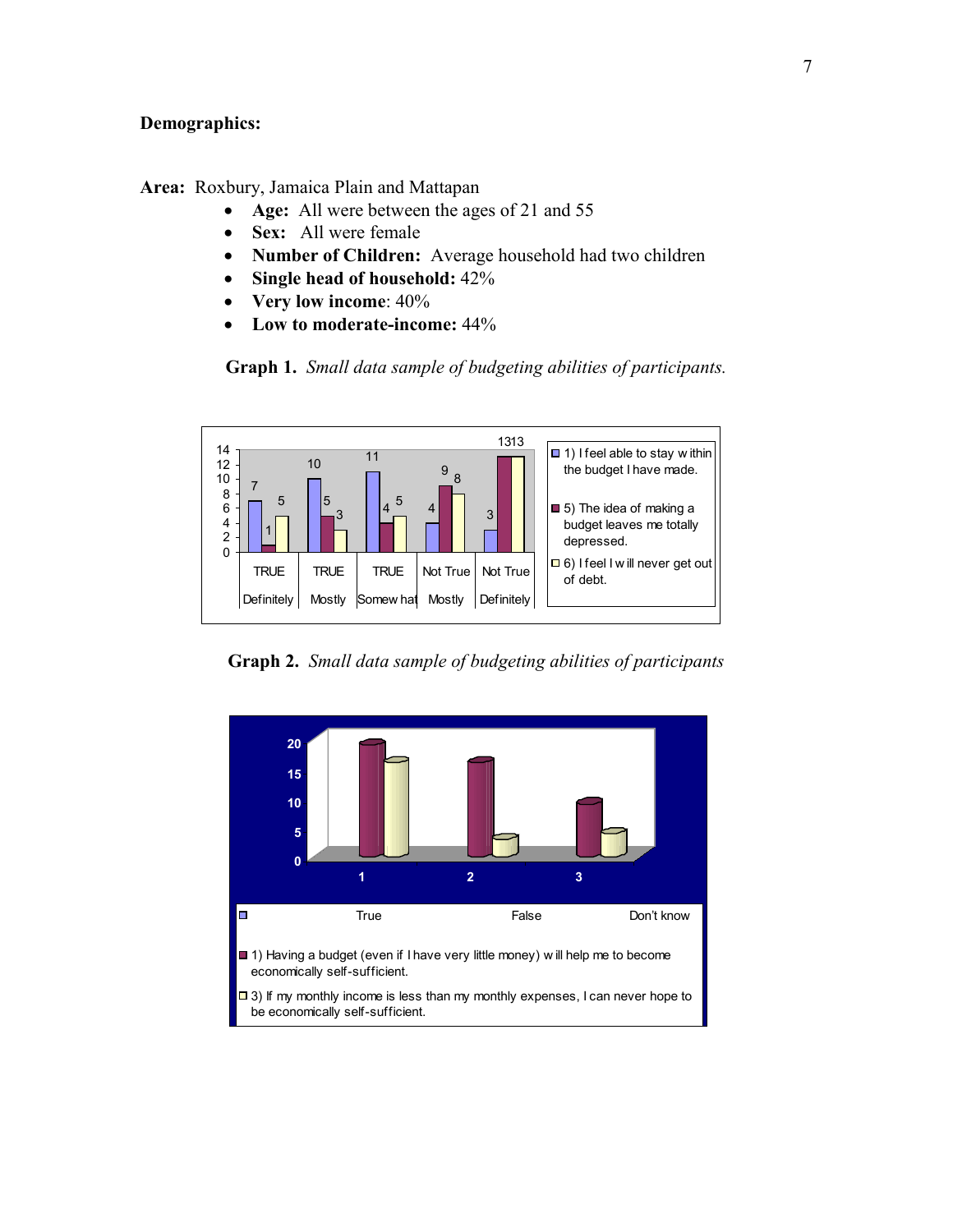| 1. Do you have a personal<br>economic plan? |     |  |
|---------------------------------------------|-----|--|
| 2. Do you have a budget?                    |     |  |
|                                             | Ves |  |

#### **Graph 3.** *Small sample comparison of participants without a savings plan:*

\*Source: All statistical information was taken from The Elizabeth Stone House: Personal Economic Planning Questionnaire, August 2002

The information gathered from the PEP participants' pre and post testing showed insight into some of the obstacles faced by participants that may first need addressing in order to fully benefit from an IDA program. The first graph showed a large number of the 44 participants felt that they ″were somewhat″ able to stay within a budget they have made, while the idea of making a budget made others feel depressed. Some participants felt like they would never get out of debt. A further look at the second graph showed a large portion of the 44 participants felt that having a budget would help them to become more economically self-sufficient. Most felt that if their monthly income is less then their monthly expenses they could never hope to become economically self-sufficient. The input of this small sample provided an up close observation that Personal Economic Planning (PEP) and Women's Business Opportunity Program (WBOP) were certainly a springboard upon which to leap towards an IDA program. The **'Yes** and **No**' questions supports data which will be presented later in this paper that a large number of households do not have a budget or any savings plan towards asset building.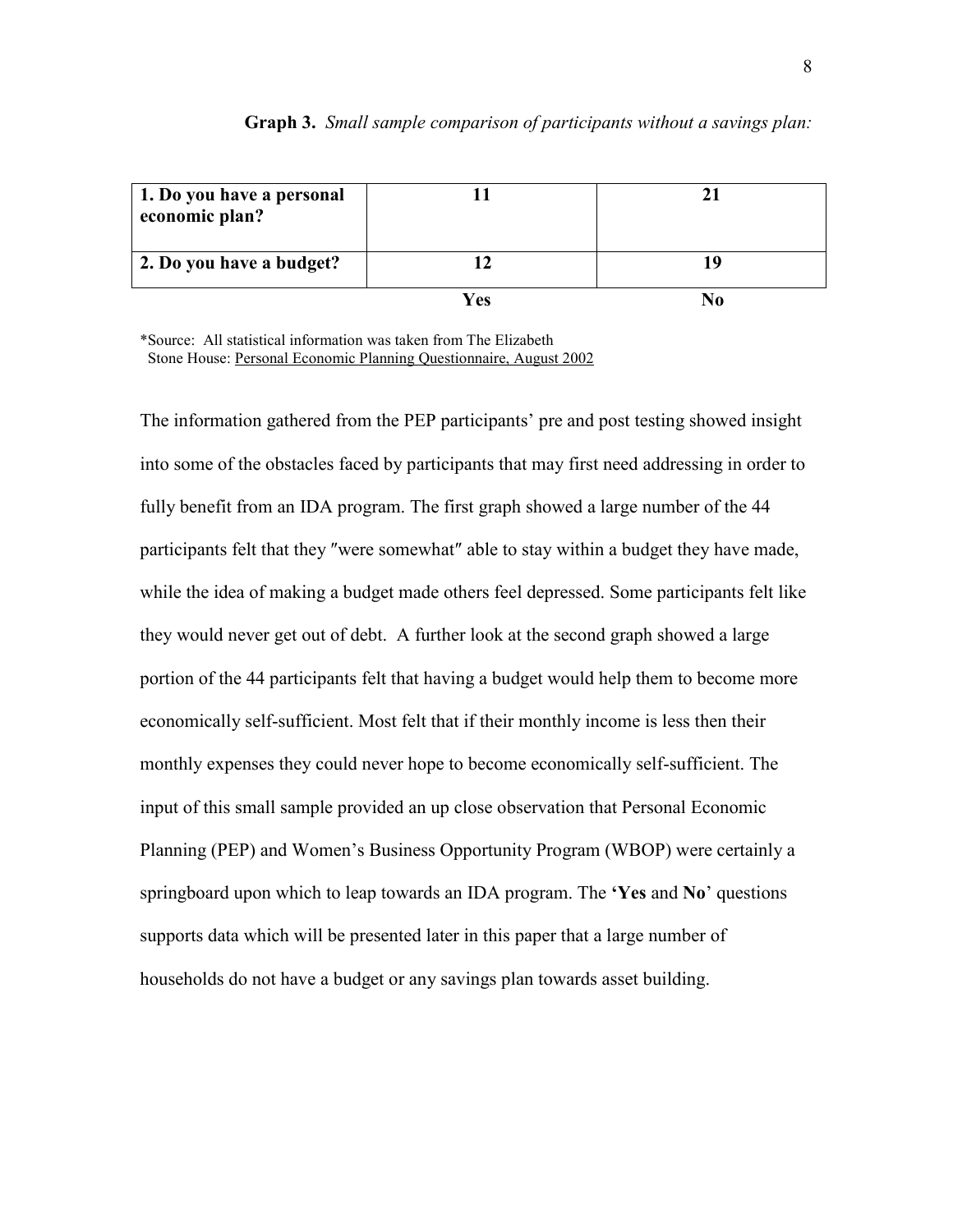To further support the CNA for an IDA savings program, is the representation of the Empowerment Zone in the Boston and Roxbury area. The Empowerment Zone is distinguished from the rest of Boston by its higher degree of poverty. Within a two-mile radius of the CEED program, are three apartment complexes with 43% of its occupants between the ages of 18-44. 37% of this group is single heads of households, and 7.5% are under the age of five.

*Social characteristics taken from Statistic: Boston Empowerment Zone* 



| $\blacksquare$ 18-44 yrs.old | 18-44 years old | 43.05% |
|------------------------------|-----------------|--------|
|                              | <b>Black</b>    | 58.09% |
| $\blacksquare$ Black         | Hispanic        | 18.09% |
|                              | White           | 21.08% |

Black 58.09% Hispanic 18.09%  $.08%$ Under 12th grade ed. 23.02% Over 12th grade ed. 27.07% Household type: single 37.07% Less than \$20,000 57.02% Up to \$34,999 20.00% Owner units 15.04% Rental units 84.06%

\*Source: The Empowerment Zone at a glance, according to the Census Bureau

This data sample show 57% makes less than \$20,000 and that the income level is very low-to-low. Financial literacy and education is an excellent tool in which to begin dialogue with the community residents towards wealth building through savings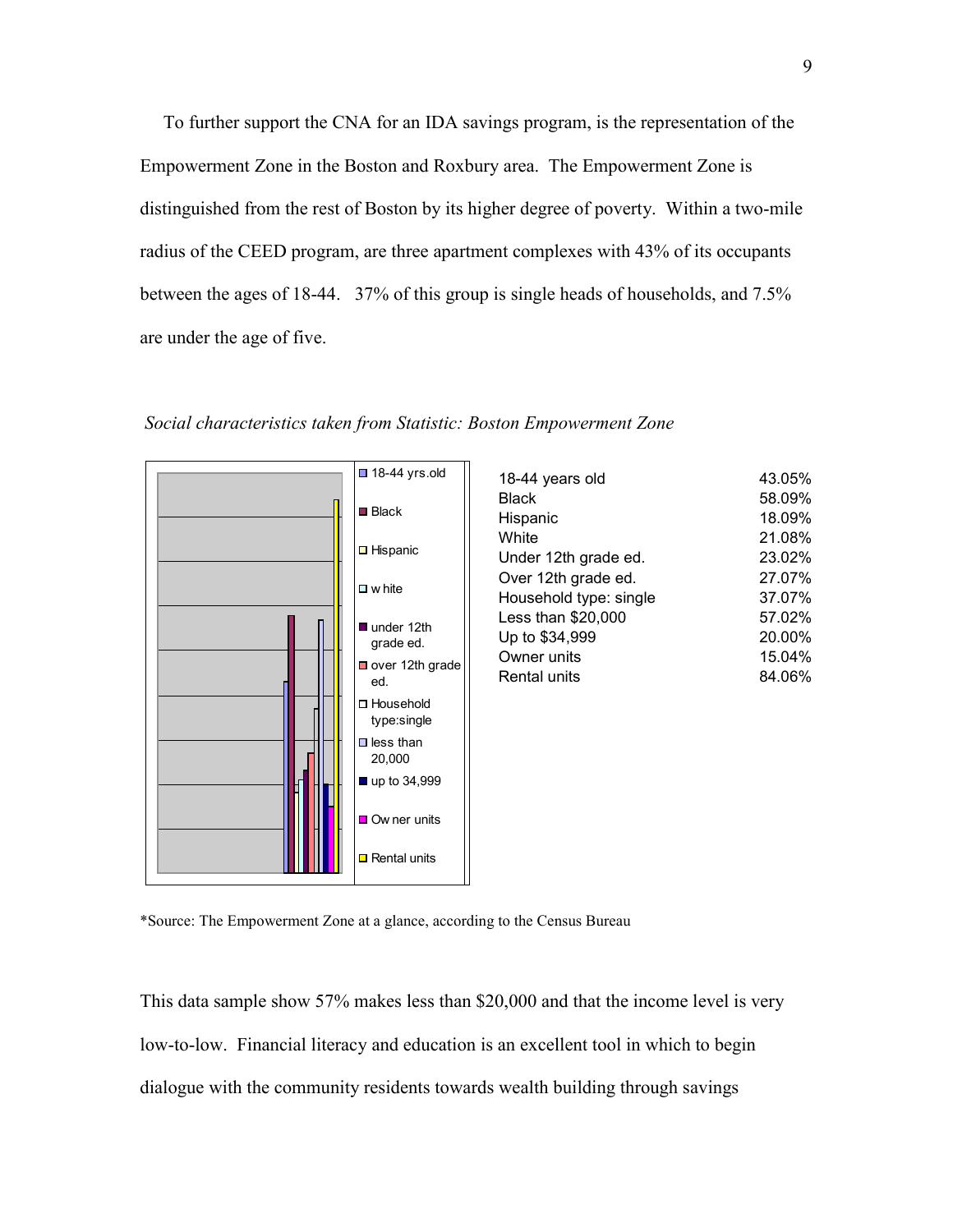accounts. The demographic breakdown also represents the cultural diversity of the neighborhoods whose single highest age group is 18-44 years old. The potential exist for the entrepreneurship of small businesses to sell products and services identified as a need within the community. Also prevalent is the high percentage of rental units, 84.4% in a community where a large number of families reside and homeownership is at a low 15.04%. Upon further observation an argument could be made simply to support postsecondary education as a venue for asset building. High school graduates represent 27% in the Roxbury and Boston area and 23% have less than a twelfth grade education.

 The following statistical breakdown presents some developing trends from Census 2000 Summery made possible by Boston Redevelopment Authority. A quick glance will yield support for the argument of asset building in response to the growing number of female head of household. The future outcome may look bleak without some supportive measures or solid foundation to begin building both individual and community growth for a more economically stable environment.

| <b>Subject</b>                | 1990 Number | %    | 2000 Number | % Share |
|-------------------------------|-------------|------|-------------|---------|
| Total households              | 2227,958    | 100  | 239,528     | 100     |
| <b>Family Households</b>      |             |      |             |         |
| <b>Family Households</b>      | 117,656     | 51.6 | 115,096     | 48.1    |
| With own children under 18yrs | 53,375      | 23.4 | 54,310      | 22.7    |
| Married-coupled family:       | 71,088      | 31.2 | 65,747      | 27.4    |
| With own children under 18    | 30,065      | 13.2 | 28,219      | 11.8    |
| VIS.                          |             |      |             |         |
| Single Female householder     | 37,788      | 16.6 | 39,366      | 16.4    |
| (no husband present)          |             |      |             |         |
| With own children under 18    | 20,931      | 9.2  | 22,793      | 9.5     |
| VIS.                          |             |      |             |         |
| Single Male householder       | 8,780       | 3.9  | 9,983       | 9.5     |
| (no wife present)             |             |      |             |         |
| With own children under 18    | 2,379       | 1.0  | 3,298       | 1.4     |

*Comparison growth of female-headed household:* 

٭Source: Boston Household Characteristics: 1990-2000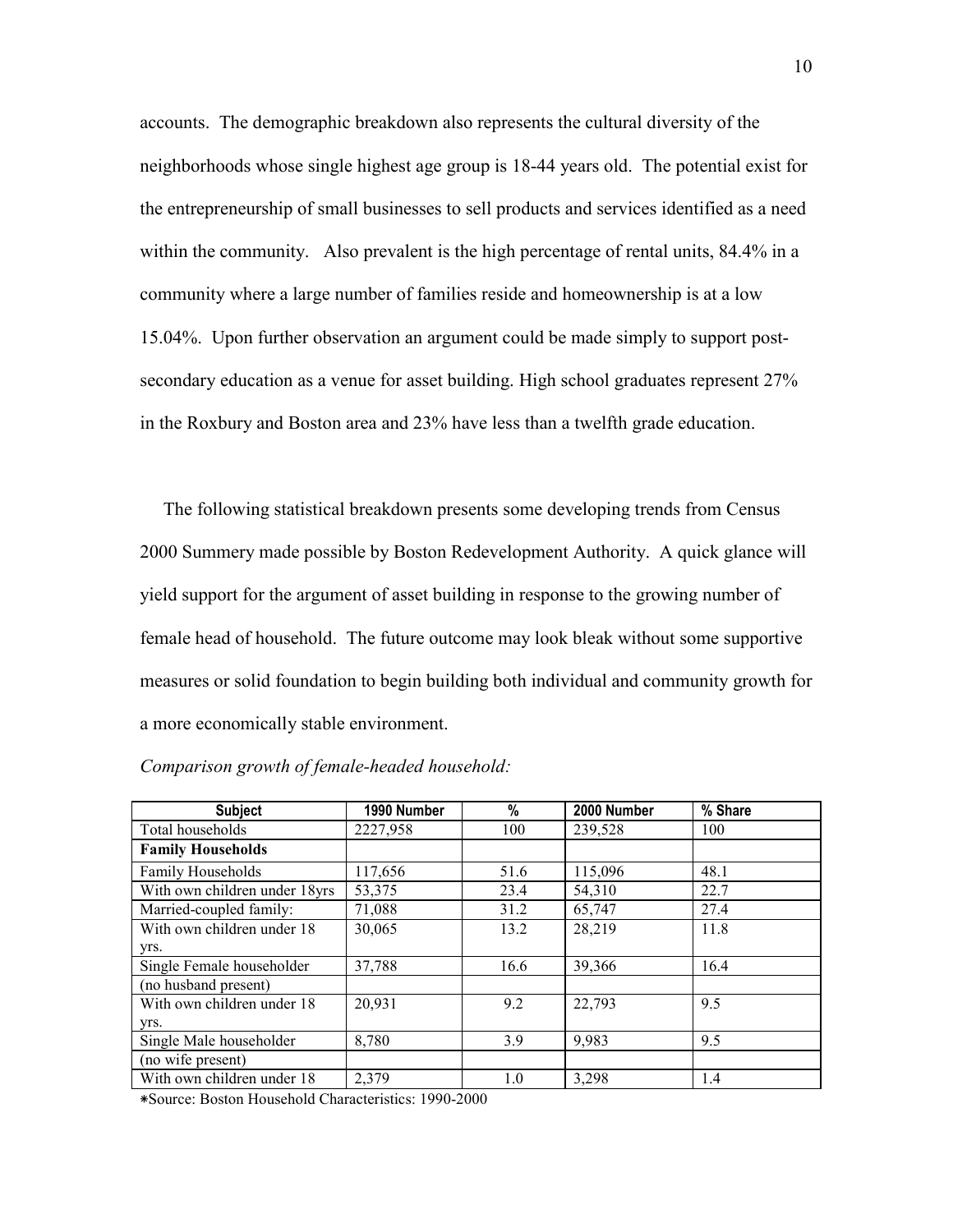# **Problem Identification**

 Not only does single female head of households face economic challenges, but a host of issues that makes it also paramount to the safety of her and her children. Economic challenge may equal economic survival. For instance, a article written by Trina Jackson in (2002), stated that "Perhaps nowhere does the nexus of oppression get more complex than for a poor woman of color living in public housing who is battered or sexually assaulted"… One glaring example in the early battered women's movement was the incessant question of why women allowed both themselves and children to remain in dangerous living situations. While economic empowerment through wealth building is forceful, is it more of a question of social issue versus economics issues? As Jackson (2002) further adds, "Communities of color are over-presented in many of the country's urban public housing developments. Over 90 percent of households in public housing are headed by women<sup>[1](#page-10-0)</sup> with  $\ldots$  incomes significantly less than the national average even though most women in public housing work" (p. 11).

 A large number of female heads of households are hopelessly stuck in an environment, which are both threatening and sometimes violent. If ever an argument was needed to make available economic literacy, financial planning and goal setting for everyone in LMI communities, this argument could stand-alone. Very active and aggressive outreach is needed along with support and networking provided by the IDA practitioner for what may be view as re-education.

<span id="page-10-0"></span><sup>&</sup>lt;sup>1</sup> Claire Renzetti, "Private Crime in Public Housing: Violent Victimization, Fear of Crime, and Social Isolation Among Women in Public Housing Residents," *Violence Against Women, 7:6, p. 3.*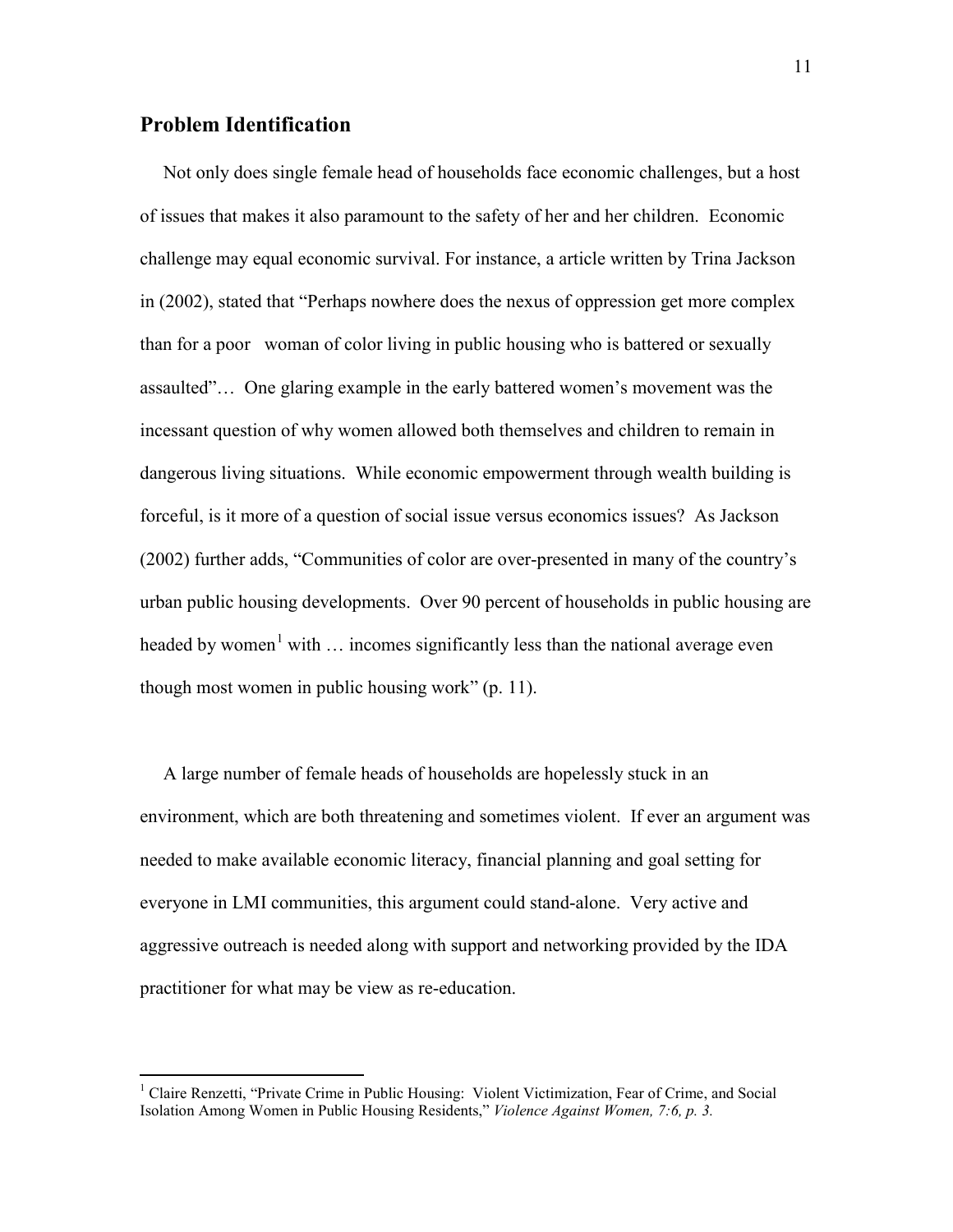Roxbury falls well below the national rate for homeownership and the opportunity for financial planning and creative savings incentives continues to be highlighted as a necessity. Renters who are illegible for first time home-buying opportunities would benefit greatly from a comprehensive IDA program, not only for its savings potential but also for the life long benefits resulting from active participation. Savings habits and attitudes also play a large part in asset building and would not only provide a catalyst for change within the family household, but would also impact the community economically.

 NUESTRA, CDC (2003) reported that Roxbury's "homeownership in our community is 21% and falls far below national rates, which exceed 50%. Low incomes and a lack of familiarity with the home buying process, limit residents' ability to qualify for a mortgage to purchase or rehabilitate a home" $(p.2)$ . It is common knowledge that rental property rates have rising making homeownership more attractive and economical. For some this would be the next logical step with ground work in place though good credit scores, stable employment and a savings and checking account. However, for others this may present as very complex and undoable. NUESTRA (2003) asserts that "While Roxbury is Boston's poorest neighborhood, no where in the city has the persistent upsurge in housing costs been greater (p.2).

 An IDA savings program would not only provide economic development within the community but also present opportunities for networking among its residents and developing a pipeline of information to sustain asset building. Community residents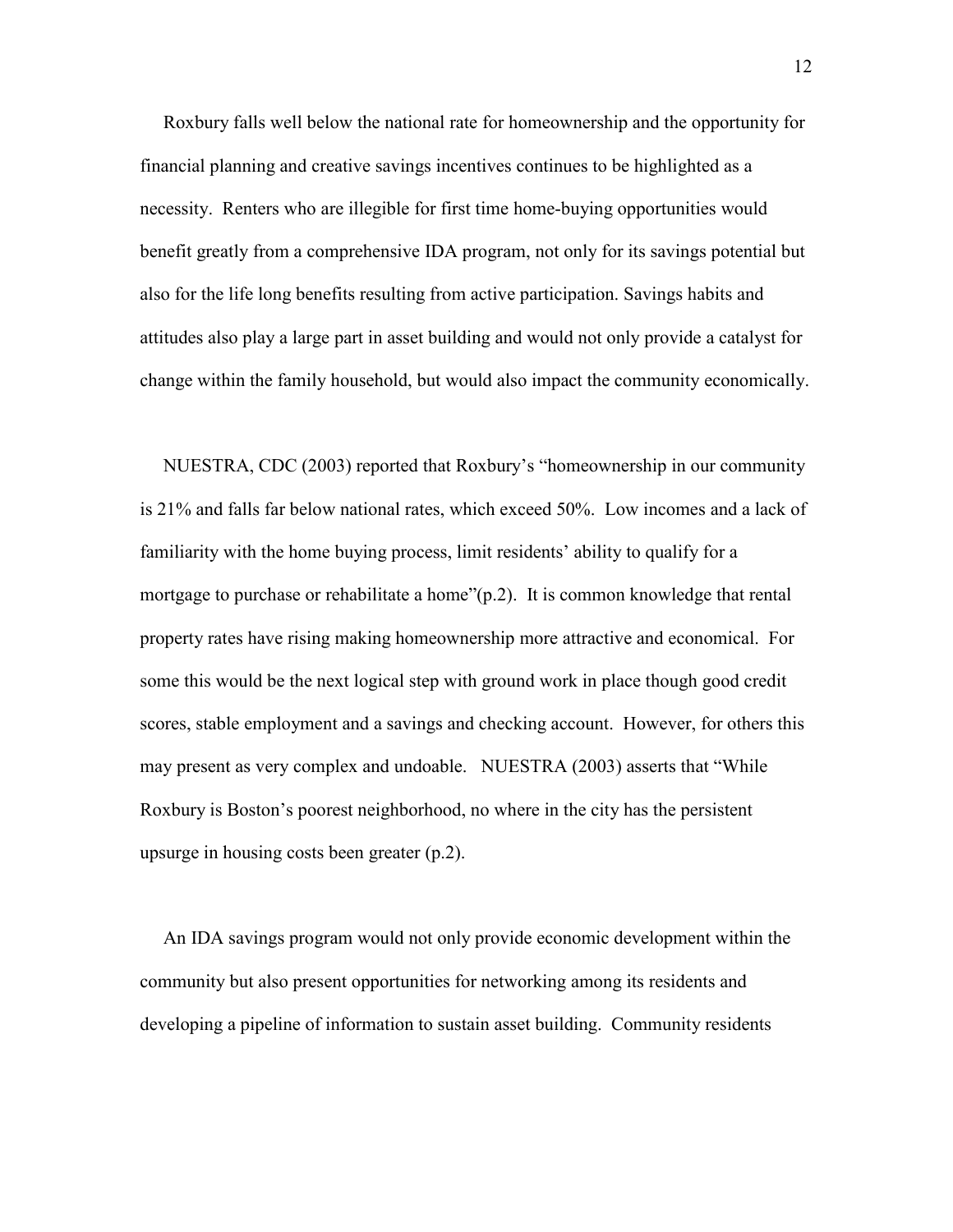become more knowledgeable and empowered, thus promoting stability within the community. Asset building is critical in many ways in LMI communities and without it a number of negative consequences occur. The human cost is far to great and the impact may go on for generations of children. Owning property provides a sense of pride, stability, one becomes a stakeholder and participates in efforts to keep the community safe, property upkeep, well lighted areas and begin to develop long lasting ties with their neighbors.

 Some of the points presented so far are important although not tangible. Owning property provides a sense of leverage especially during times of uncertainty. It may be used as a source to finance college or encourage some risks taking to enhance wealth building or asset accumulation.

 Haveman and Wolff (2000) lend support with this account, "Irrespective of the definition … asset poverty in the United States is exceptionally high. In 1998, one forth of the U.S. population had insufficient net worth (difference in value between total assets and total liabilities or debt)" $\dots$  (p.3). The importance of mentioning this account is the echo that most people find asset accumulation difficult. Very low to low-moderate income people are not the only ones having trouble in this area. However, the following represents certain groups with a high prevalence of families with few resources as stated by Haveman and Wolff (2000), "Blacks/Hispanics 61%; Household head less than 25 years old 75%; Household head 25-34 years old 59%; Household head with less than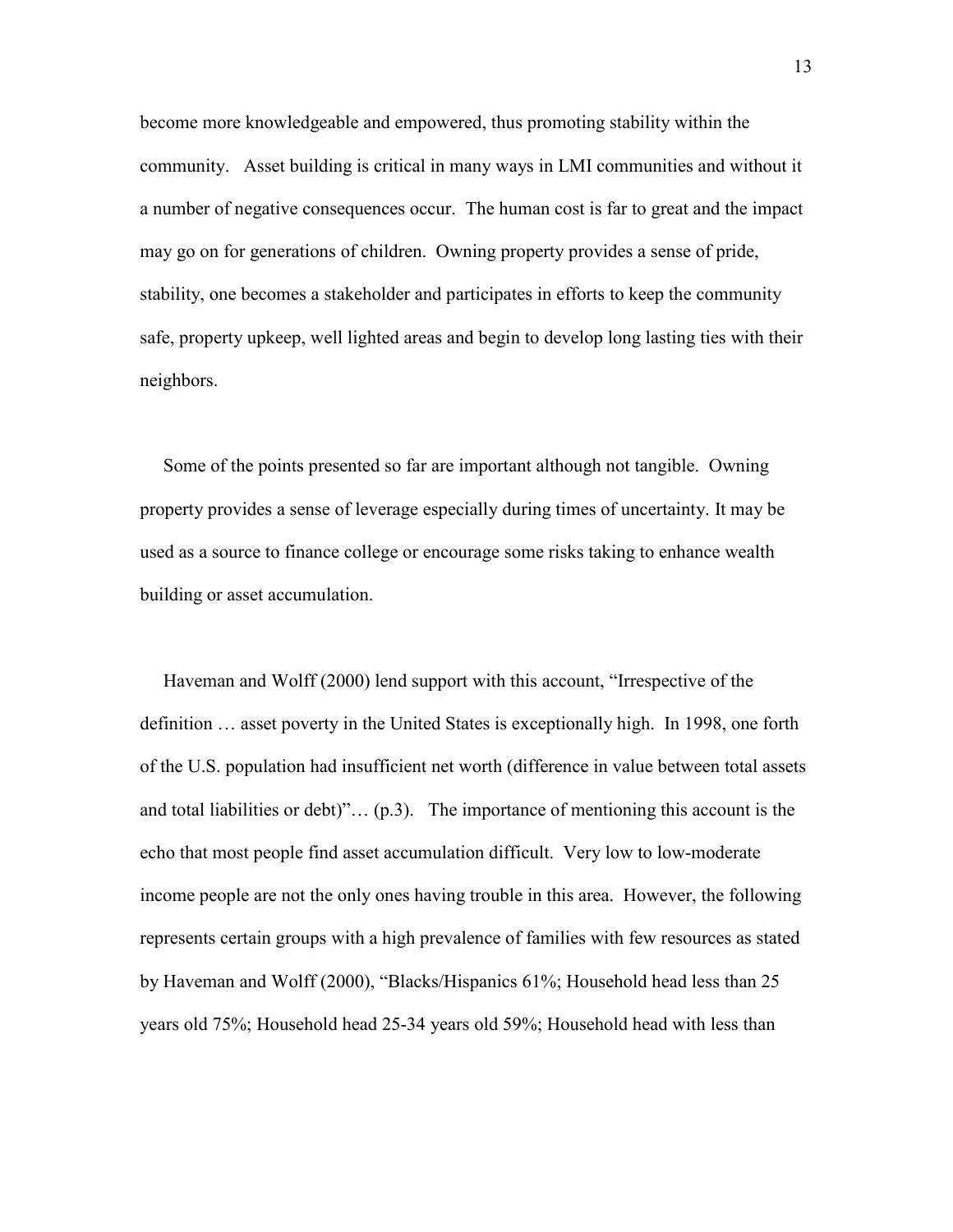high school degree 59%; Renters 63%; Female heads of households with children 64%" (p.3).

 One of the most important highlights of the IDA program is the preparation that happens prior to acceptance into the program. Attendance of the 11-week economic literacy and financial planning and goal setting series are a prerequisite. Participants are encouraged to explore resources and gain access to traditional savings and loans institutions appropriate for individual needs. For some, this may be a first time opportunity.

 With the present trend of high property costs in the Boston and surrounding areas, the need for increased earning potential in LMI households is necessary considering today's housing market. Research indicates that educational advancement brings with itincreased income as showed in Appendix 1 (Educational chart 2002-03). However, this does not mean that once educational advancement has been achieved, that financial growth is automatic, or that a bank loan will guarantee a successful business. Educational is viewed as a stepping-stone or tool for asset building.

#### **The Causes and Consequences:**

 Bectstrom (2001) found the following, "the nation as a whole has a poor saving record. In the early 1980s, Americans saved more than 10 percent of their income. By December 2000, the savings rate had fallen to negative 0.7 percent" (p.2). Residents in low to moderate-income communities in Boston, Mattapan, Dorchester and Roxbury are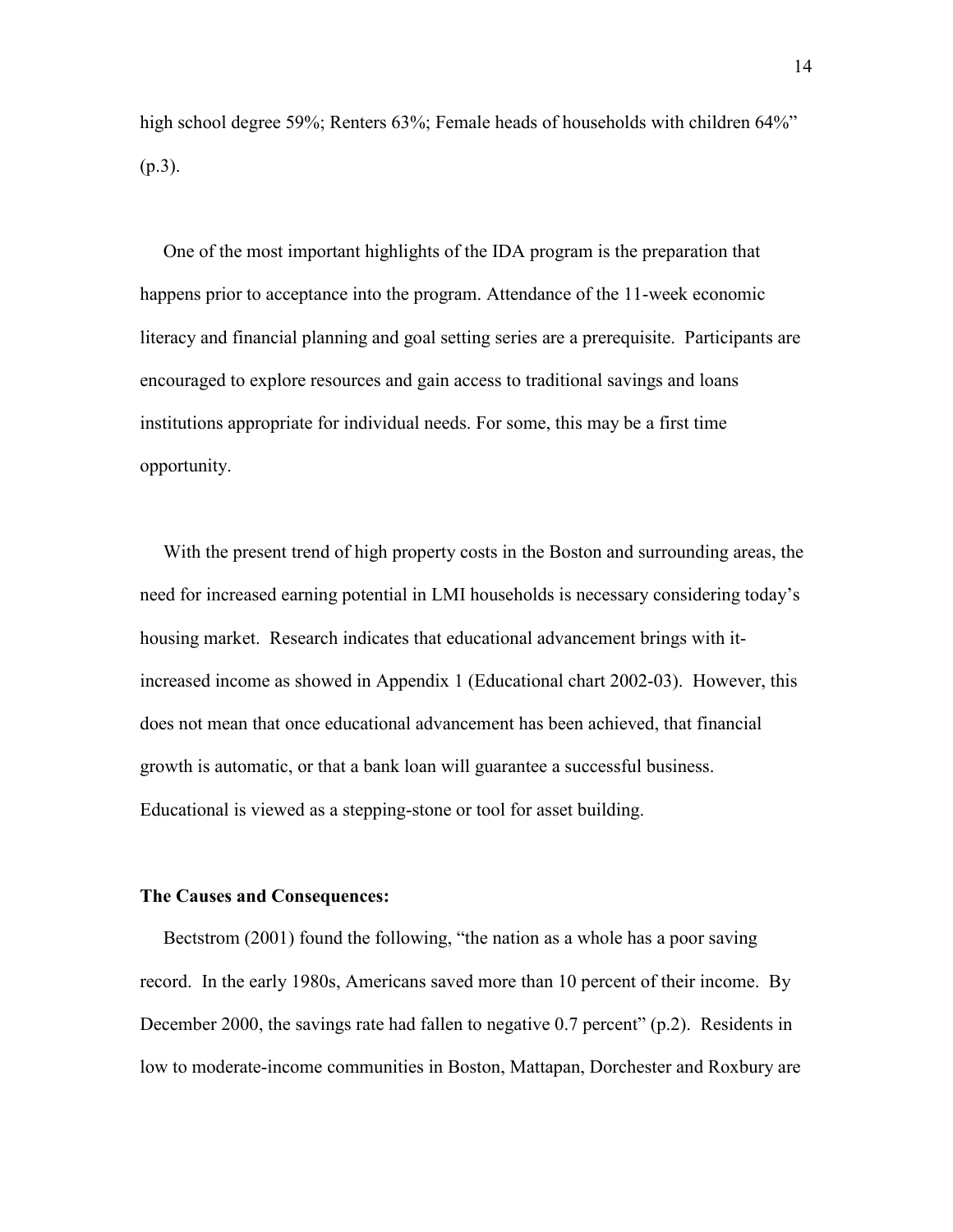feeling the crunch of the high cost of rent and are consequently moving further away from the possibility of homeownership. Many are without checking and saving accounts and are not benefiting from traditional savings and banking institutional services. Without any savings, the ability to make down payments on homes, start businesses and\or seek post secondary education is limited.

 With fewer tax dollars going into LMI communities and existing properties deteriorating and therefore declining in value, very little incentive for asset building by way of property purchase is explored. In some areas where property may have been affordable, it may not have been desirable. Although there has been some progress made resulting from aggressive marketing from banks in the communities, there still remains a certain level of distrust. Sherraden (1991) argues the following, "While America has a long-standing tradition of supporting asset building for its citizenry-as exemplified by the Homestead Act of 1862 and the GI Bill of Rights-this asset building tradition has not extended to low-income individuals and families" (p.14). Here Sherraden offers a perspective in what could be viewed as divisiveness. Economic disparity may present in many forms, however some are very obvious. The withholding of information and the creation of barriers to certain traditions that were initially put in place to support the very people who are now finding them left on outside looking in. Sherraden (1991) further claims that" given the asset limits most income maintenance policies set, it could be argued that there is an asset denial as opposed to an asset development policy for the poor in this country" (p. 14).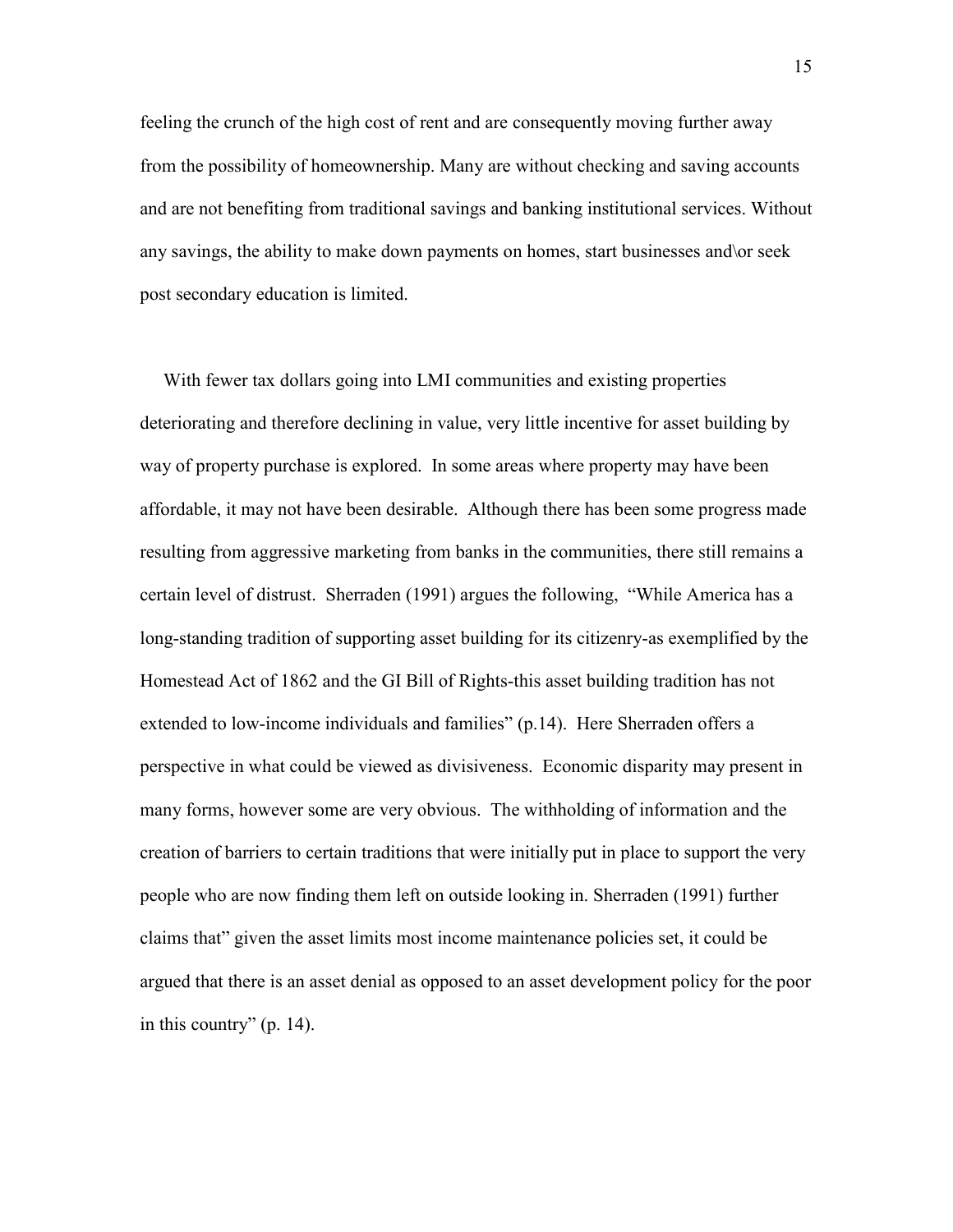The gap continues to widen in poor communities. Both Bectstrom and Sherraden are describing two different sets of contribution factors. Sherraden believes deeply that policy has more or less exacerbated the present conditions of low wealth in poor communities. Most financial funding or assistance has very strict guidelines, which often leaves those that need it the most being disqualified or penalized. Becstrom may appear to be blaming the poor for being poor, however research has been presented to support that there is a high prevalence of families with few resources and unable to save.

#### **Addressing The Problem:**

 Hawke (2002) stated the following… "Evidence confirms that people who have been through well-designed and well-executed financial education programs are more likely to make sound economic choices for themselves and their families"  $(p,1)$ . An aggressive effort is needed to do outreach to *all* residents within their communities through economic literacy and education. Without this most needed tool, some may never understand their potential for asset building. Secondly, without economic literacy or education combined with a savings incentive, then there is a lower potential for individual to strive towards economic empowerment and increased stability within households.And last but not least, if it is perceived that there does not exist any opportunity for savings because of limited income and high expenses, the potential for asset building through homeownerships, new businesses or access to post secondary education goes unrealized. Hawk (2002) made mention of Treasury Secretary Paul H. O'Neill stated, "Ownership, independence, and access to wealth should not be the privilege of a few" (p.2)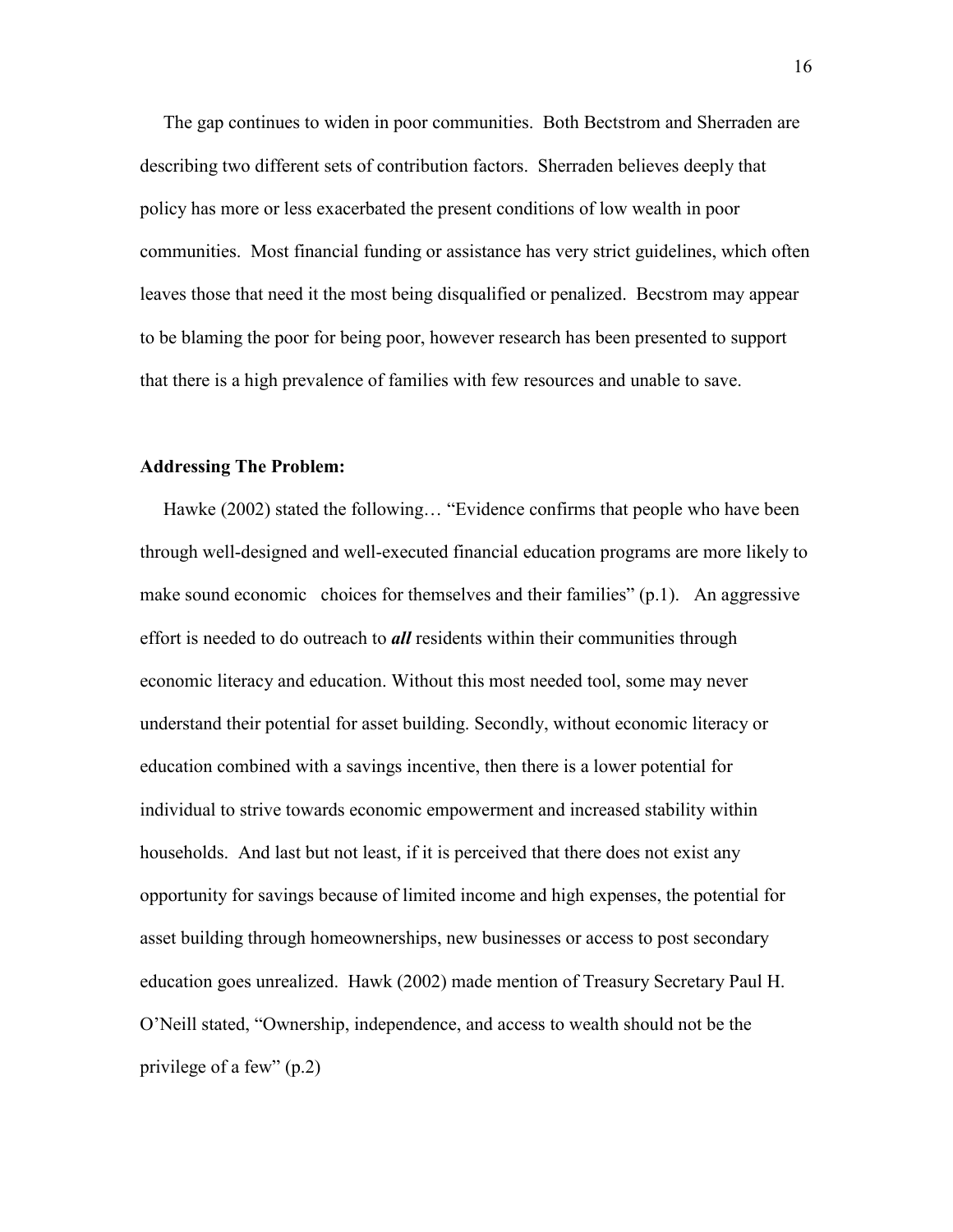Collaborations with CBOs and partnerships created with stakeholders in the community are necessary in funneling information at a broad spectrum. The mantra throughout the community to its residents is to fill in the gaps where they exit. An important part of this strategy is to use the CEED program in support of asset building through outreach, financial planning and goal setting education. We are commitment to bringing both useful and fitful material using the popular educational model to support adult learning. People are able to make more productive decisions with dependable information provided.

 Kiyosaki and Lechter (1997) have a clear example of why this is needed "Illiteracy, both in words and numbers are the foundation of financial struggle. If people are having difficulties financially, there is something that they cannot read, either in numbers or words. Something is misunderstood. The rich are rich … they are more literate in different areas than people who struggle financially" (p.62).

 Increased awareness resulting from participation in an IDA savings program will increase economic literacy and add knowledge of how and well to begin asset growth. Clarity in understanding individual conditions and directions to available opportunities for asset building becomes integrated into a personal economic plan. As Finn (1999), stated…"Powerful literacy involves creativity and reason—the ability to evaluate, analyze, and synthesize what is read" (p.124). Commitment at a grassroots' level is necessary to set into motion an environment where participants feel safe to explore,

17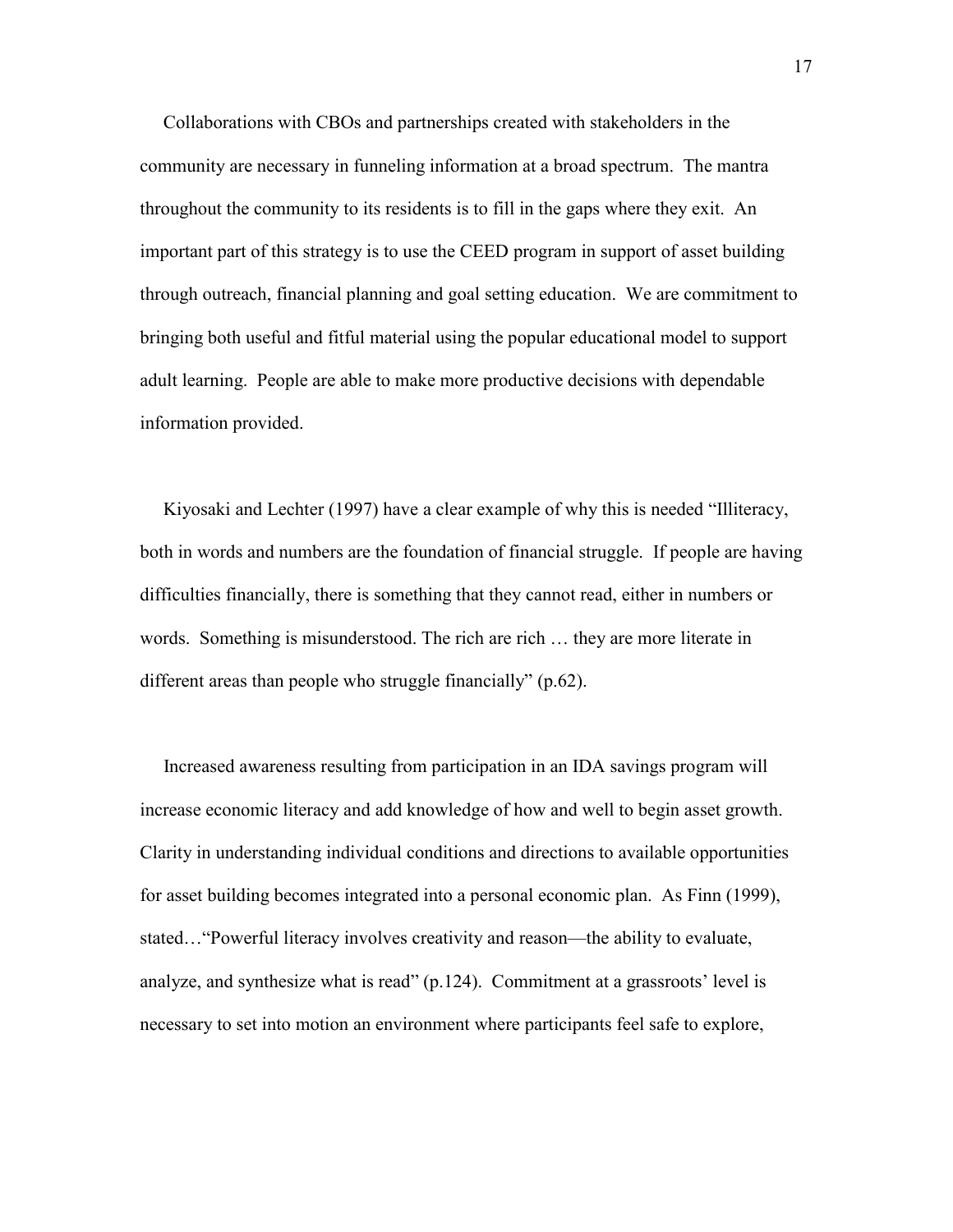where blame and judgment are not allowed and outreach for those who may ordinarily not become involved.

#### **Target Community:**

 The targeted population has been identified in CBOs and households in the Roxbury, Dorchester Jamaica Plan and Boston. The income qualifying criteria as set by federal guidelines used for Jobs and Community Services participants is incorporated into the IDA guidelines.

 The Center for Policy Alternatives (2003) wrote the following definitions using a model from the Center for Social Development, "… A family or individual, whose household income is less than or equal to 200 percent of the federal poverty level may open an individual development account for the purpose of accumulating and withdrawing moneys for specified expenditures" (p.1).

CFED (2003) displayed the following chart from its' IDA Effective Practices Training Manual.

*Poverty guideline*:

| <b>Household Size</b> | <b>Poverty Guideline</b> |
|-----------------------|--------------------------|
|                       |                          |
|                       | \$8,590                  |
|                       | \$11,610                 |
|                       | \$14,630                 |
|                       | \$17,650                 |
|                       | \$20,670                 |
| 6                     | \$23,690                 |
|                       | \$25,710                 |
| o                     | \$29,730                 |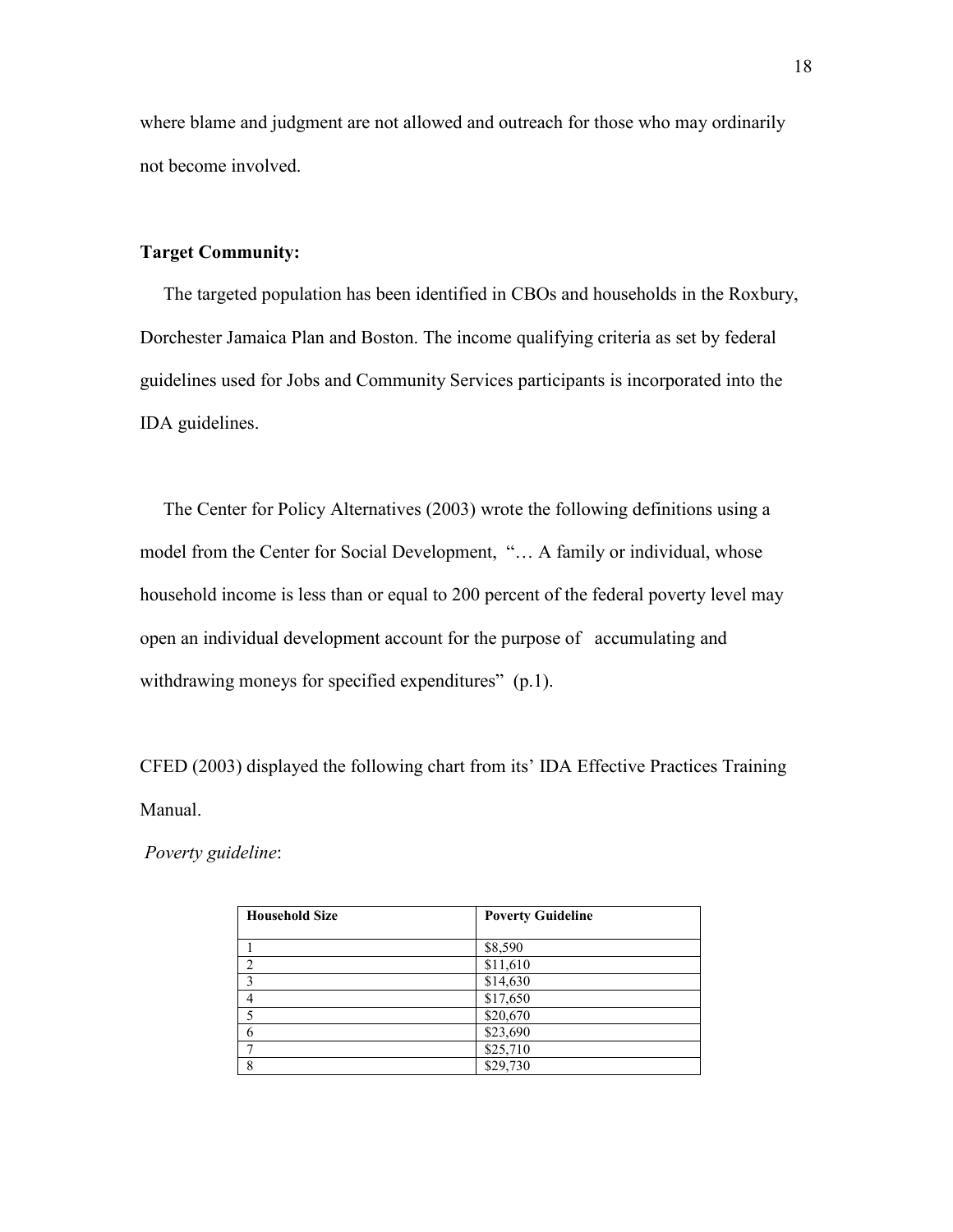The 2001 Federal Poverty Guidelines for the 48 contiguous states and the District of

Columbia (p.5)

**\*** Please note that the actual dollar amount for "Poverty Guideline" is subject to change from year to year.

#### **IDA Program Objective:**

- $\Box$  To open seven accounts within the first 12 months
- $\Box$  To provide an opportunity for female heads of households to save up to \$100 per month with match savings over the next two years
- $\Box$  To have 15 participants complete the 11-week financial literacy, planning and goal setting classes within the first year
- $\Box$  To have 15 accounts open within two years with active monthly savings contributions
- $\Box$  To have 15 participants realize there asset goal within a 36 month time limit.

#### **Program goals and definitions:**

 The over arching program goal is to increase asset-building opportunities for LMI female-headed households. Three of the four objectives are the permissible uses as set by federal guidelines, (a) To promote homeownership opportunities and encourage participants to become stakeholders in their communities; (b) to promote an opportunity for business start-up which enhances self-sufficiency and vitality within communities that may have been overlooked for specialized services or products desired by community residents; (c) and access to postsecondary education to acquire the necessary skills in today's society to compete for employment that may sustain an individual or family above poverty level through raised income. The last and fourth objective is a non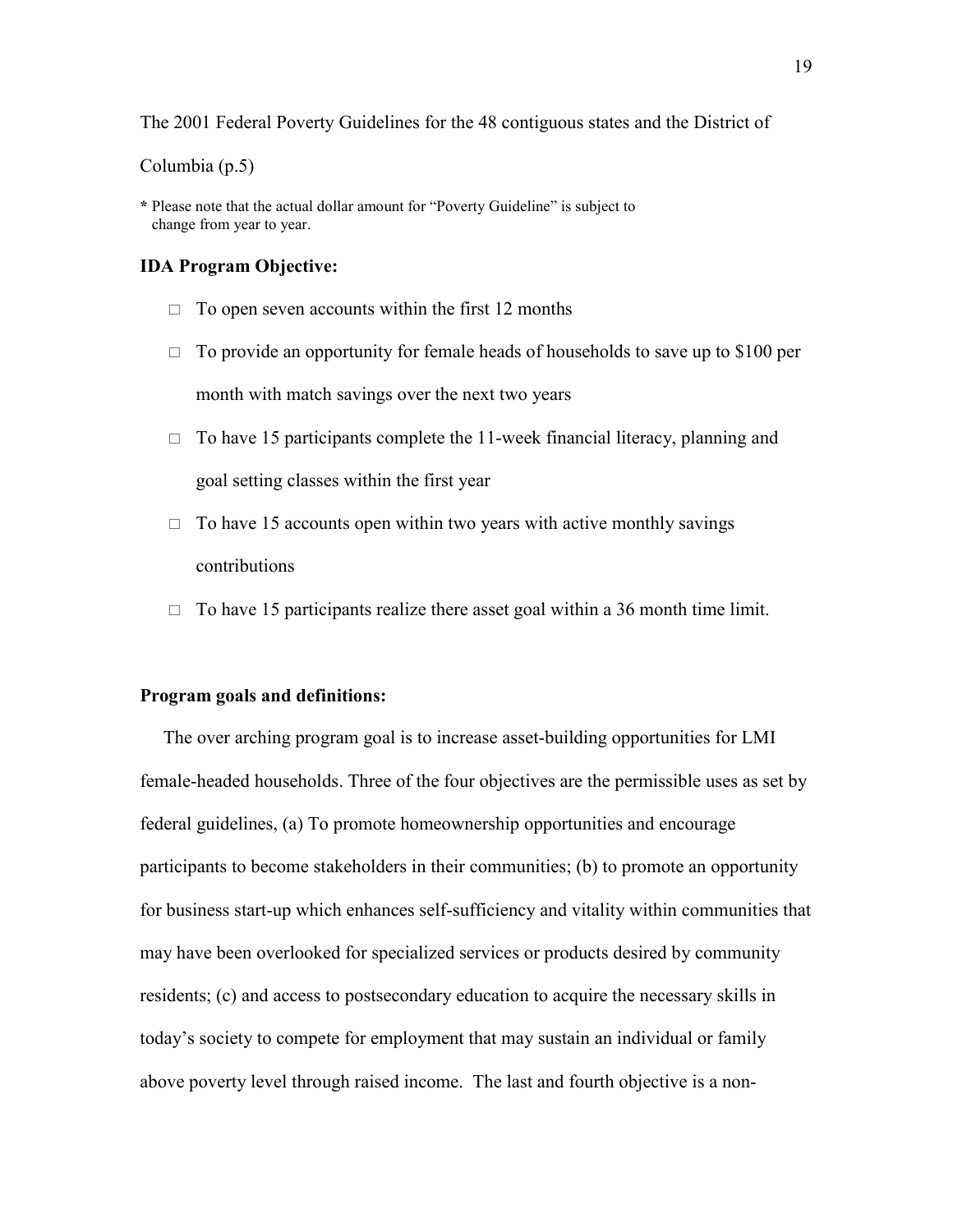traditional use, (d) savings towards first and last month security deposit. Important key

elements that have been identified for the successful implementation of this savings

program is as follows:

- 1. Collaboration with community-based entities in the Roxbury, Dorchester, Boston and Jamaica Plain areas continues to be crucial for participant involvement in this project.
- 2. Collaborations with UWMB funded agencies and Citizen's Bank continues to be strengthened.
- 3. Maintaining membership in MIDAS for technical support.
- 4. Membership in Survivors for Economic Justice Network for battered women's services.
- 5. Sufficient funding is crucial to implementing this project. Matched funding should be in place before enrolling participants and/or becoming a sub-grantee of MIDAS according to its Memoranda of Understanding (MOU) for membership. A clear understanding of which type of resources are applicable to the targeted population may ensure the probability of an award.
	- 6. Economic literacy and education are very important. The Personal Economic Planning Curriculum and goal setting classes should be delivered directly to community residents. This is the first step in identifying candidates for the savings program. The purpose of this 11- week course is to provide economic literary, stimulate thinking, encourage self-assessment of their present financial position and develop goals that will lead to asset building though one of the permissible uses as set by the federal and program guidelines.
	- 7. A referral process has been implemented as a feeder for participants who fit the federal poverty guideline who are interested in first time homeownership and business start up or post-secondary education.
	- 8. Peer support and self-help are key elements for participation. IDA program participants will be expected to adhere to program guidelines and use one another for peer support. On going monthly meetings has been decided upon by the participants, which provides a support system for them to enhance their savings goal.

One of the anticipated obstacles that the project encountered was the timing of match funding for IDA match savings accounts, federal guidelines for funding are very stringent and target a very specific population. Massachusetts at this time still does not have any policy in place that would support Temporary Assistance for Needy Family (TANF)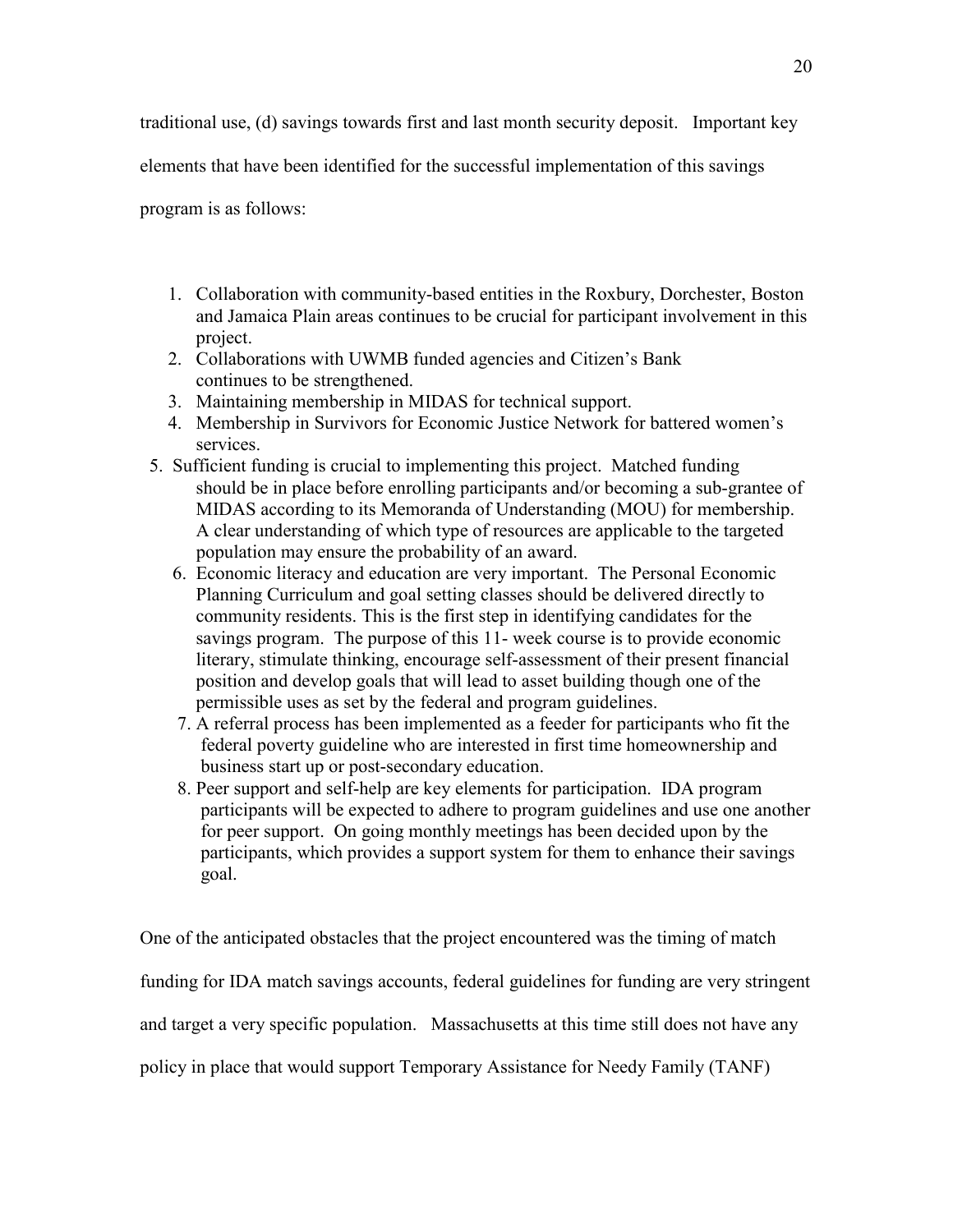recipients who may most need a tool such as an IDA program. However, a strong lobby effort continues on both state and national level. Assessment was pending as to in-house capacity to run MS IDA software account's management. Out sourcing this task may be an option though MIDAS who has been tackling this as a statewide resource for member organizations. Another possible wrinkle is the certification guidelines listed in CFEDs' IDA Effective Practices Training Manual. ESH: Women's Economic Empowerment Project must show a history of operating for at least one year before it can become a fully certified program. The Project IDA savings program is in the first stage of documenting its' history. The costs of marketing and recruitment was not as costly as first thought. A large mailing list advertising two informational sessions yield five participants for WBOP and ten candidates for Phase II during the second year of project implementation. Phase II participants completed Phase I within the year before. Getting and keeping participants actively involved in the savings program for at least one and up until three years may be a challenge. The savings support group provides flexibility to bend with the changing needs of the participants. Some major obstacles have been identified, all of which have solutions. An important requirement is maintaining flexibility and commitment to the end result.

#### **The following points were used to assess the feasibility if the project was moving toward established goals:**

- Submitting both grants and proposals for match funding for IDAs
- Identification of a Banking Institution to house the IDAs
- On-going delivery of the five-week Economic Literacy classes (Phase I)
- Implementation of (Phase II) six-week Financial Planning and Goal Setting classes
- Recruitment for IDA focus group
- Participation in MIDAS for networking and TA
- Active collaborations and partnerships with CDCs, CBOs, and entities either involved or interested in IDAs.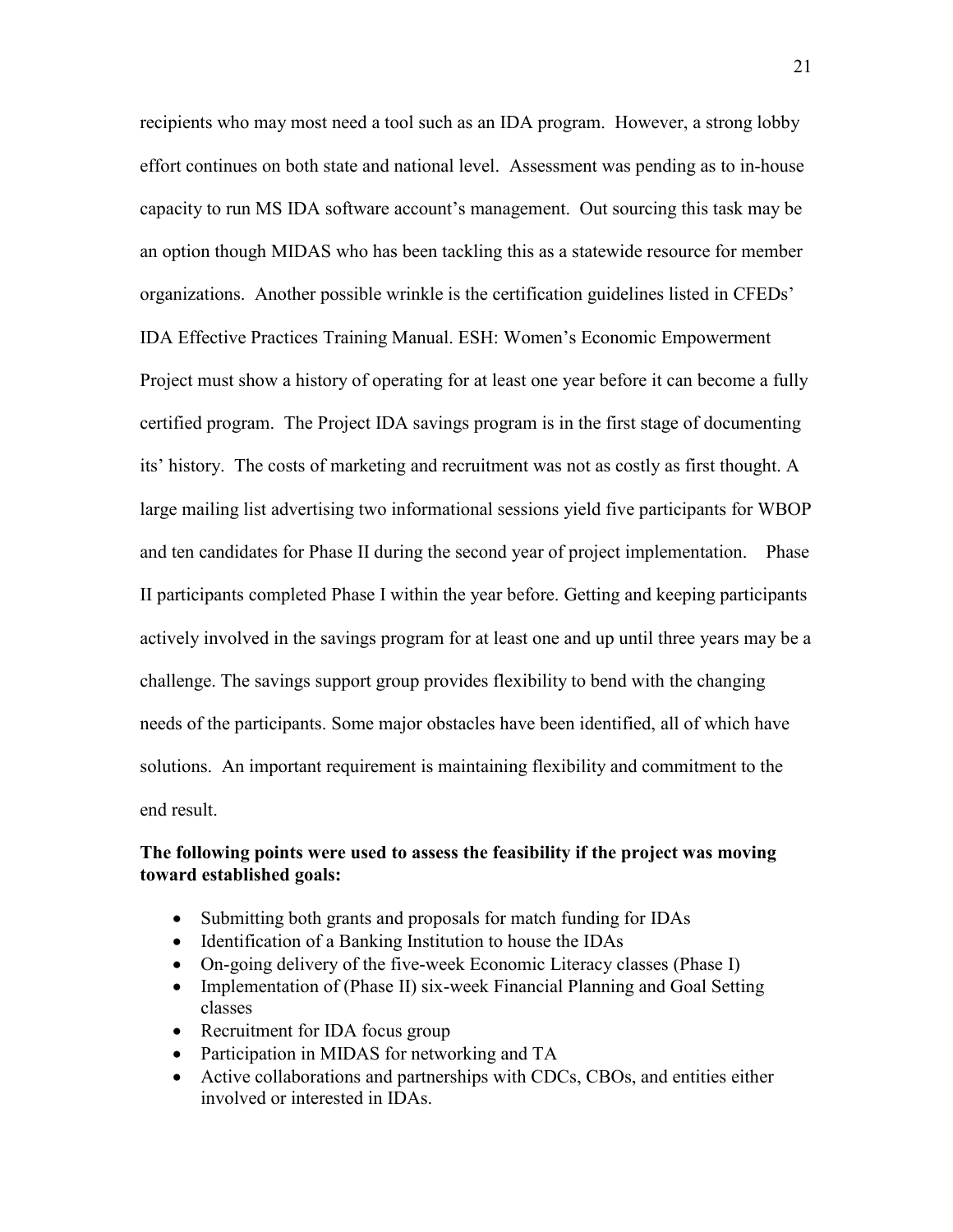- Participants folders completed
- Attendance at the CFED training for IDA development and implementation
- Volunteer(s)

### **To ensure that the IDA program had a solid foundation, the following steps were taken:**

- Receive TA support through MIDAS membership and collaborations.
- Use of the "best practices" of already existing IDA programs
- Purchase the CFED manual on program development and implementation guidelines for new IDA programs.
- Learn about IDA database to manage accounts (MIS IDA).
- Attend CFED trainings for IDA development.
- Attend monthly MIDAS meetings
- Continue to develop network within Roxbury, Boston, Dorchester and Jamaica Plain communities.
- On-going up to date research of information important to IDA programs both locally and nationally.
- Develop participant's interview/intake/exit folder and all other necessary paperwork for a well-managed IDA program.

# **Task Responsibility**

**Chart 1**. *Program Delivery:*

| <i>TASKS</i>                       | Resources                                                                                                                                    | <i>STAFF</i>                                      |
|------------------------------------|----------------------------------------------------------------------------------------------------------------------------------------------|---------------------------------------------------|
| *Recruitment<br>And<br>Orientation | Flyers, community outreach,<br>mailings to former PEP participants,<br>outreach to community-based<br>agencies and newspapers                | Program Coordinator                               |
| *Enrollment                        | Recruitment from Community-<br>based agencies and former PEP<br>participants                                                                 | Program Coordinator                               |
| *Case Management                   | Program Coordinator                                                                                                                          | Program Coordinator                               |
| *Financial Education               | Former program graduates,<br>community resources, financial<br>advisors, mortgage lenders and<br>banking information                         | Program Coordinator<br>Citizens Bank              |
| *Asset Related Services            | WBOP, Citizens and other banking<br>institutions facilitating home<br>ownership classes and accredited<br>educational and training programs. | Program Coordinator and<br>collaborative agencies |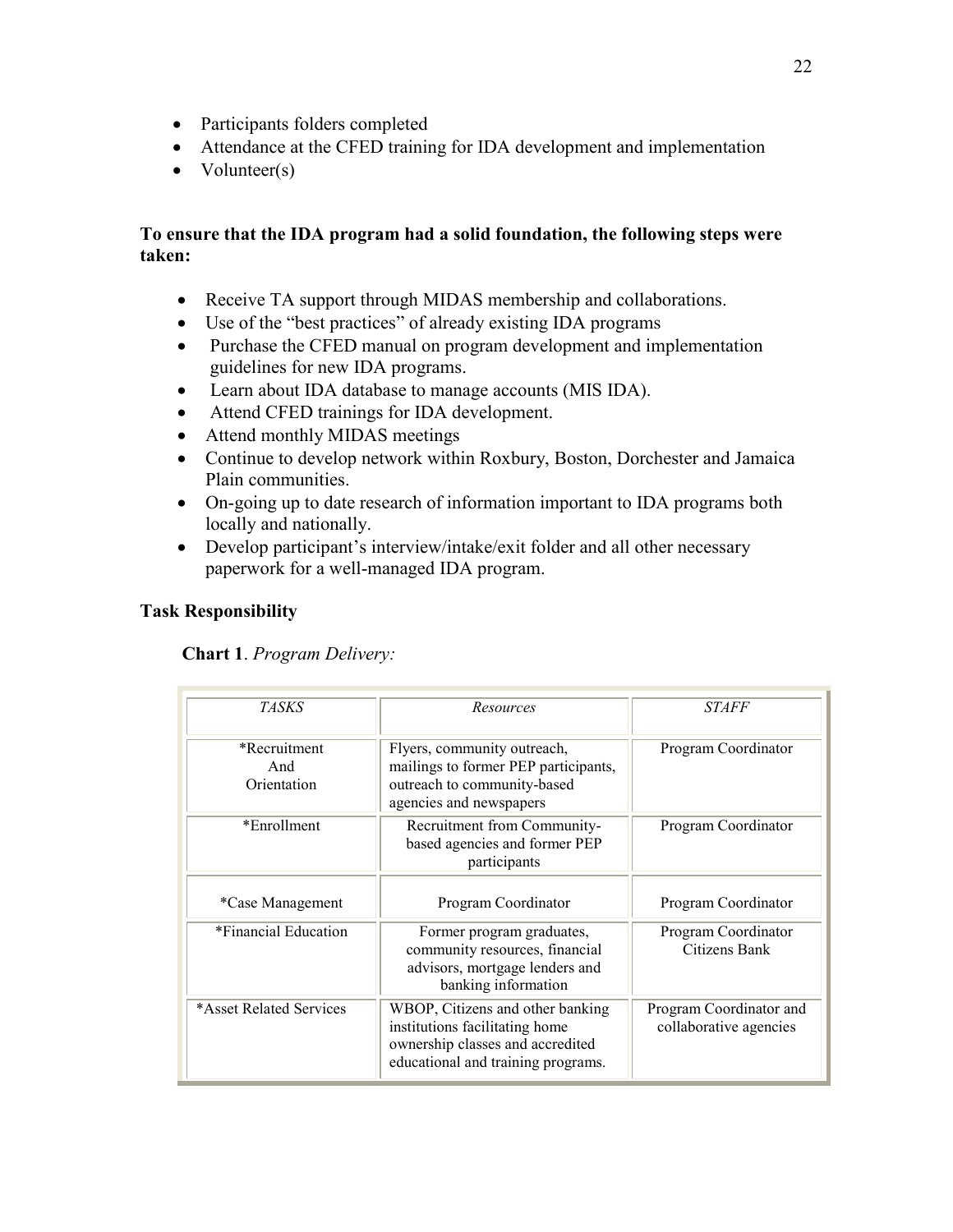| *Support Services<br>*Asset Purchases<br>*Emergency<br>Withdrawals | IDA savings group and established<br>professional support system. | Program Coordinator and<br>collaborative agents |
|--------------------------------------------------------------------|-------------------------------------------------------------------|-------------------------------------------------|
| *Exit Interview                                                    | Elizabeth Stone House                                             | Program Coordinator,                            |
| *Follow-up                                                         |                                                                   |                                                 |

٭Source: The above tasks were taken from CFED (2003, p.15)

The program coordinator will incorporate new information as it arrives into monthly evaluation reports to monitor progress of tasks and note any changes that may be needed to improve the delivery and program content.

#### **Literature Review**

Individual Development Accounts (IDAs) have become a growing and powerful tool for the working poor to grab a hold of and steer towards a more promising economic future. Very low to low-moderate income female head of households are faced with what may be seen as insurmountable odds when juggling a limited income and the inflated cost of purchasing a home for the first time, post-secondary education or even small business opportunities. IDAs' matched savings programs provide that opportunity.

 The concept of IDAs was introduced in the early 1990s. In Twohey's article she spoke about a group of women who were on welfare and frustrated with federal guidelines and policy governing how much savings they could accumulate. Meeting with them was a gentleman named Michael Sherraden, then director of the Center for Social Development at Washington University in St Louis. As a result of these discussions he then wrote a book entitled "Assets and the Poor" published in 1991. Her article goes on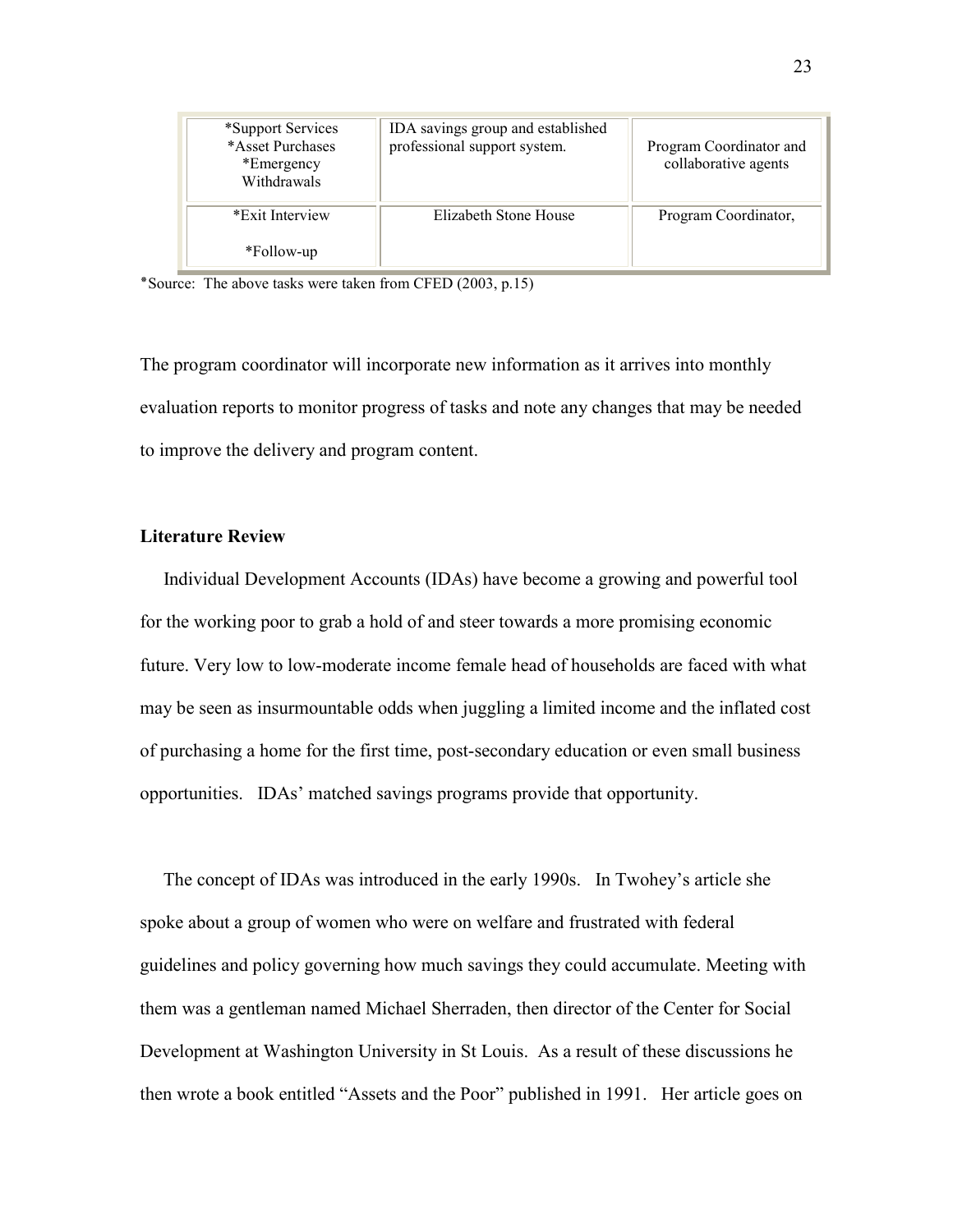to introduce further insight into the success of this program, which lends support for leveling the playing field for asset building for the working poor though IDA savings accounts. The large part that both federal and state government are contributing and the benefits as seen by both the republicans and democrats is exciting and hopeful.

 While a portion of the population receive certain tax opportunities made available to them such as retirement accounts that are tax exempted, tax deductions and incentives, some may wonder about the initial intent of its motive. After all, for the working poor the resounding fact is the inability to put money aside because of low wages coupled with the high cost of property and higher education which are both important to increasing wealth.

 An IDA savings program has the ability to produce some of the desired results that a particular set of incentives have provided for others. For instance, McKenna, Owen and Blansett (2001) noted that a program such as this could provide the following, " Improve household stability; New hope for the future; A foundation for increased risk-taking; Increased personal efficacy; Increased social influence; Increased political participation And enhanced welfare of children" (p.2).

 While several states have allocated stated funding for IDAs, Massachusetts is not one of those. Policy is a key issues here on a state level. Massachusetts Individual Development Account Solutions (MIDAS) is a consortium of CDC's CBO's and community-based housing corporations who are presently involved in IDA initiatives in their perspective communities. Some of the members are actively involved at a state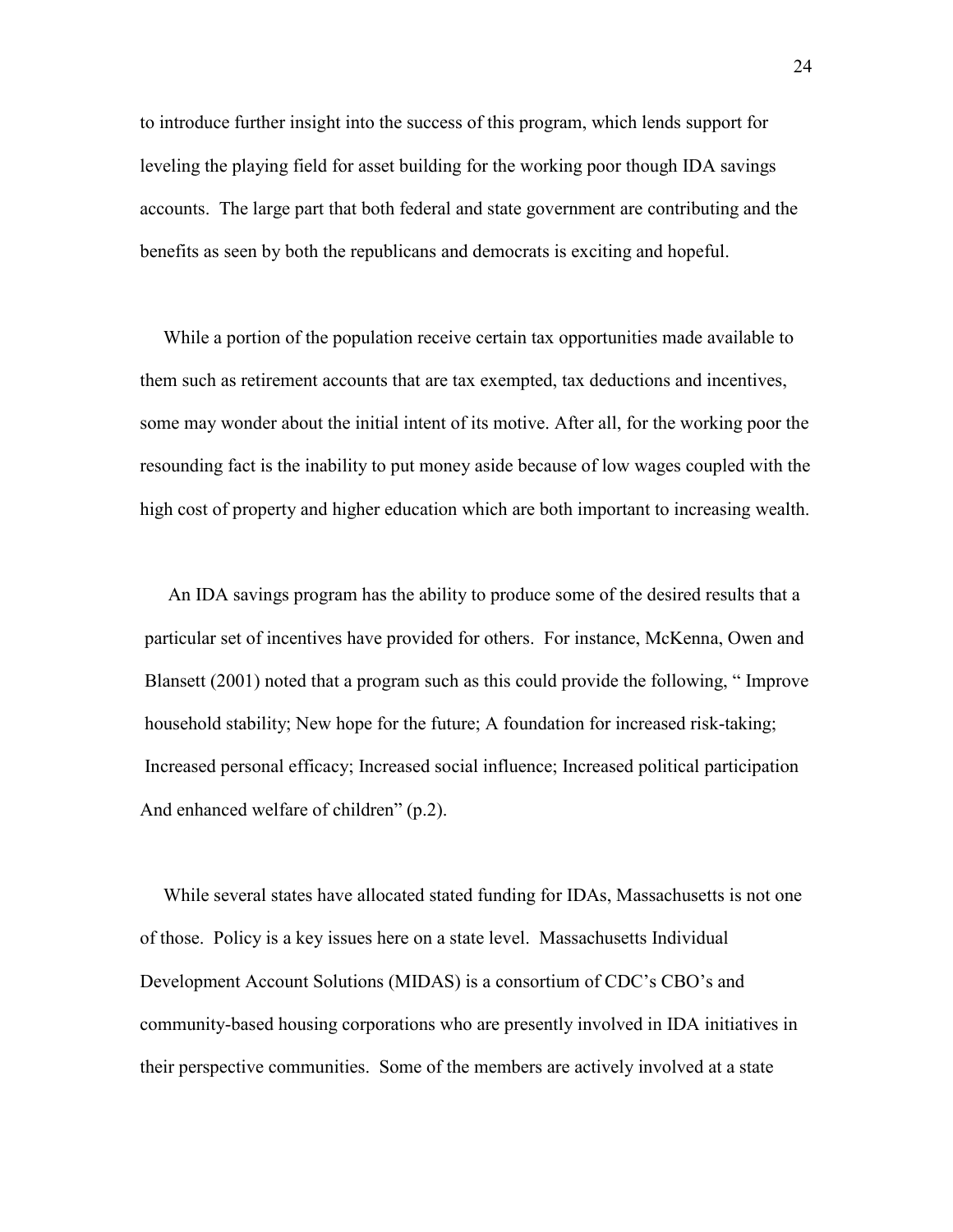level to help bring about this change. MIDAS was responsible for bringing The Corporation For Enterprise Development (CFED), a 20-year-old non-profit for Economic Development Corporation to facilitate a two-day intensive training on IDA program implementation. CFED has comprised "some" if not all of the best practices of an IDA program. Their IDA Effective Practices Training Manual and CD-ROM provide some of the most comprehensive program design tools.

 However, Even with the most knowledgeable IDA practitioner and vast resource network, Leonard (2001:9) acknowledge, "IDAs are no panacea, especially for the very poor. They don't work for people without a steady income or a certain degree of domestic stability". Whether or not homeownership is the priority for an IDA participant, the practitioner should be ever mindful that new businesses and post secondary education or training may first be used as a foundation upon which to begin asset building. Because of its built in educational component, participants are afforded the opportunity for an assessment of their savings habits and of their present financial stability. They are able to make choices about the direction in which they would like to go based on a realistic plan. Because IDAs are income driven, the participant becomes a stakeholder by using their own money, which greatly influences the outcome of their success.

 IDAs are powerful because they provide an opportunity for those who have been left outside of mainstream banking institutions. Twohey (2001, p.3) quoted Sherradan in her article as saying, "No one was talking about asset accumulation for poor people," It was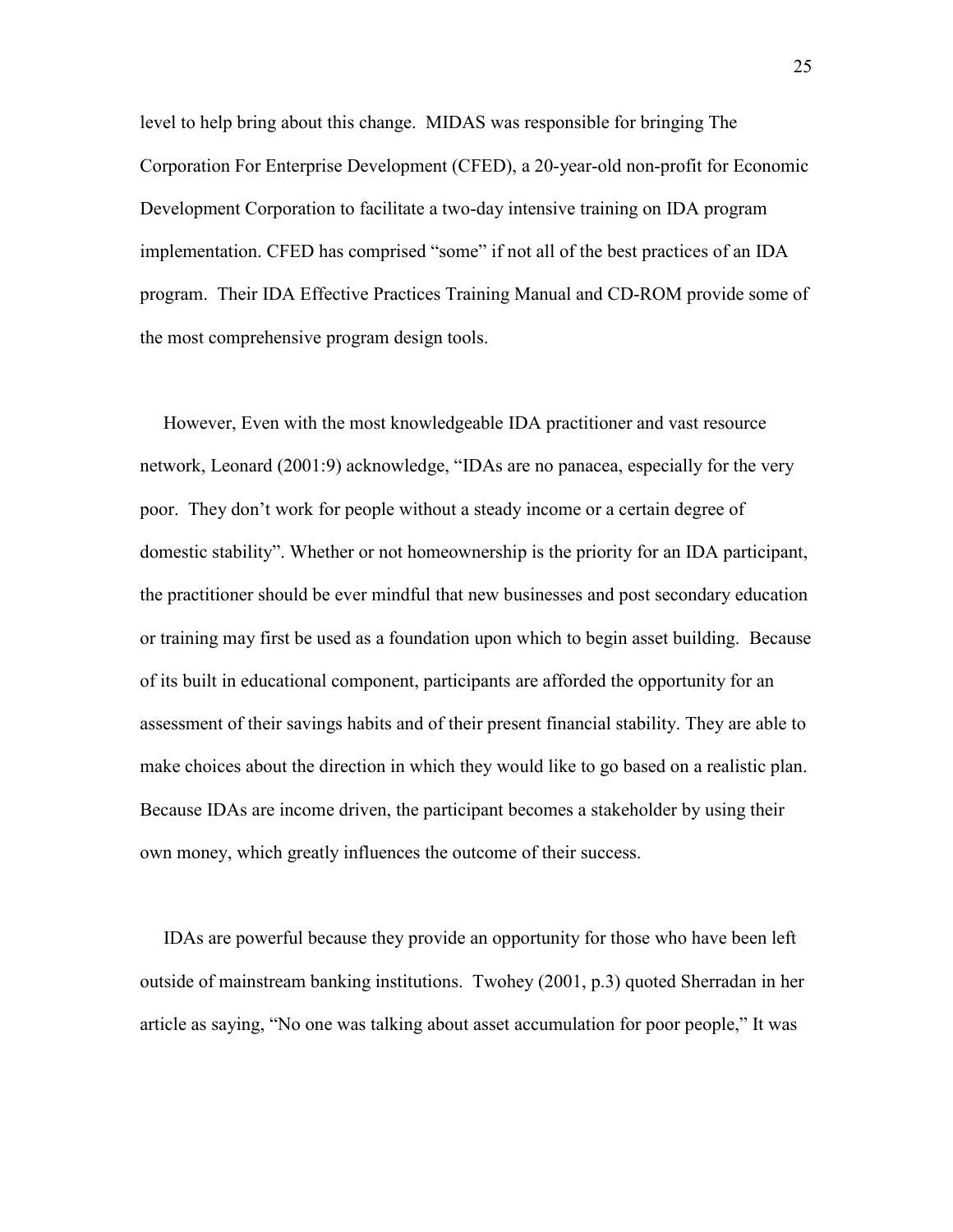totally off the radar screen. At the time, it was believed that poor people were unable to save".

 Individual Development Accounts has proven to be both an attractive and realistic tool to begin asset building in low to moderate-income communities. The flexibility of the IDA concept presents an opportunity for addressing specific savings needs. For almost anyone who may be odds as to how or where to begin, the structure of the saving program provides a base of support.

 Oliver and Shapiro (1997), asserts, "Income is distributed in a highly unequal manner in the United States…for example, the top 20 percent of earners receive 43 percent of all income while the poorest one-fifth of he population receives a scant 4 percent of the total income (p.29). In Oliver and Shapiro's reading, two points are prevalent in lending support for more readily available structured match savings program. Designing educational materials and developing a goal oriented financial plan with action steps may enhance the ability for savings for even the smallest of working income. Without some sort of structured action plan, commitment and encouragement, some female head of households may continue to spiral out of financial control seeing no way out.

 Considering the wealth distribution in the United States as stated in this document, the obstacles are present and where or how to begin to tackle these issues may appear overwhelming. While banks are prompt through the Community Re-investment Act to support programs such as IDA's, taking advantage of this savings mechanism should be a

26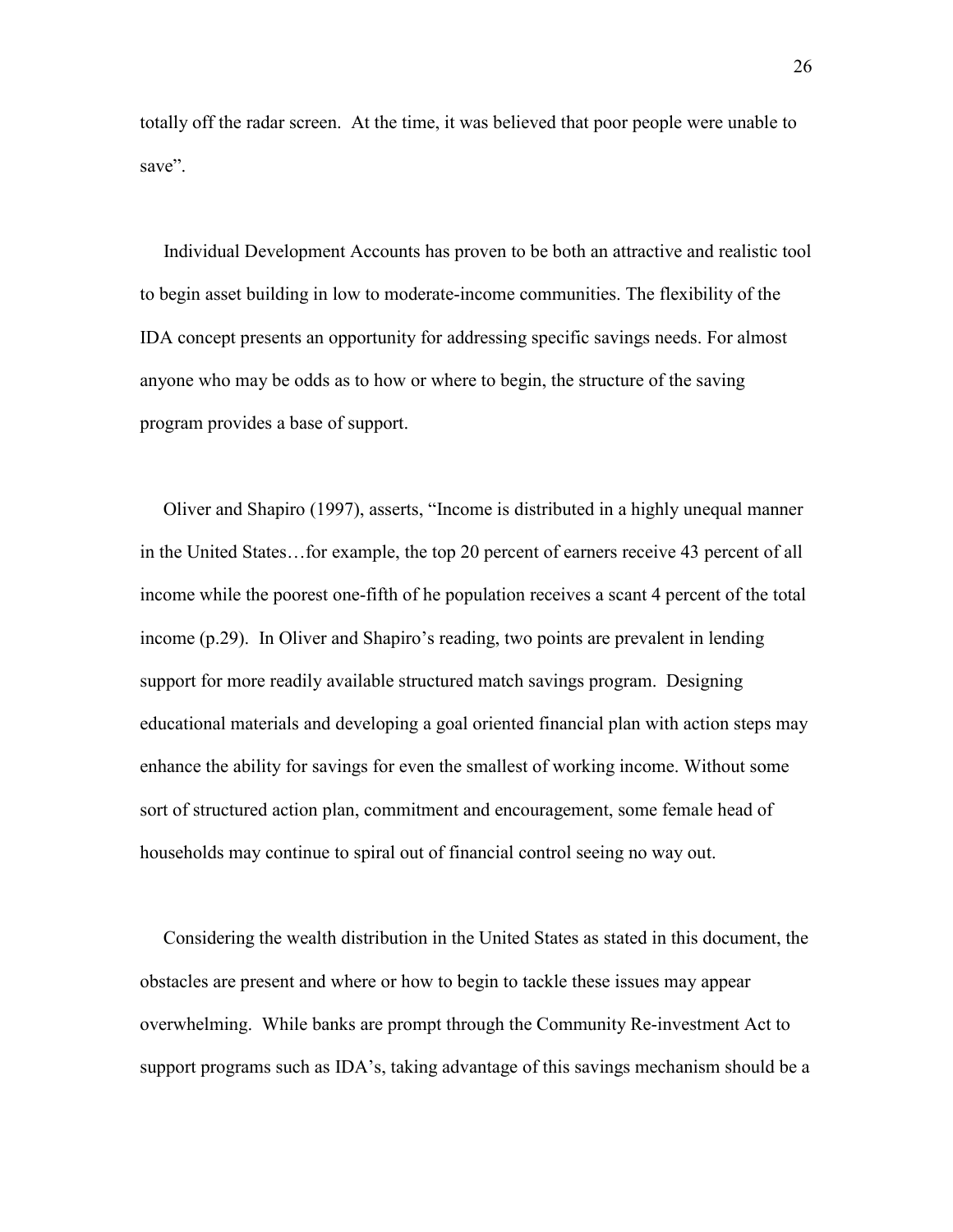suggestion to any CBO working in LMI communities. Working together in a collaborative effort throughout communities to ensure that no one feels left behind because of lack of information. Marketing this savings tool as an option for almost anyone legally employed would be well worth the cost and certainly offer some small ray of hope towards asset building.

#### **Other Similar Projects:**

 Lewis-Epps (2002) describes a participant's response to savings… "For those of us trying to stretch our meager monthly income, the concept of savings is so strange and alien that we truly need the assistance of others to familiarize us with something left over to be "saved"  $(p.3)$ .

 East Bay Asian Local Development Corporation (E.B.A.L.D.C.) located in the San Francisco's Bay area is similar. This agency has a grassroots' approach, and has made a commitment to those who may not resemble a typical IDA holder. The accounts are not as aggressive in savings as some others, but the goals are realistic for the women that they are serving. Because the participants were very low to low-moderate income, their savings are small and their asset goals did not resemble the typical permissible uses of a federal funded IDA program. What is most important is that the opportunity for increased savings through match money was implemented, which may not have existed otherwise. The following chart provides view of ESH: IDA Savings Program.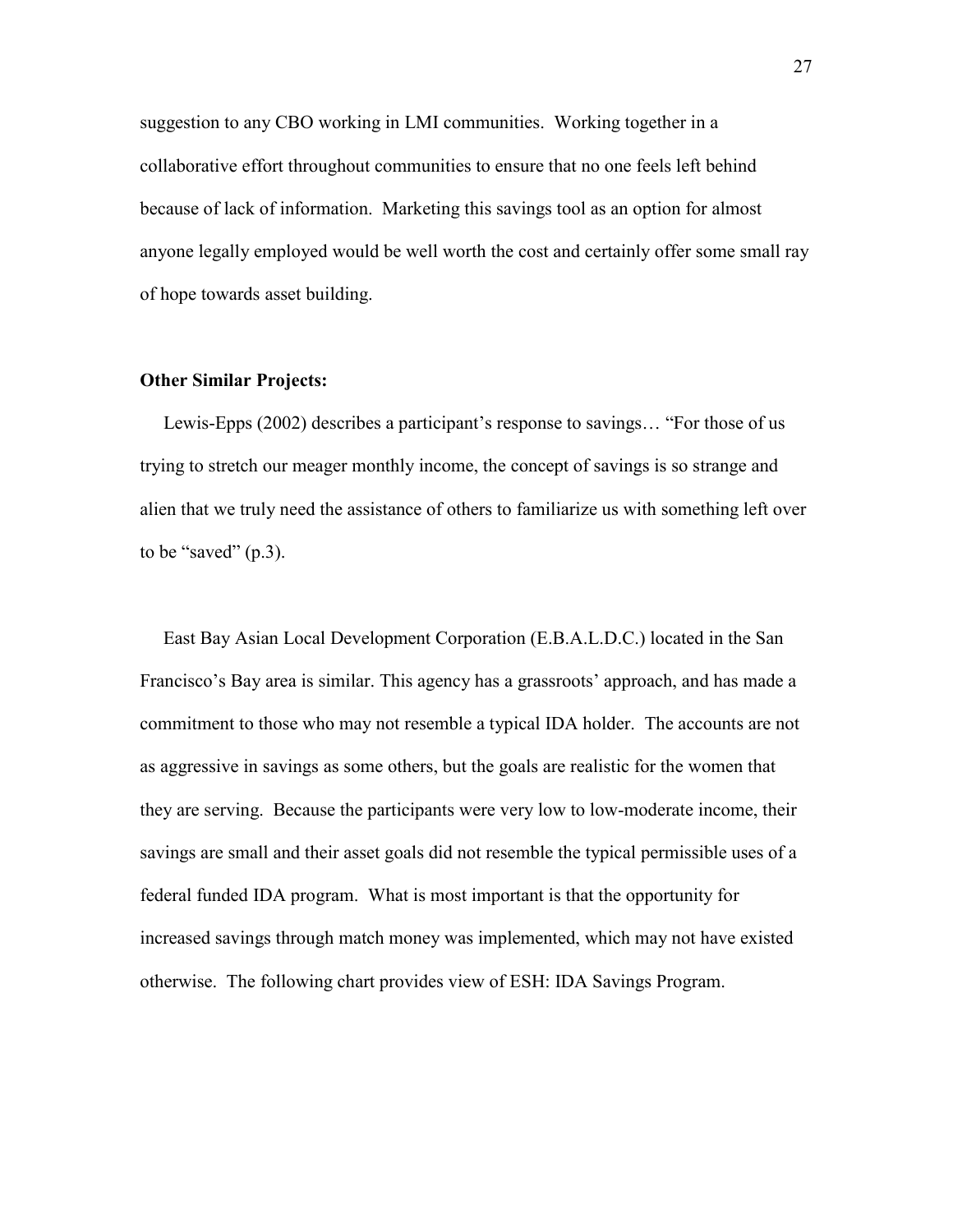### **Program**

# **Chart 2. ESH: Women's Economic Empowerment Project A program of Community Education for Economic Development (CEED) History of the ESH: CEED Program**

The CEED program has been in existence since 1996. It is comprised of the Women's Business Opportunity and the Personal Economic Planning Programs whose primarily focus is very low to low moderate-income female heads of households in Roxbury, Jamaica Plain, Dorchester, Boston and Mattapan communities.

Graduates of the 17-week business opportunity program and the 11-week personal economic planning financial planning curriculum will have access to the IDA savings Program.

### **Special Characteristics of the IDA Program**

ESH is offering an IDA Program 1 Participants may complete and draw down after one year.

Participants may draw down after one year from their IDA savings account for first and last month security deposit.

ESH: transitional housing program residents will have the option of continuing in the IDA Program 2 once they are in stable housing.

ESH permissible uses for the IDA Program 2 are first time homeownership purchases, small business development and post secondary education or training program.

The ESH mission statement of self-help and peer support will remain a key component of our IDA Program

|                           |                                                         | The IDA                                                    |  |
|---------------------------|---------------------------------------------------------|------------------------------------------------------------|--|
| Match Rate, cap           |                                                         | 3:1, up to $$2,400$ (not less than \$25 or more than \$100 |  |
|                           |                                                         | per month.)                                                |  |
| Minimum Savings Period    |                                                         | One year                                                   |  |
| Maximum Savings Period    |                                                         | Three Years                                                |  |
| <b>Savings Goals IDA1</b> |                                                         | First and last month security deposit                      |  |
| Savings Goals IDA 2       |                                                         | First time homeownership, Post secondary education or      |  |
|                           |                                                         | job training and business start-up                         |  |
|                           |                                                         | <b>Account Holders</b>                                     |  |
| Number of Participants    |                                                         | 15 participants for three years                            |  |
| Region Served             | Roxbury, Dorchester, Jamaica Plain, Boston and Mattapan |                                                            |  |
| Eligibility               | Must have completed the 11-week Financial Planning and  |                                                            |  |
|                           | Goal Setting classes or WBOP. Women who are from one    |                                                            |  |
|                           |                                                         | of the above geographical locations.                       |  |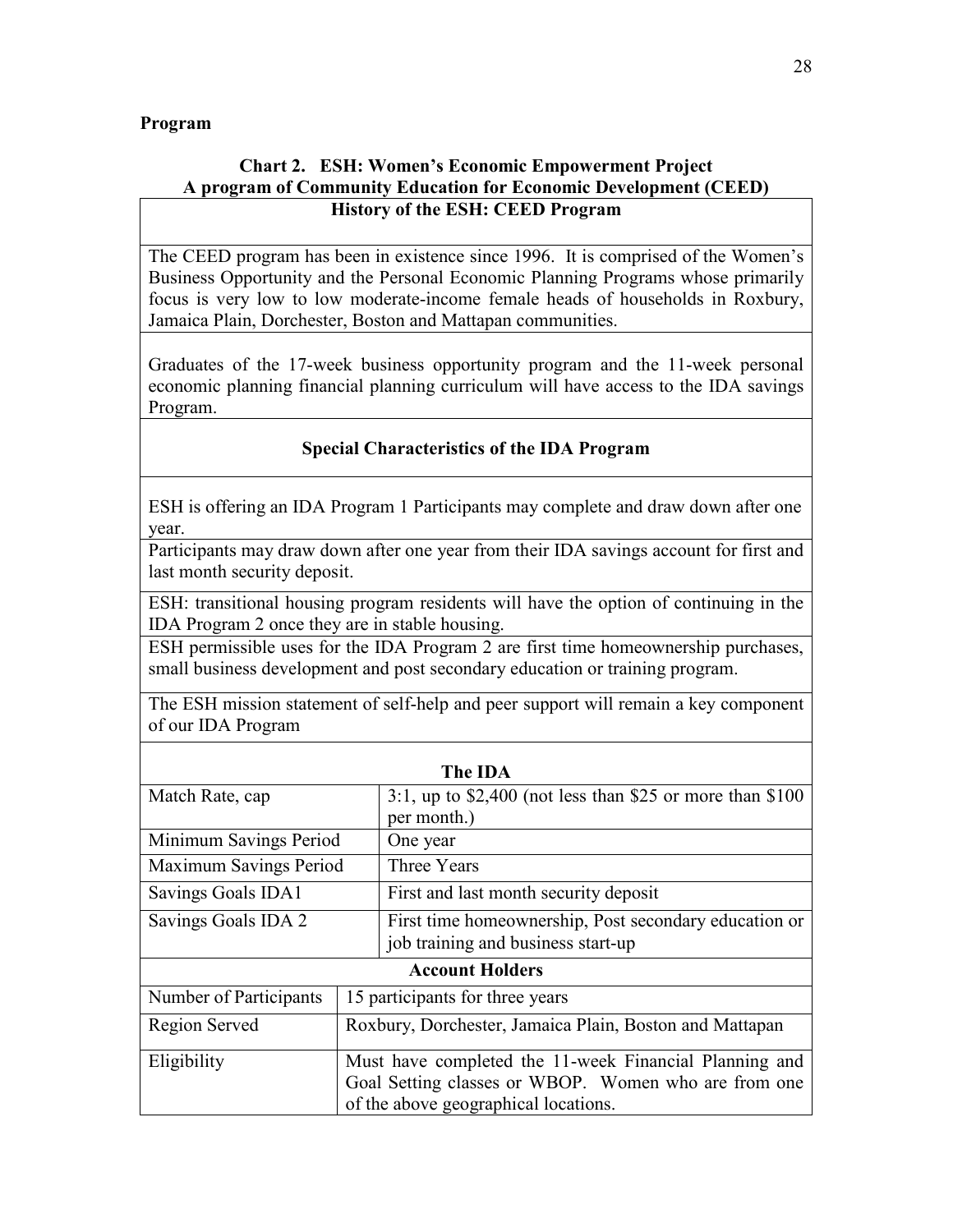| Age                            | At least 18 years old                                         |  |  |
|--------------------------------|---------------------------------------------------------------|--|--|
| Income                         | Household income as set by current federal guidelines.        |  |  |
| <b>Asset Limit</b>             | None                                                          |  |  |
| Employment                     | Must have a source of stable documented income of             |  |  |
|                                | employment                                                    |  |  |
|                                | <b>Training</b>                                               |  |  |
| <b>Financial Management</b>    | ESH: Community Education for Economic Development             |  |  |
|                                | Program                                                       |  |  |
| Ongoing training               | Weekly and or Monthly meetings for peer support; outside      |  |  |
|                                | speakers on topics related to various banking tools, credit   |  |  |
|                                | maintenance and repair; educational and info sessions         |  |  |
|                                | pertaining to taxes, health insurance, 401ks, stock, and IRAs |  |  |
| <b>Asset Specific Training</b> | ESH: Women's Business Opportunity Program, referral to        |  |  |
|                                | first time homeownership classes and career counseling.       |  |  |
| <b>Program Partners</b>        |                                                               |  |  |
| Partner Organizations          | Massachusetts Individual Development Accounts Solutions,      |  |  |
| and Collaborations             | community-based organizations, small business development     |  |  |
|                                | centers, and debt management referrals.                       |  |  |
| Funders                        | Clouse Funding for CEED start-up programs, Citizens Bank      |  |  |
|                                | pending, Kauffman foundation and private donor                |  |  |
|                                | contributions.                                                |  |  |
| <b>Banking Institutions</b>    | Citizens Bank will house the IDA accounts and be available    |  |  |
|                                | on site to open saving accounts for participants and answer   |  |  |
|                                | any questions.                                                |  |  |

٭Source: CFED (2003, p. 99)

## **Community role**

 Active outreach in Roxbury, Dorchester Jamaica Plain and Mattapan began in August of 2003 with the specific intensions of creating a pool of potential IDA participants. Informal meetings were scheduled with appropriate staff resulting from phones calls and distributing flyers to CBOs. Presentations highlighting financial literacy and education, WBOP segued into the promotion of the ESH: IDA savings program. This was one method in which to insure a continuous flow of new recruits from other sheltering facilities. With both new and old collaborations, participants are now able to access the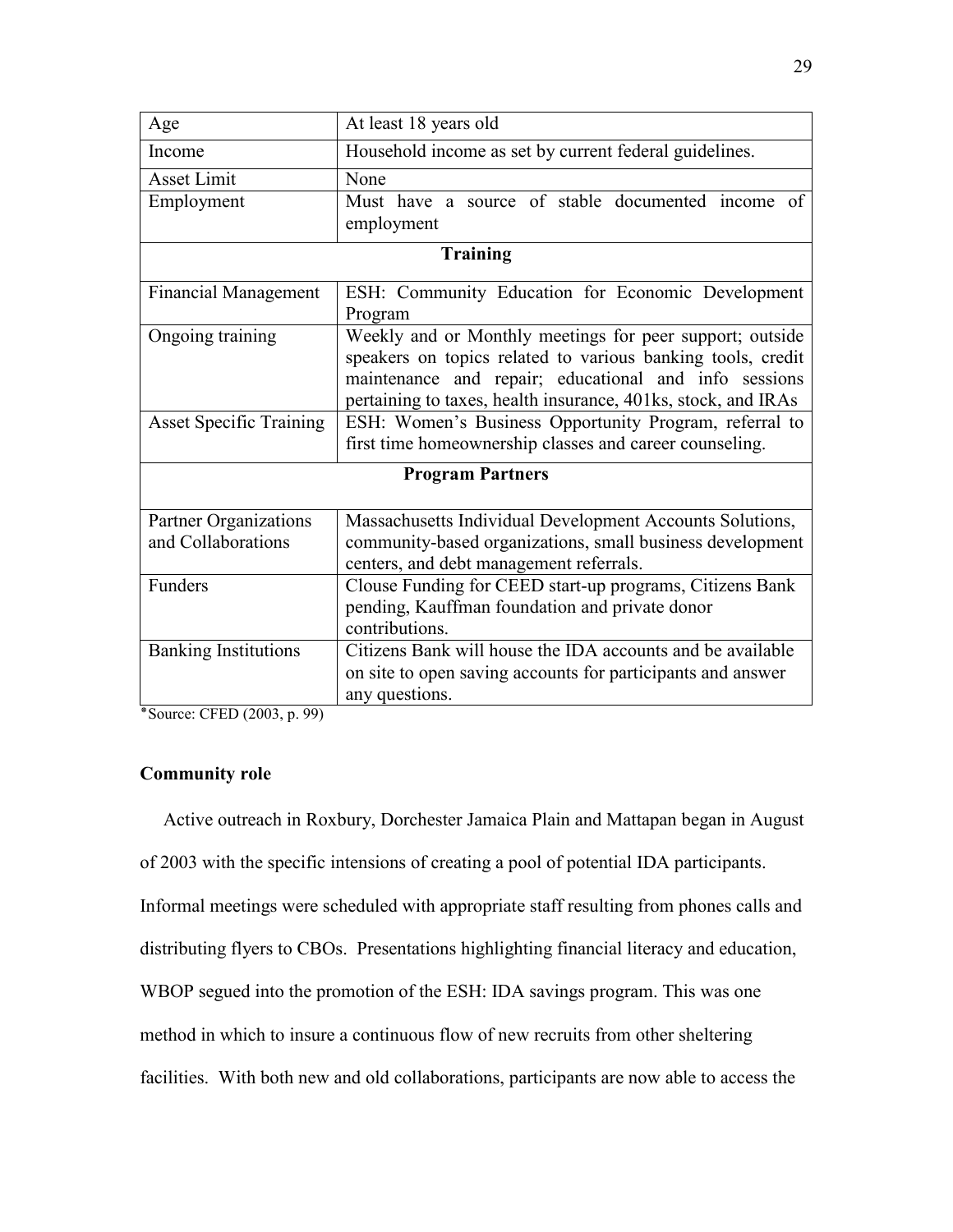savings program through entering Phase I of our financial literacy and goal setting classes also referred to as (PEP).

 The first phase of classes were delivered at predetermined sites. Participants were consistently polled for their interest in Phase II of the savings program provided from feedback forms. Recruitment is generated by participation in Phase One and Two, BOP and meeting program eligibility guidelines.

 Community members offered invaluable insight though their participation in an IDA focus group session. Responses have been incorporated into the framework of the savings

program. The areas of input are as follows:

- $\triangleright$  What is the potential monthly savings among this group?
- $\triangleright$  Which match rating incentive would be more attractive to participants?
- $\triangleright$  What is considered as an acceptable cap on the amount that participants can save?
- $\triangleright$  What would access to savings accounts look like?
- $\triangleright$  What if any concerns about ability to plan for both short and long-term goals?
- $\triangleright$  What are the attitudes towards asset building?
- $\triangleright$  What do the participants think about their savings capacity?
- What has been there experience with savings institutions and credit use?
- What level of commitment would they find reasonable?
- $\triangleright$  What do they envision as permissible use?

These outline questions consisted of a number of sub-questions important to

implementation that are not included here. Some revisions were made to better speak to

the participant involvement. CFED's IDA Effective Practices Training Manual and CD-

ROM provided an extensive IDA focus group questionnaire that needed very little

adaptation.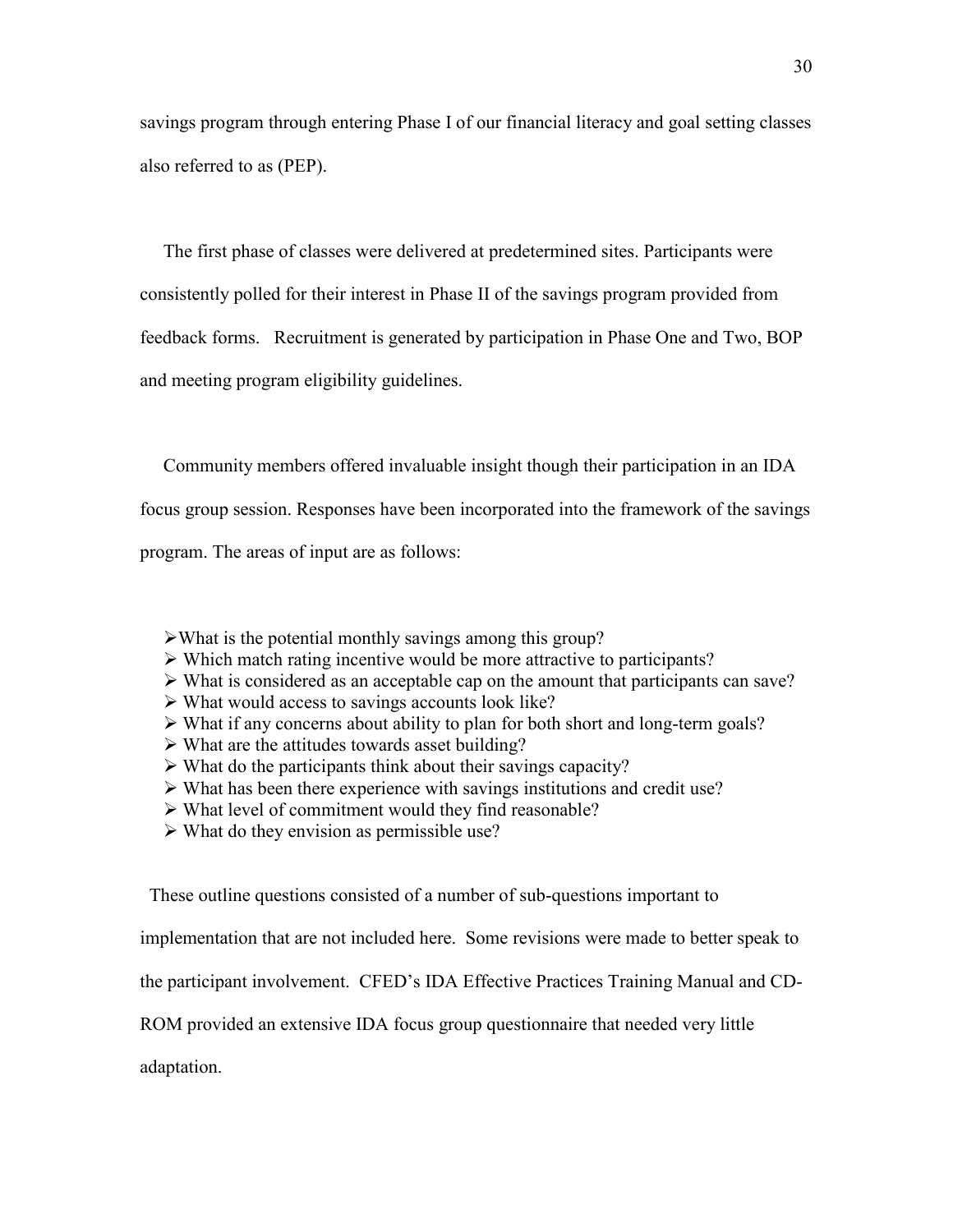Phase One of the savings program continues regularly at five-week intervals. It is at this juncture where on going screening and recruitment takes place after completion.

#### **Host organization:**

 The Elizabeth Stone House (ESH) is hosting this project. Though the delivery of financial planning and goal setting trainings to United Way of Massachusetts Bay (UWMB) funded CBOs have played a very large part in the savings program. ESH has established a long involvement in community education for economic development since 1996, and the concept of an IDA program fits snuggly into the mission statement of economic self-empowerment. United Way of Massachusetts Bay has already begun to buy into the concept of IDA programs in other communities in the country and expressed an interest in viewing the ESH: IDA concept. Though our affiliation with the Massachusetts Individual Accounts Solutions (MIDAS), ESH: IDA is a part of a large active IDA network of programs.

#### **Method**

 ESH: CEED coordinator has enrolled eight participants though the first year and second year during its implementation period. Seven more participants have been identified for the following year. The IDA savings Program will be referred to as the *Women's Economic Empowerment Project*. The participants are representative of Roxbury and Dorchester. A total of 15 participants will be enrolled because they are interested in first time homeownership, business start up money or post-secondary education. Five slots will be set-aside for women who are interested in first and last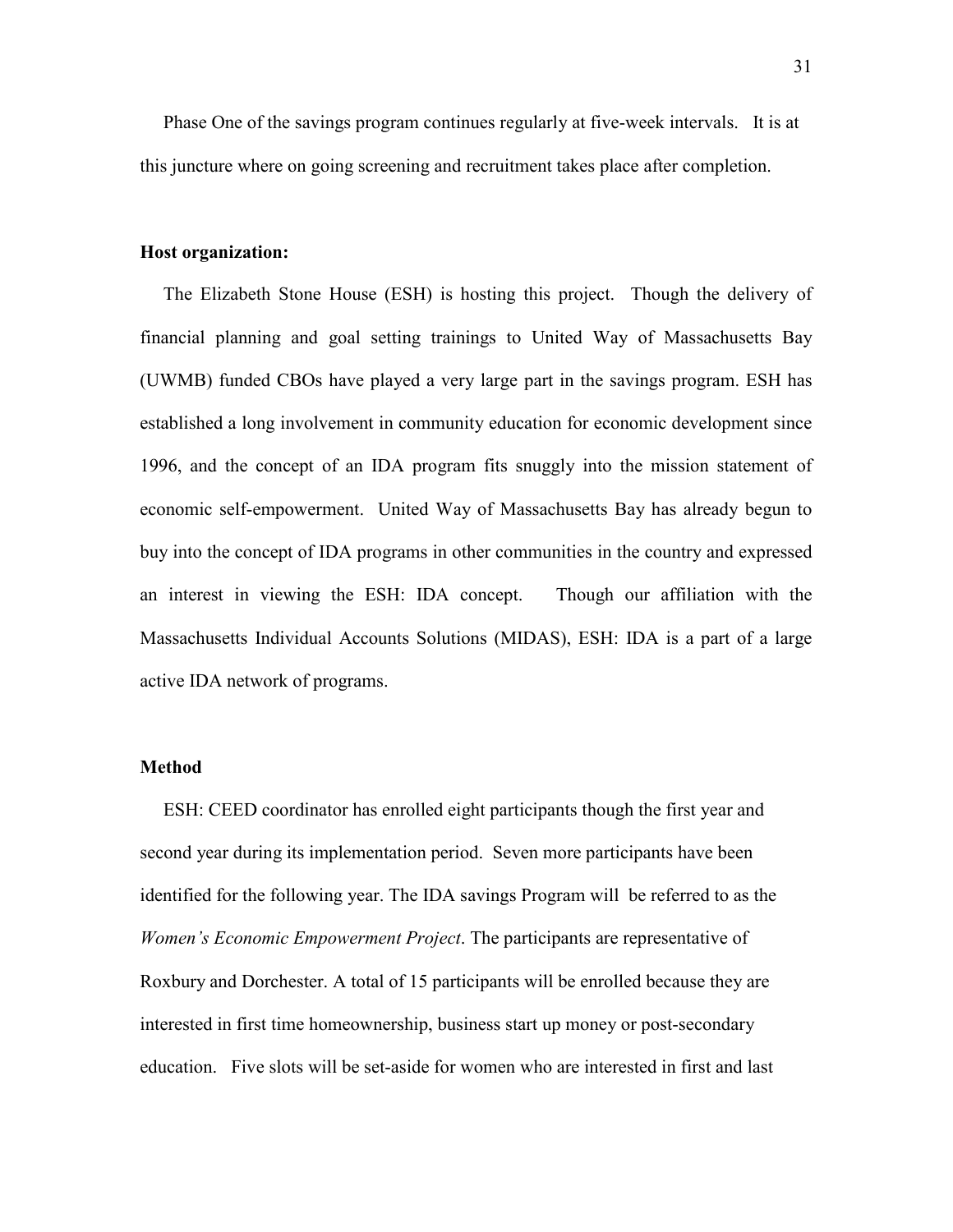month security deposits from the transitional housing program. This non-traditional IDA use is being viewed as a pilot program. The following methods are in place to be used as a guideline:

- ESH continues as a member of the Massachusetts Individual Developments Accounts Solution (MIDAS) Coalition and has established networking with other organizations interested and presently involved in the management of IDA programs.
- ESH receives TA benefits as a member
- Citizens Bank (Dudley) branch will do site visits to open accounts.
- Some ceed funding was made available for supplies and focus group stipends for ten participants.
- Ten recruits participated in a focus group that was comprised of former and present participant of the PEP curriculum from other CBOs. The purpose was to provide feedback and insight in the program design and delivery of any information that may be useful for the future success of the IDA program and its participants.
- Facilitated informational groups at various CBOs to develop a source of referrals for the IDA program (Women's Economic Empowerment Project)
- Continue collaborations with community-based agencies and the delivery of the economic literacy component (Phase 1) of the IDA program to funnel potential participants for the (Phase II) financial planning and goal setting classes.
- Continue marketing for the Women's Business Opportunity Program Summer Institute to increase the pool of savings program candidates.

### **Chart 3.**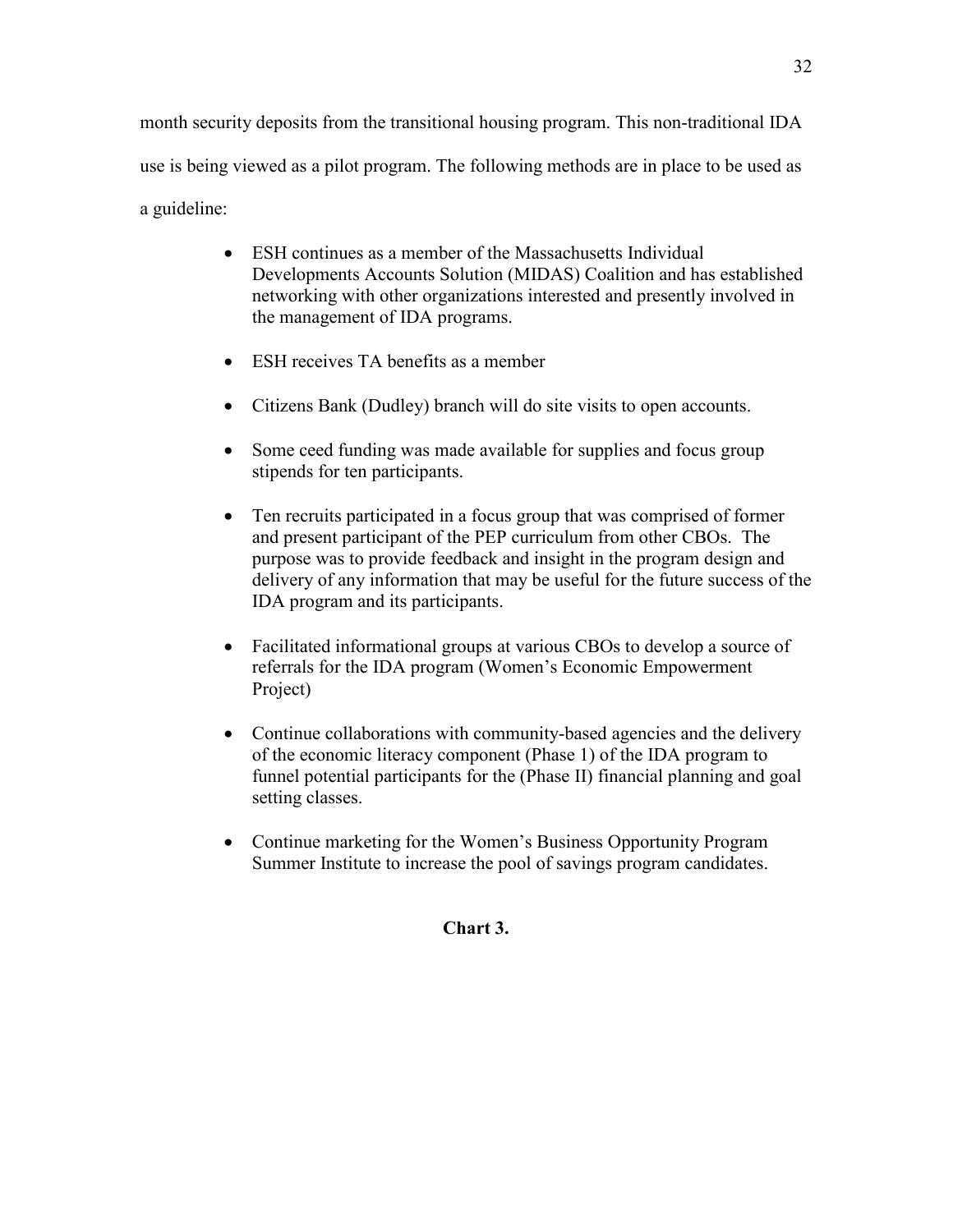| <b>Effectiveness of Program Implementation</b>                                       |                                                                                                                           |                                                                                                                                                                                                  |  |  |
|--------------------------------------------------------------------------------------|---------------------------------------------------------------------------------------------------------------------------|--------------------------------------------------------------------------------------------------------------------------------------------------------------------------------------------------|--|--|
| <b>Tasks</b>                                                                         | <b>Anticipated Results</b>                                                                                                | <b>Actual Results</b>                                                                                                                                                                            |  |  |
| Membership attendance in MIDAS                                                       | Access to trainings, TA, networking<br>with practicing IDA programs and<br>opportunities to hear about best<br>practices. | Desired results met.                                                                                                                                                                             |  |  |
| Provide 4 <sup>th</sup> quarter and yearly report<br>and apply for contract renewal. | Contract renewed for two years for<br>PEP facilitator position.                                                           | Receive renew funding from<br>CDBG for both the CEED<br>facilitator.                                                                                                                             |  |  |
| Partnership with Financial<br>Institution                                            | Partnership with Citizens Bank                                                                                            | Citizens Bank will house our IDAs<br>and will come on site to open<br>accounts.                                                                                                                  |  |  |
| Focus group Input                                                                    | Participants input for program design                                                                                     | Participants were open and honest<br>with their response and allowed a<br>tape recorder for accuracy. The<br>results have been integrated into<br>the program design and Participant<br>folders. |  |  |
| <b>ESH: IDA Information Session</b>                                                  | First info session was held on April<br>7, 2004 at Madison Park Housing<br>Corp.                                          | Eight participants were identified<br>for Phase I (PEP) and completed in<br>May 2004. One participant was<br>identified as eligible for savings<br>support group.                                |  |  |
| IDA funding for matched money for<br>participants accounts                           | \$5,000<br>Citizen's Bank, \$5,000<br>Kauffman Founding, \$5,000<br>Ford Foundation-Letter of inquiry                     | Missed deadline for Bank of<br>America funding, will resubmit<br>Pending<br>Pending<br>Pending                                                                                                   |  |  |
| Community networking                                                                 | 0n-going                                                                                                                  | Met                                                                                                                                                                                              |  |  |
| Facilitated Phase II of the Financial<br>Planning and Goal Setting Series            | June 2 <sup>nd</sup> Wednesday at 6:00 at ESH,<br>seven participants enrolled in phase<br>II Financial Planning.          | Six participants completed the<br>financial planning and goal setting<br>Phase II of the 11-week series.                                                                                         |  |  |
| <b>Facilitated Women's Business</b><br>Opportunity Program (WBOP)                    | Identify graduates to participate in<br>savings support group                                                             | Two of the graduating women are<br>enrolled in the savings support<br>group                                                                                                                      |  |  |
| Savings Support Group targeted date                                                  | Eight active participants in monthly<br>meetings                                                                          | First monthly savings group held<br>on Jan. 5 <sup>th</sup> . (four participants)                                                                                                                |  |  |

# **Product**

**Project IDA Savings Accomplishments:** 

# **(4) Participants have opened savings accounts. Pending match money will go**

# **towards the following uses:**

- 1. First time homeownership
- **2.** Small Business development
- **3.** Post-secondary education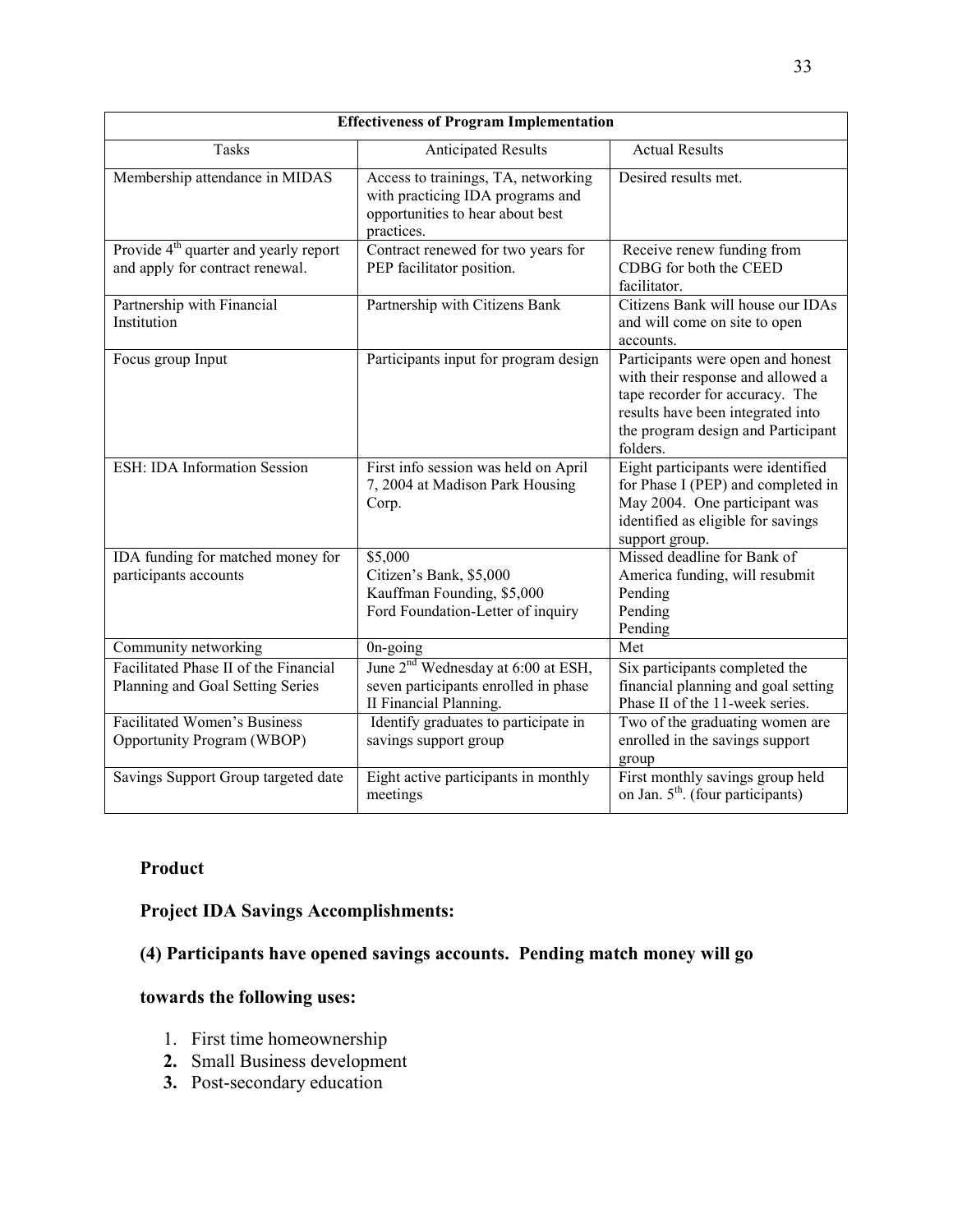The following **output** list was generated by CFED (2003, p. 65)

- Number of collaborations with community-based entities
- Number of targeted participants
- Number of participants in orientation group
- Number of participants for focus group
- Number of personal economic planning classes, both phase I and II
- Number of accountholders completing financial education
- Number of participants signing savings agreements
- Number of accounts opened
- Number of accountholders making a deposit each month
- Dollar amount of participants savings
- Dollar amount of match funds earned
- Number of accountholders achieving savings goal
- Number of accountholders achieving asset goal
- Percentage of accountholders who still have their asset (or better) after 2 years

# **CFED Manual**

# **Chart 4. Offers a visual detail of the start and finished product of the IDA program implementation and management system.**

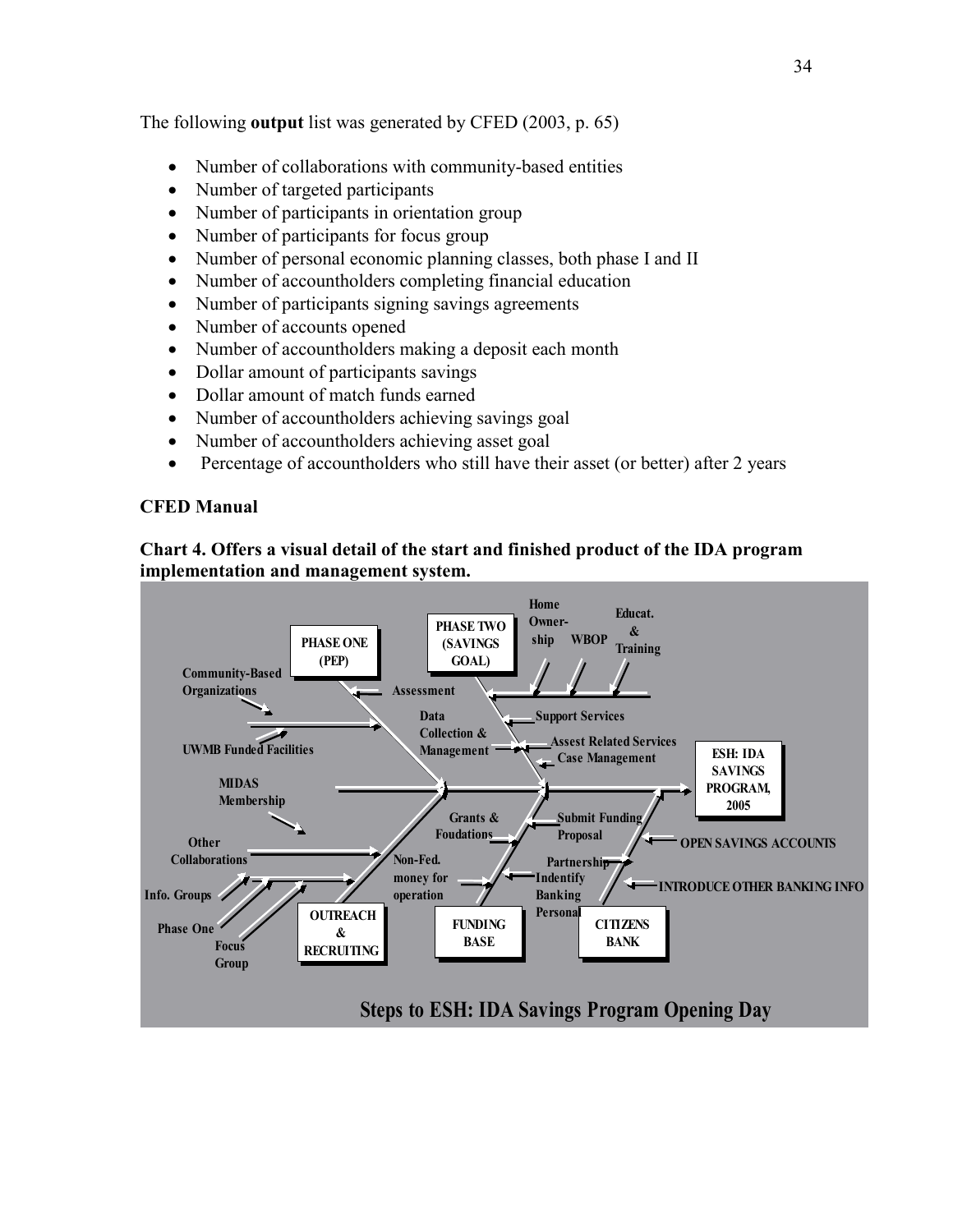Chart 4. (Project Implementation and Management Information System) provides a detailed visual of the many aspects of development. It also gives more detail to the Gantt chart by displaying the overlap of details and the interconnection that is involved.

| ID           |    | <b>Task Name</b>               | Duration  | Finish       | Predecessors |
|--------------|----|--------------------------------|-----------|--------------|--------------|
|              | O  |                                |           |              |              |
| $\mathbf{1}$ |    | <b>MIDAS Meeting</b>           | ########  | Tue 1/3/06   |              |
| 11           | Ŧ  | membership renew al onc        | ######### | Tue 1/3/06   |              |
| 12           | Ö  | <b>SURVIVORS FOR ECONOMIC</b>  | ########  | Wed 1/11/06  |              |
| 26           | Ħ  | schedule may change for        | 0 days    | Wed 1/11/06  |              |
| 27           | Ő  | Phase one and two of 11w       | ########  | Mon 6/5/06   |              |
| 40           | ΞŦ | Phase one five-week fina       | 0 days    | Mon 6/5/06   |              |
| 41           | H  | Phasell financal planning      | 0 days    | Thu 7/1/04   |              |
| 42           |    | <b>Women's Business Oppor</b>  | 1 day?    | Wed 7/14/04  |              |
| 43           |    | New funding proposals          | ########  | Thu 4/15/04  |              |
| 44           |    | Identify federal, state,       | 0 days    | Wed 3/31/04  |              |
| 45           |    | Begin discussion wi            | 0 days    | Wed 3/31/04  |              |
| 46           |    | <b>Identify local banking:</b> | ########  | Thu 4/15/04  |              |
| 49           | Ħ  | Focus group/infor session      | 0 days?   | Wed 2/25/04  |              |
| 50           |    | Program Implementation         | ########  | Wed 4/20/05  |              |
| 51           | ΞE | Incorporate CFED's paper       | 0 days    | Wed 6/30/04  |              |
| 52           | Ŧ  | Wrap-up all program pape       | ######### | Wed 6/30/04  |              |
| 53           | Ħ  | Citizen's Bank Sign partno     | ######### | Thu 3/17/05  |              |
| 54           |    | Identify 6-8 participants f    | 551 days  | Tue 12/14/04 |              |
| 55           | Ŧ  | Continue w riting funding      | 1 day?    | Mon 1/10/05  |              |
| 56           | ĦĦ | First Savings support grc      | 1 day?    | Wed 1/26/05  |              |
| 57           | ĦE | With financal funding in p     | 1 day?    | Wed 4/20/05  |              |
| 58           | ĦĦ | On site citizens savings a     | 1 day?    | Wed 4/20/05  |              |

#### **Narrative:**

 Upon finale completion of program implementation tasks noted and combined with the sub-tasks, the IDA Savings program should be fully up and running by April 2005. Data collection and management has been identified, along with crucial support services, related asset services and management. The ESH: CEED staffs have incorporated the primary responsibilities of the IDA facilitation into their present job descriptions. MIDAS is continuing to explore the option of having the coalition managed the accounts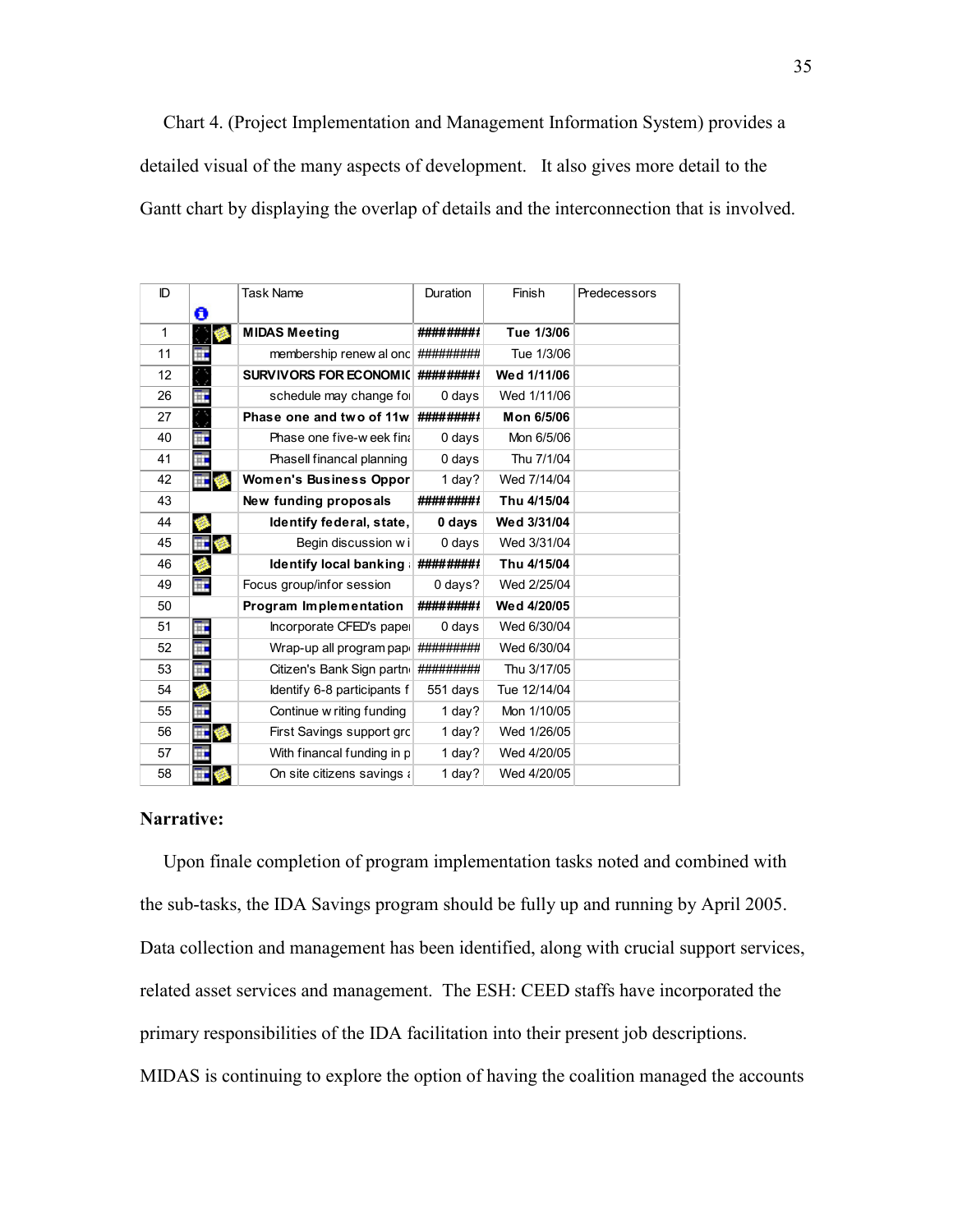for its practicing members. The program was awarded some unrestricted operational cost funding in the past year, which provided \$25.00 stipends for ten focus group participants, childcare and materials. We have full confidence that our goal for matched funding will be obtained for the next two years. Specific steps have been taken; proposals submitted to foundations with three pending, one resubmission to Bank of America, and Citizens Bank. Private donor solicitations were heavy during the pre-tax season. Focus group input has been incorporated into IDA program design; Phase One and Two completed which comprises the 11-week series of financial planning and goal setting (eight participants identified for IDA support group.) 4 out of 8 participants have a savings account resulting form the 11-week series.





**The ESH: CEED** component is presently funded for one staff: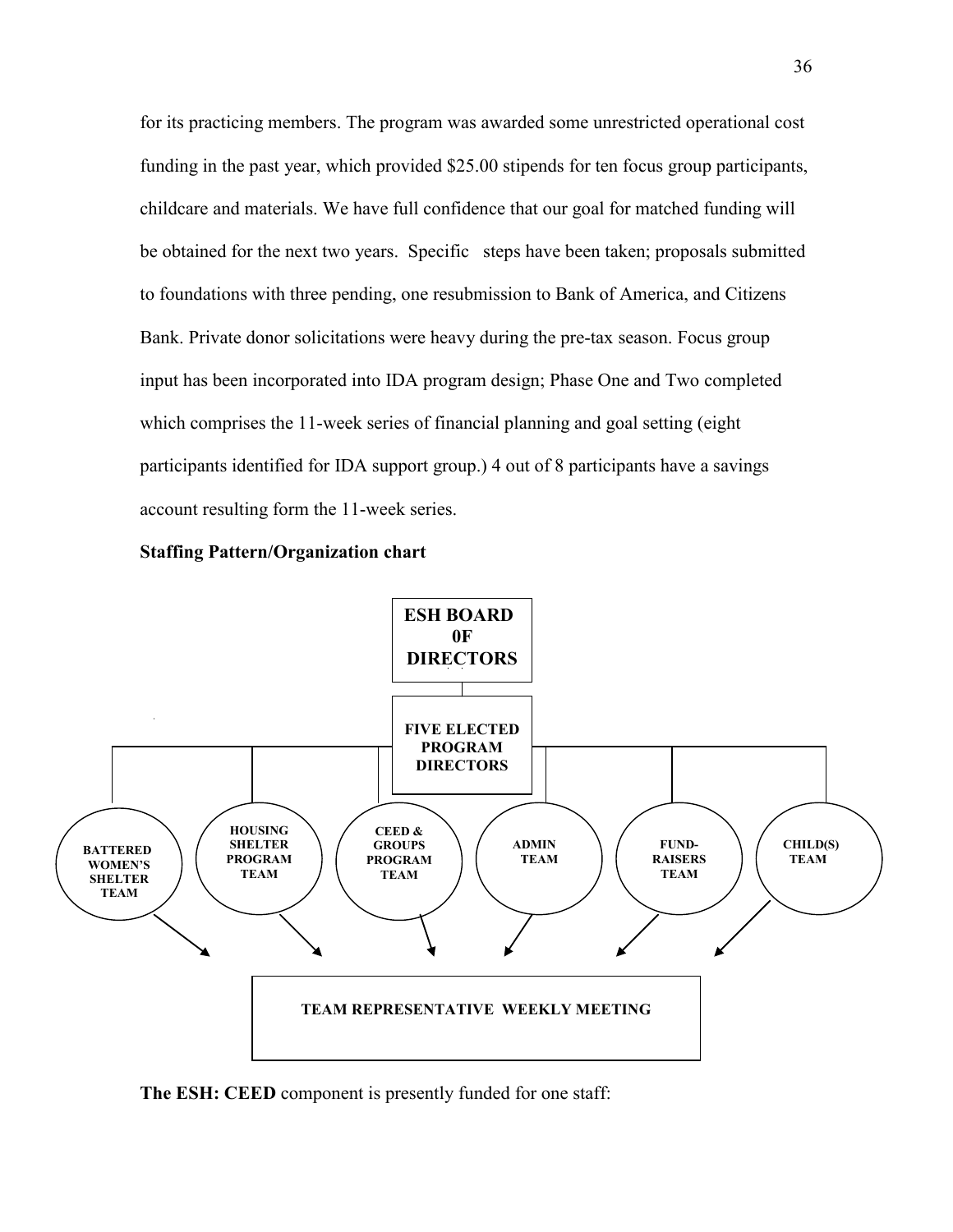- ♦ CEED Coordinator —Jobs for Community Service funds 32 hours of this position.
- ♦ Interns and volunteer will continue to be used as support positions.

# **Budget**

|                         | Elizabeth Stone House IDA Program<br><b>Budget</b><br>June 30, 20X5 |  |
|-------------------------|---------------------------------------------------------------------|--|
| Income:                 |                                                                     |  |
| Clause Foundation Grant | \$10,000                                                            |  |
| Expenses                |                                                                     |  |
| <b>Program Supplies</b> | \$2,000                                                             |  |
| Childcare               | \$280                                                               |  |
| Focus group stipend     | \$300                                                               |  |
| Match Money             | \$6,300                                                             |  |
| Total Expenses:         | \$8,880                                                             |  |

### **July 1, 2004 thru June 30, 2005**

### **First year break down for 7 participants**:

| Program supplies for 1st year:                    | \$2,000.00 |
|---------------------------------------------------|------------|
| Childcare $\omega$ \$10.00 per hour for 18 hours: | \$280.00   |
| Match Money                                       | \$6,300.00 |
| Total:                                            | \$8,580.00 |

#### **Participant breakdown:**

| Participants' monthly contribution: \$25.00x12 |            | Total yearly contribution: \$300.00 |  |
|------------------------------------------------|------------|-------------------------------------|--|
| IDA monthly contribution:                      | \$75.00x12 | Total yearly contribution: \$900.00 |  |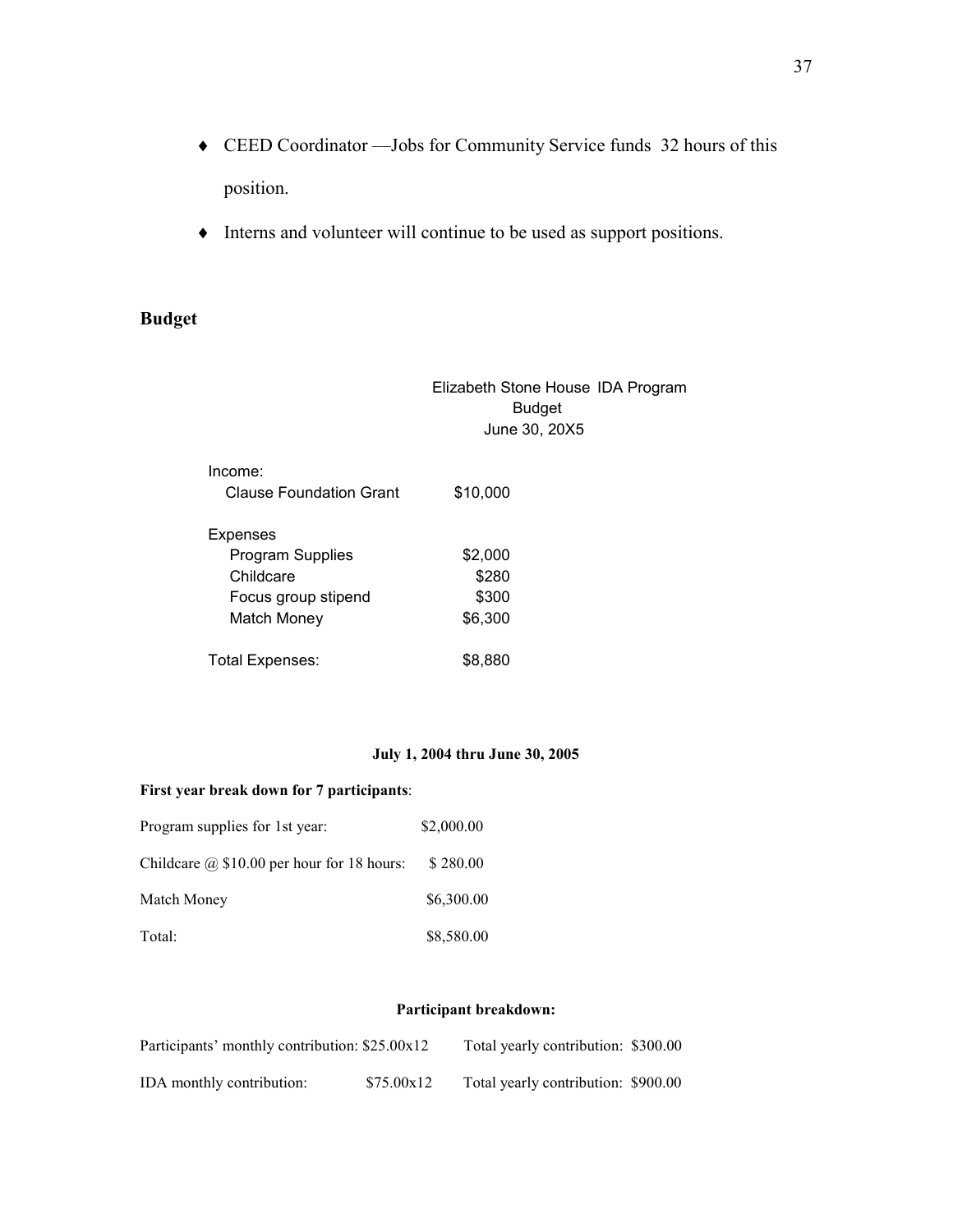**\*Overhead cost and wages will be rolled over into present salary of CEED** 

 **Some tasks delegated interns and volunteer for asset building classes.**

## **Monitoring indicators**

- Number of participants in financial planning and goal setting classes
- Number of participants enrolled in the savings program
- Number of accounts
- Number of participants in homebuyers' classes.
- Number of participants enrolled in a business opportunity program for business planning and implementation.
- Number of participants enrolled in an accredited college for postsecondary education.
- Number of participants actively attending on-going savings support group.

# **Reporting**

Progress reports will be used as a necessary part of on-going evaluation. Information

will be used to strengthen areas of weakness.

- Number of participants completing the 11-week financial series.
- Number of participants with savings accounts
- The Number of participants enrolled in homebuyers' classes.
- Number of participants enrolled in a business opportunity program for small business development and seed money.
- Number of participants enrolled in an accredited college for postsecondary education or training program.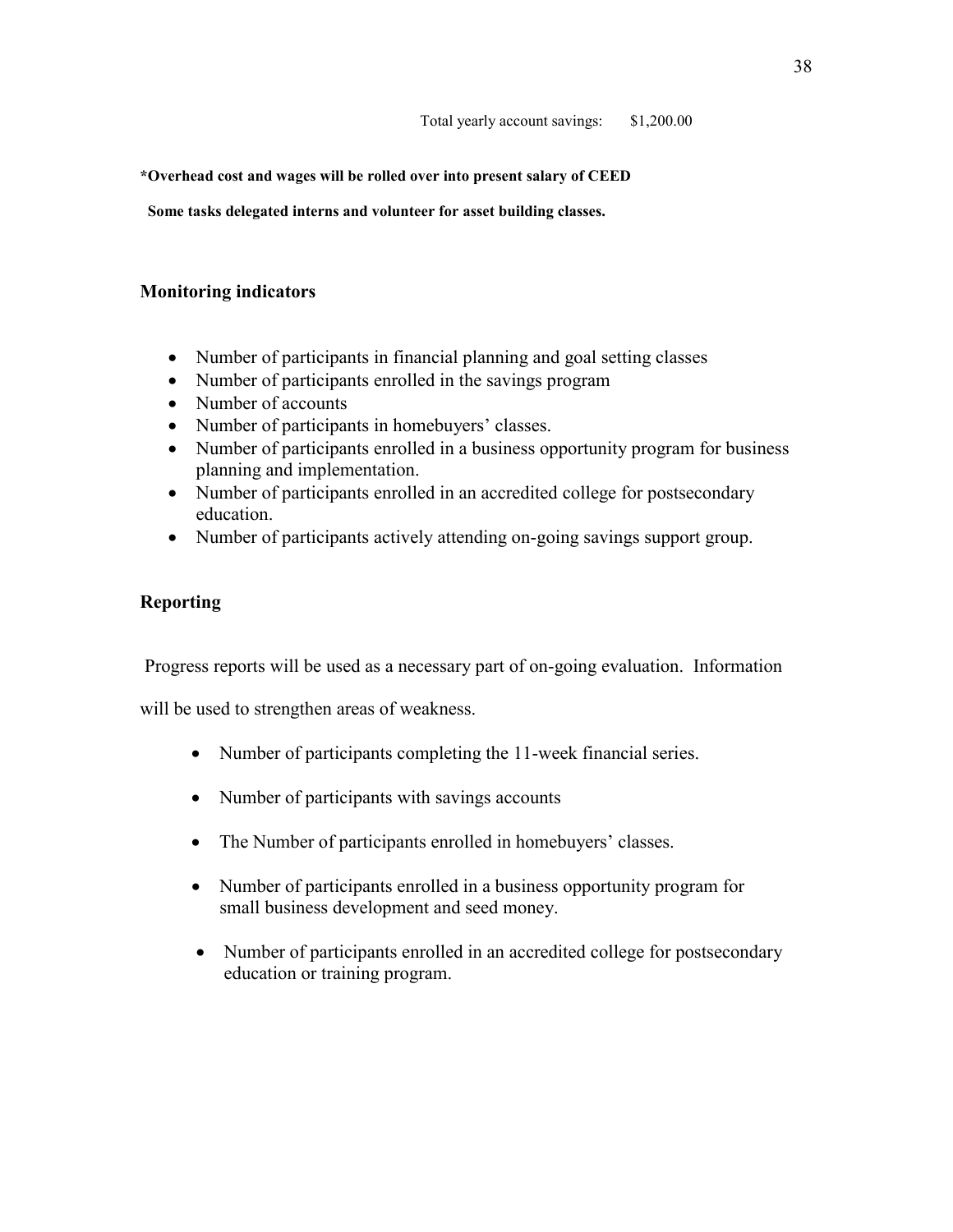#### **Sustainability Plan**

 The ESH: IDA program by its very nature, will not generate revenue, but has the potential to generate human growth development and community economic empowerment. Its financial sustainability will relay largely on continuous fundraising efforts, its appeal to potential stakeholders and program participant satisfaction.

 With Citizens Bank leading the way among others in asset building in LMI communities, ESH identified this institution to house our accounts and utilized other banking services that they have available. The United Way of Massachusetts Bay (UWMB) is also invested in bringing this savings tool into communities around the country and has a long-standing interest in ESH community education for economic development. We have expressed an interest in funding for match money in supporting us to provide this savings tool to UWMB funded agencies.

We further believe that the effectiveness of this program will in itself attract funding because of the real way in which it addresses economic disparity.

 Also as with any new project, sustainability may at first speak directly to its financial viability. While that is most important, participant sustainability also demands equal attention. The financial literary material must remain fitful and useful to retain participants' interest and contribute to the success of the IDA savings program. As well as designing and implementing the actual structure of the program, understanding the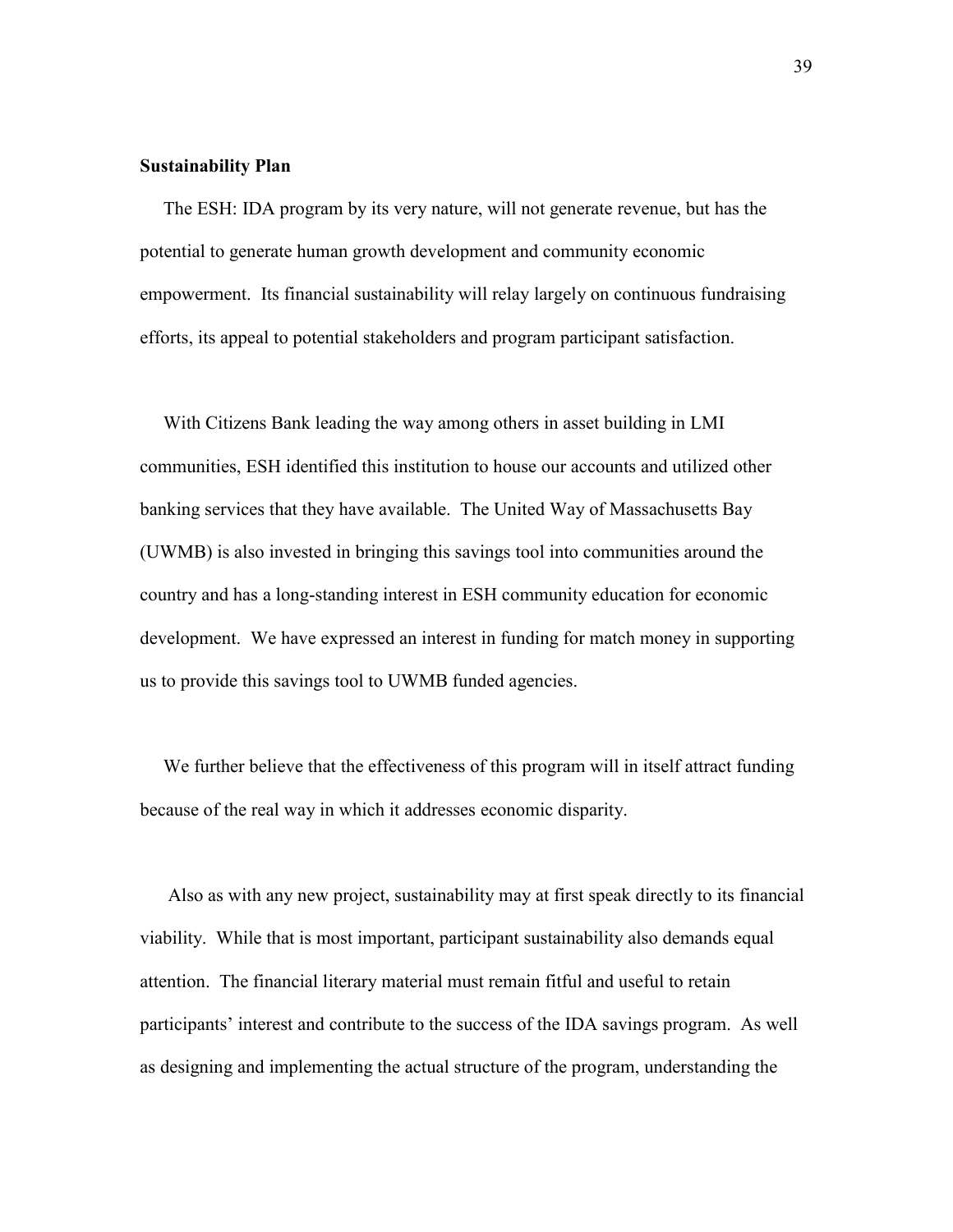importance of adult education and the internal and external barriers must also be taken into account in the context of the material presented.

#### **Field Observation:**

MIDAS members have the opportunity of attending various meetings at CDC's and to developed an appreciation and respect for the work of IDA managers. As a number of issues and concerns that arise, practitioners continue to explore new angles in which to become more inclusive of all LMI community residents. Lobbying has become a necessary tool to effectively bring changes to some federal policies that actually disables the potential for asset building in LMI communities.

 Homeownership is getting further out of reach because of heightened property values in most of Massachusetts, while more people are getting pre-qualified for mortgages. Education is becoming a critical avenue to wealth building for increased income and is getting out of reach for those who may need it the most. The Women's Institute for Housing and Economic Development has an IDA program, which addresses the educational needs of low to moderate-income women. Faith-based organizations are taking advantage of this savings tool and agencies are specifically targeting young people to participate in asset building.

 Research has shown that getting and holding IDA participants for two years is not as easy as one may think. Therefore, the program will be monitored consistently for steady participation from the account holders and adjustments made accordingly.

40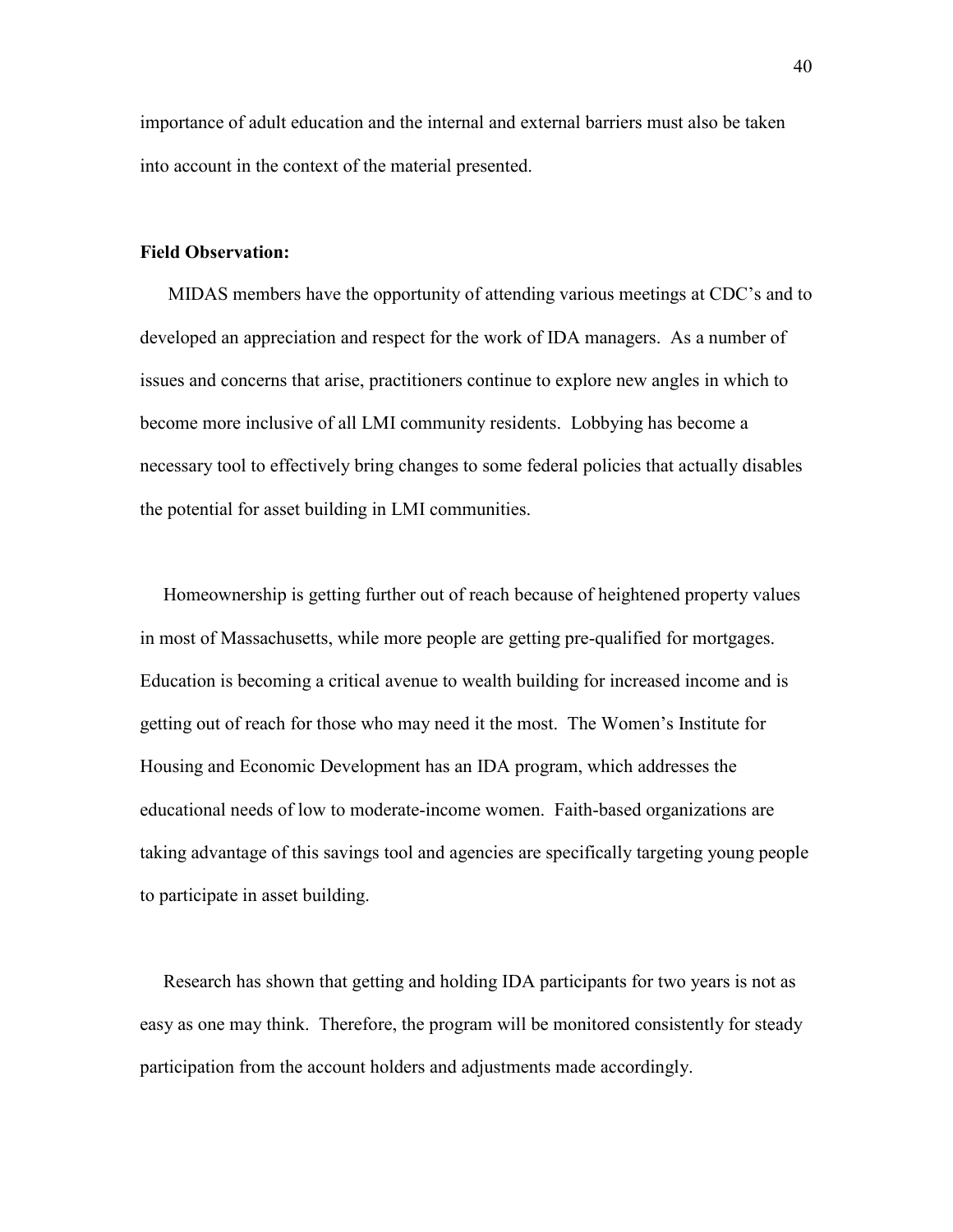#### **Institutional Plan for reporting obligations**

 The CEED program coordinator must keep monthly reports and keep the agency abreast of events as they occur and follow strict adherence to the mission statement. These reports will be made available for the program directors every four months unless other wise requested.

### **Updated Report:**

To date, four participants have opened savings accounts and four other participants are attending the monthly meetings. Although match funding is still pending, participants continue to stay involved with their group for support and encouragement. This group is used as an information pipeline to community resources, guest speakers and retrieving information from the Internet. An argument could be made that this is not an IDA program because there does not exist any asset building. What does exist is a *strong* potential for this to occur because of the availability of resources, information, options and the belief that savings and asset acquisition can happen for them as well, even with the smallest of income.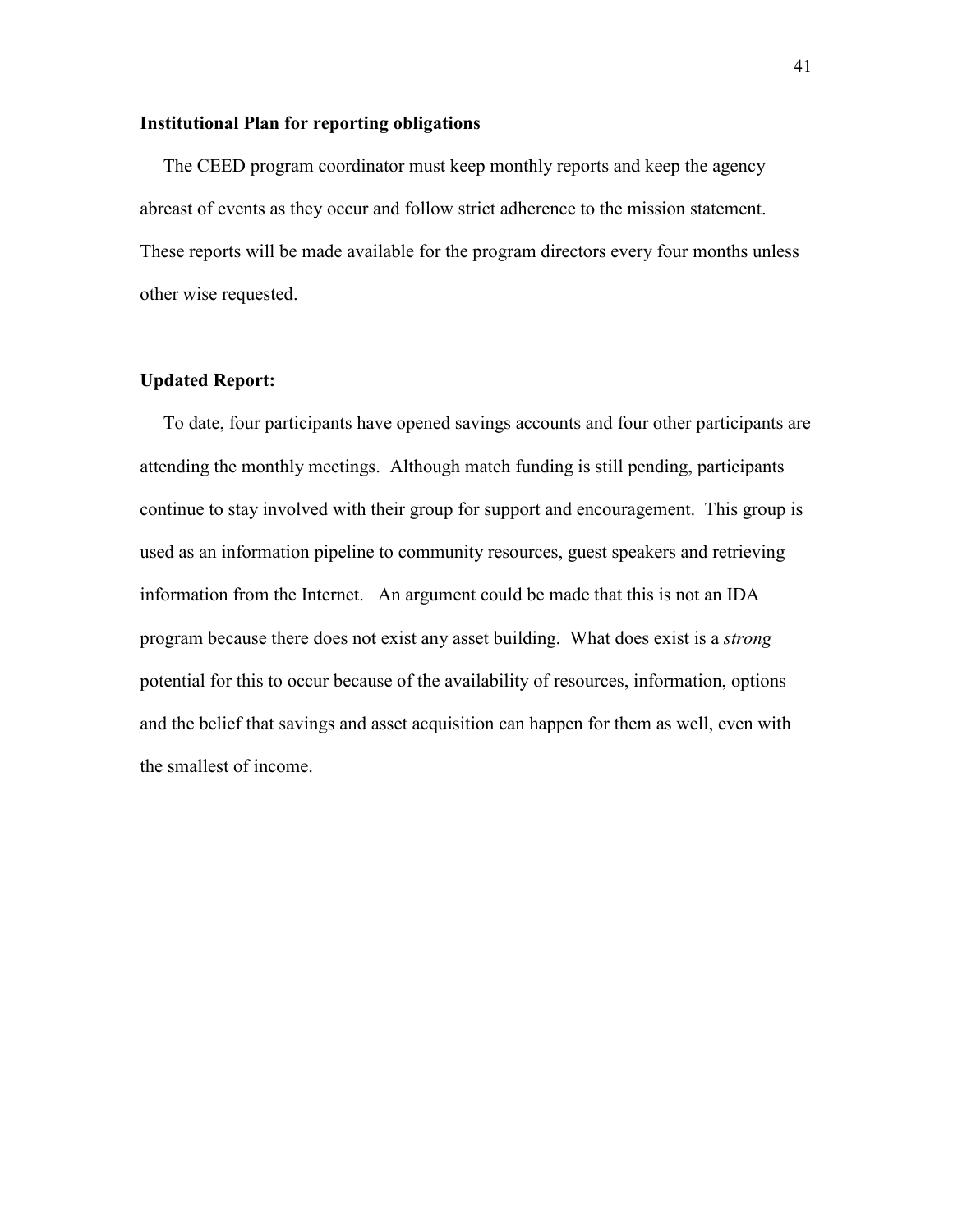# **Appendix A**

### Elizabeth Stone House: Individual Development Accounts (*IDAs)*

### Program Performance Indicator

| Goal      |                            |                            |                            |
|-----------|----------------------------|----------------------------|----------------------------|
| Objective | 1.1.                       | 2.1.                       | 3.1.                       |
| Activity  | 1.1.1, 1.1.2, 1.1.3, 1.1.4 | 2.1.1, 2.1.2, 2.1.3, 2.1.4 | 3.1.1, 3.1.2, 3.1.3, 3.1.4 |

This tool is intended to track the number of participants who are enrolled into the savings group and to identify their asset goal. There are three goals of which each has one objective. Each objective has four activities designed to optimize eligibility for the IDA savings program. The outcome resulting from each activity will easily display the actual number of participant who has identified this asset as their goal for the month. It will also show if target amount of participants is being reached, and if not the coordinator can tweak along the way with present input from participants. Until the ESH: IDA savings program is stable, we will continue to month reports. This report will also reflect the goal, objective and activities for first and last month security deposits participants once they become involved in the monthly savings support group.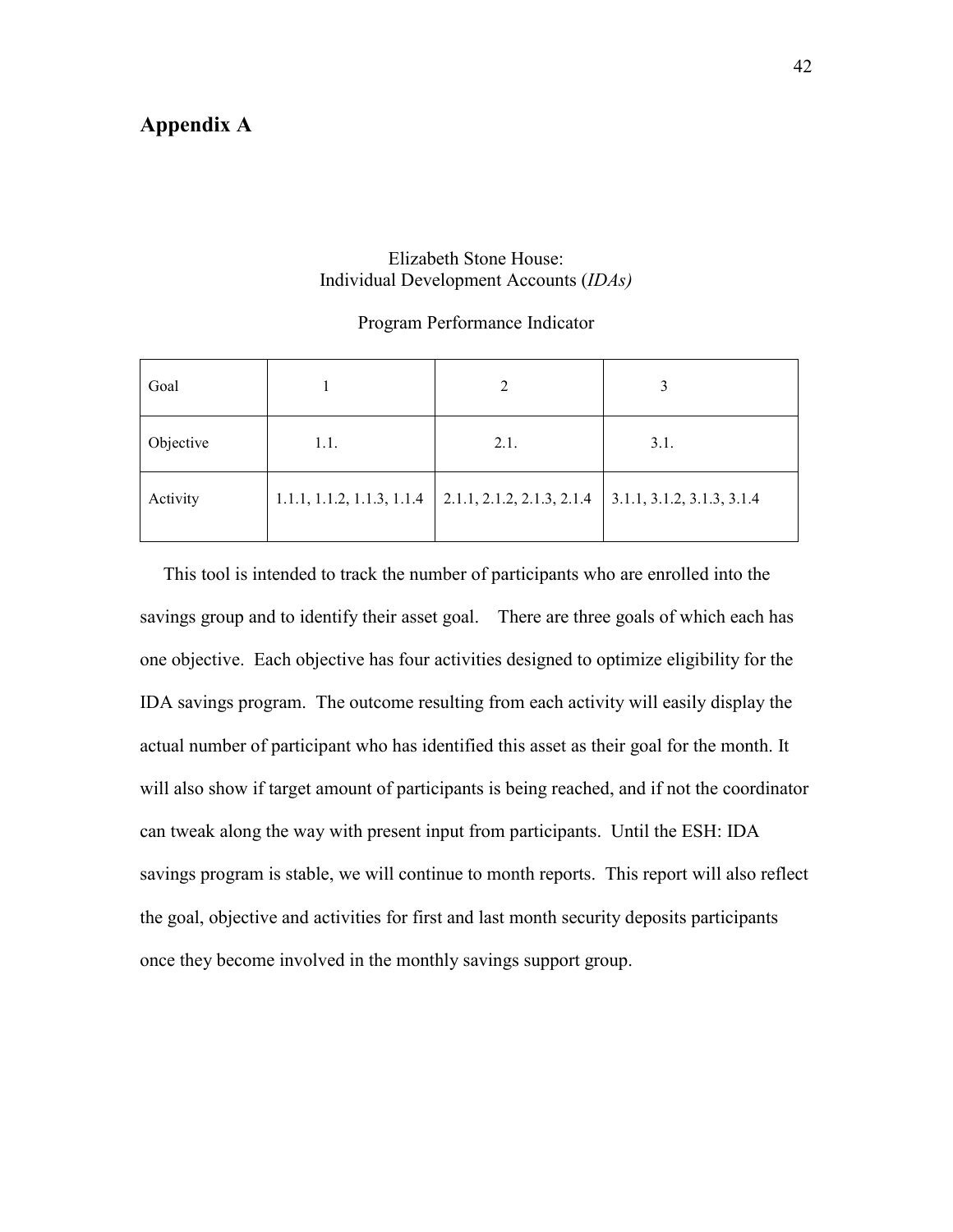| <b>Goal #1:</b> To Promote Asset development Building in economically challenged communities<br>through homeownership<br>April 28, 2005<br>Date:<br><u> 1989 - Johann Barbara, martxa al</u> |                                                                                                                                                                                                                                                                                                                          |  |
|----------------------------------------------------------------------------------------------------------------------------------------------------------------------------------------------|--------------------------------------------------------------------------------------------------------------------------------------------------------------------------------------------------------------------------------------------------------------------------------------------------------------------------|--|
| <b>Monthly Report:</b>                                                                                                                                                                       | Toni Jones                                                                                                                                                                                                                                                                                                               |  |
| <b>Objectives 1.1</b><br>Increase homeownerships for 15<br>participants in two years                                                                                                         | Activity                                                                                                                                                                                                                                                                                                                 |  |
| Use this area for data collection and<br>evaluation.                                                                                                                                         | 1.1.1.<br>Enrollment in 11-week economic literacy and financial<br>planning classes.                                                                                                                                                                                                                                     |  |
| Achieved                                                                                                                                                                                     | In FY 04, 57 participants enrolled in Phase I. Of that number,<br>eight participants completed phase II financial and goal setting.                                                                                                                                                                                      |  |
| Pending<br>matched<br>money<br>for<br>accounts                                                                                                                                               | 1.1.2.<br>Open a savings account.<br>Four have savings and checking accounts without the matched<br>savings amount.                                                                                                                                                                                                      |  |
| No<br>participants<br>enrolled<br>ın<br>homeownership classes.                                                                                                                               | 1.1.3. Enrolled in first time home mortgage classes.<br>To date there are no participant enrolled in first time<br>homeownership programs. However, there are three participants<br>who have expressed interest in the first and last month security<br>deposit. A separate report will be incorporated in march report. |  |
| No participants for savings group                                                                                                                                                            | 1.1.4 Involvement in peer support IDA savings group<br>To date there are no participants for mortgage programs<br>participating in the savings group.                                                                                                                                                                    |  |
| <b>Outcome:</b>                                                                                                                                                                              | No participants.                                                                                                                                                                                                                                                                                                         |  |
| <b>Measures:</b>                                                                                                                                                                             | Zero out of seven participated targeted for the first year has<br>participated.                                                                                                                                                                                                                                          |  |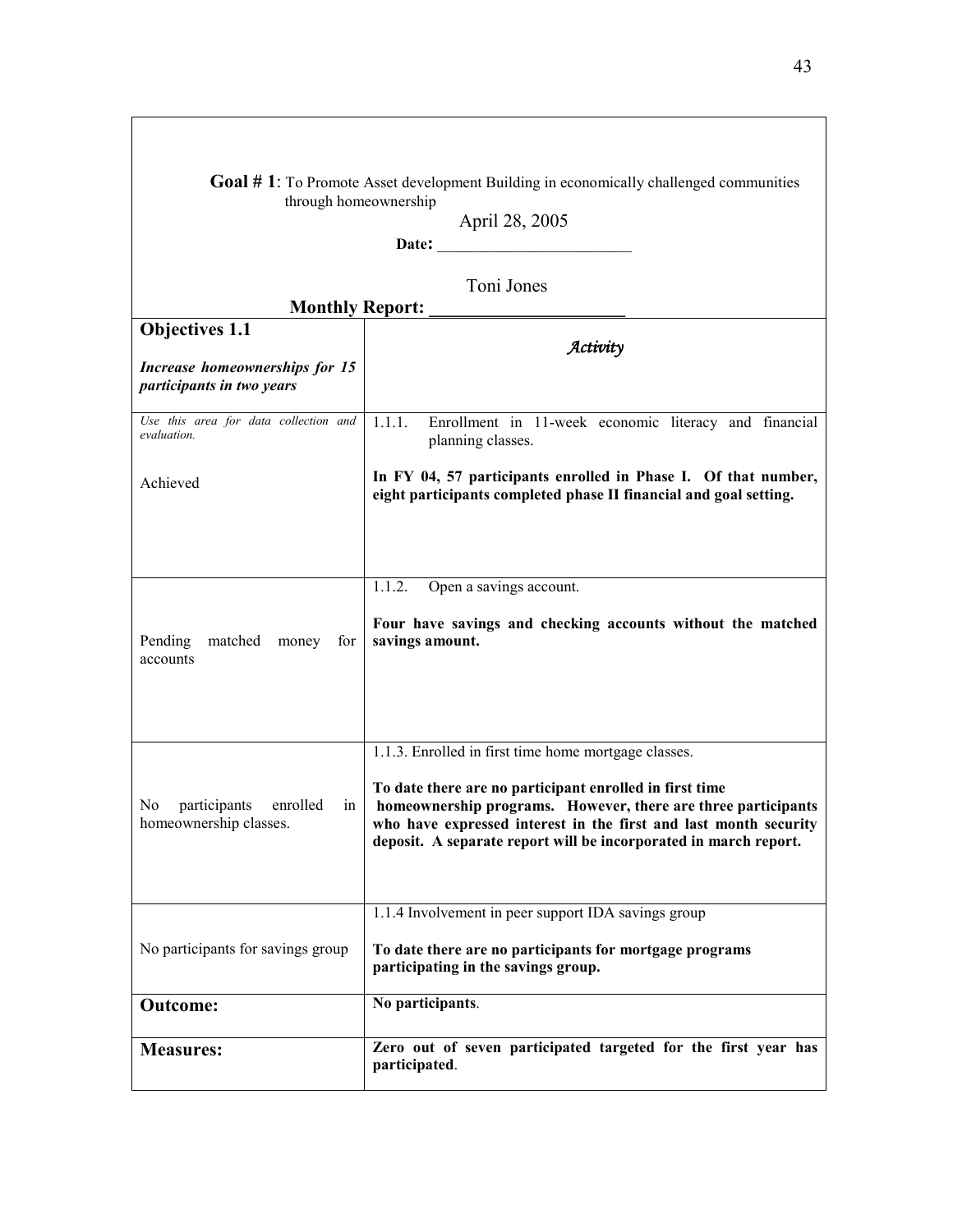| <b>Goal #2:</b> To Promote Asset Building in economically challenged communities through<br>small business entrepreneurships. |                                                                                                                                                                                                                                         |
|-------------------------------------------------------------------------------------------------------------------------------|-----------------------------------------------------------------------------------------------------------------------------------------------------------------------------------------------------------------------------------------|
|                                                                                                                               | April 28, 2005<br>Date:<br>Toni Jones                                                                                                                                                                                                   |
|                                                                                                                               | <b>Monthly Report.</b>                                                                                                                                                                                                                  |
| <b>Objectives: 2.1</b><br><b>Increase</b><br>business<br>small<br>15<br>opportunities<br>for<br>participants                  | Activity                                                                                                                                                                                                                                |
| Use this area for data collection and<br>evaluation                                                                           | 2.1.1. Enrollment in economic literacy and financial<br>planning classes.                                                                                                                                                               |
| Achieved.                                                                                                                     | In FY 04, 57 participants enrolled in Phase I. Of that number,<br>eight participants completed phase II financial and goal setting.                                                                                                     |
| Pending<br>match<br>money<br>for<br>accounts                                                                                  | 2.1.2. Open a savings account.<br>Four have savings and checking accounts without the matched<br>savings amount.                                                                                                                        |
| Two participants identified small<br>business start up                                                                        | 2.1.3. Enrollment in Women's Business Opportunity<br>Program business planning and implementation<br>Classes or similar.<br>Two of the participants who completed the 17-week workshop<br>have been identified for the savings program. |
| participants enrolled<br>Two<br>in<br>savings support group                                                                   | 2.1.4. Participation in the on-going peer support savings group.<br>Two participants are interested in saving toward small business<br>purchases for business start up.                                                                 |
| <b>Outcome:</b>                                                                                                               | A total of eight participants identified for savings group.                                                                                                                                                                             |
| <b>Measures:</b>                                                                                                              | Of the project eight participants identified,<br>two<br>are<br>entrepreneurs interested in small business start up.                                                                                                                     |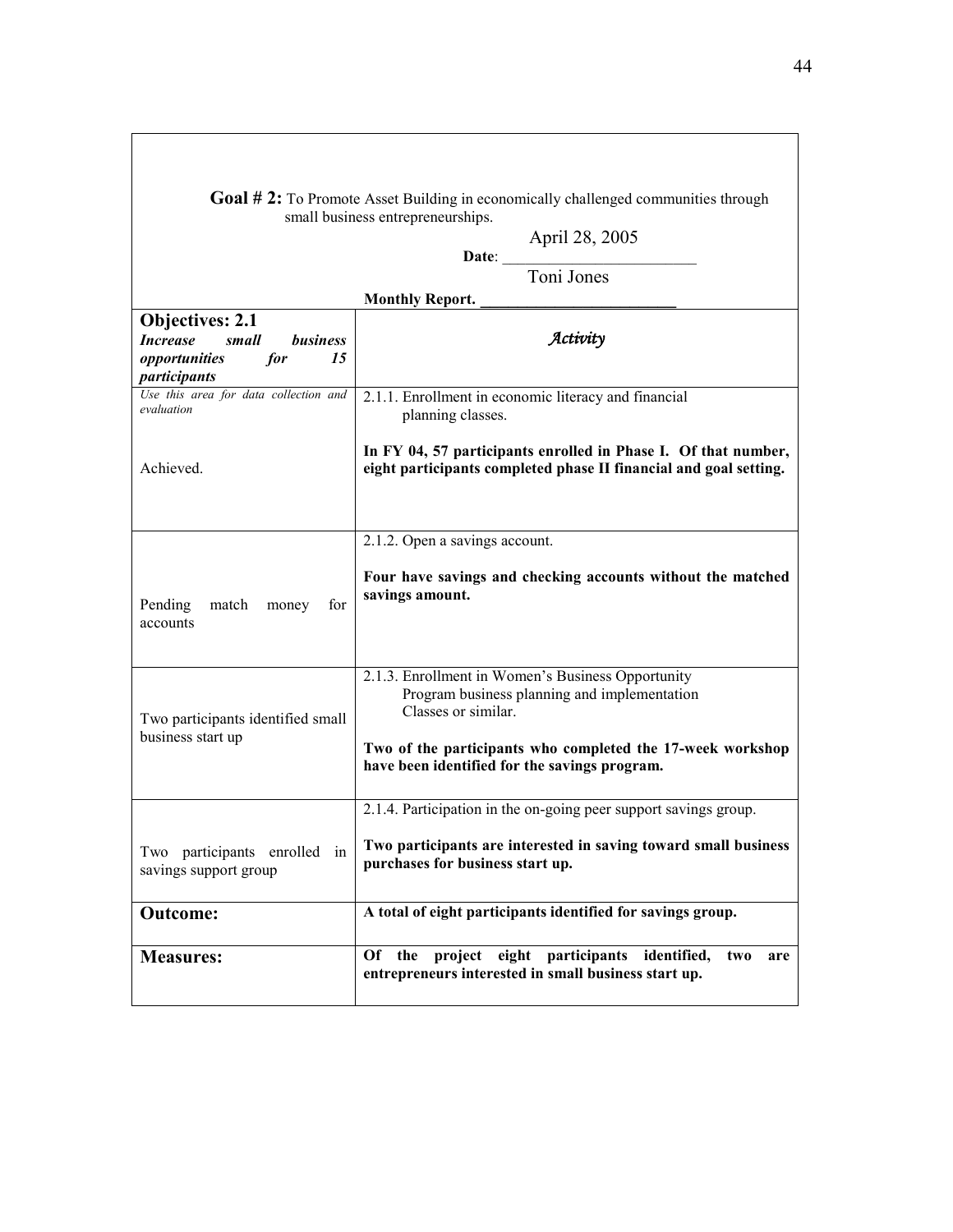| Goal #3: To Promote Asset Building in economically challenged communities through post-<br>secondary education or job training. |                                                                                                                                                                                                     |  |  |
|---------------------------------------------------------------------------------------------------------------------------------|-----------------------------------------------------------------------------------------------------------------------------------------------------------------------------------------------------|--|--|
| April 28, 2005                                                                                                                  |                                                                                                                                                                                                     |  |  |
| Date: Toni Jones                                                                                                                |                                                                                                                                                                                                     |  |  |
|                                                                                                                                 |                                                                                                                                                                                                     |  |  |
| <b>Monthly report:</b>                                                                                                          |                                                                                                                                                                                                     |  |  |
| Objectives: 3.1                                                                                                                 | Activity                                                                                                                                                                                            |  |  |
| Increase assets building through<br>the enhancement of post-<br>secondary education.                                            |                                                                                                                                                                                                     |  |  |
| Use this area for data collection and<br>evaluation.                                                                            | 3.1.1. Enrolled in economic literacy and financial<br>planning classes.                                                                                                                             |  |  |
| Achieved                                                                                                                        | In FY 04, 57 participants enrolled in Phase I. Of that number,<br>eight participants completed phase II financial and goal setting.                                                                 |  |  |
| Pending<br>match<br>for<br>money<br>accounts                                                                                    | 3.1.2. Open a savings account.<br>Four have savings and checking accounts without the matched<br>savings amount.                                                                                    |  |  |
|                                                                                                                                 | 3.1.3. Enrolled in post-secondary education.                                                                                                                                                        |  |  |
| Two participants identified.                                                                                                    | Two are presently enrolled in post-secondary education at<br>accredited institution.                                                                                                                |  |  |
| Two participants enrolled in<br>savings support group                                                                           | 3.1.4. Participation in on-going peer support savings group.<br>January 3 <sup>rd</sup> first savings support group. Participants are<br>exploring a Saturday time that is more realistic for most. |  |  |
| <b>Outcome:</b>                                                                                                                 | A total of eight participants identified for the savings support<br>group. Four participated in Jan. monthly meeting.                                                                               |  |  |
| <b>Measures:</b>                                                                                                                | Two participants out of the targeted seven in the first year are<br>enrolled in post-secondary educations                                                                                           |  |  |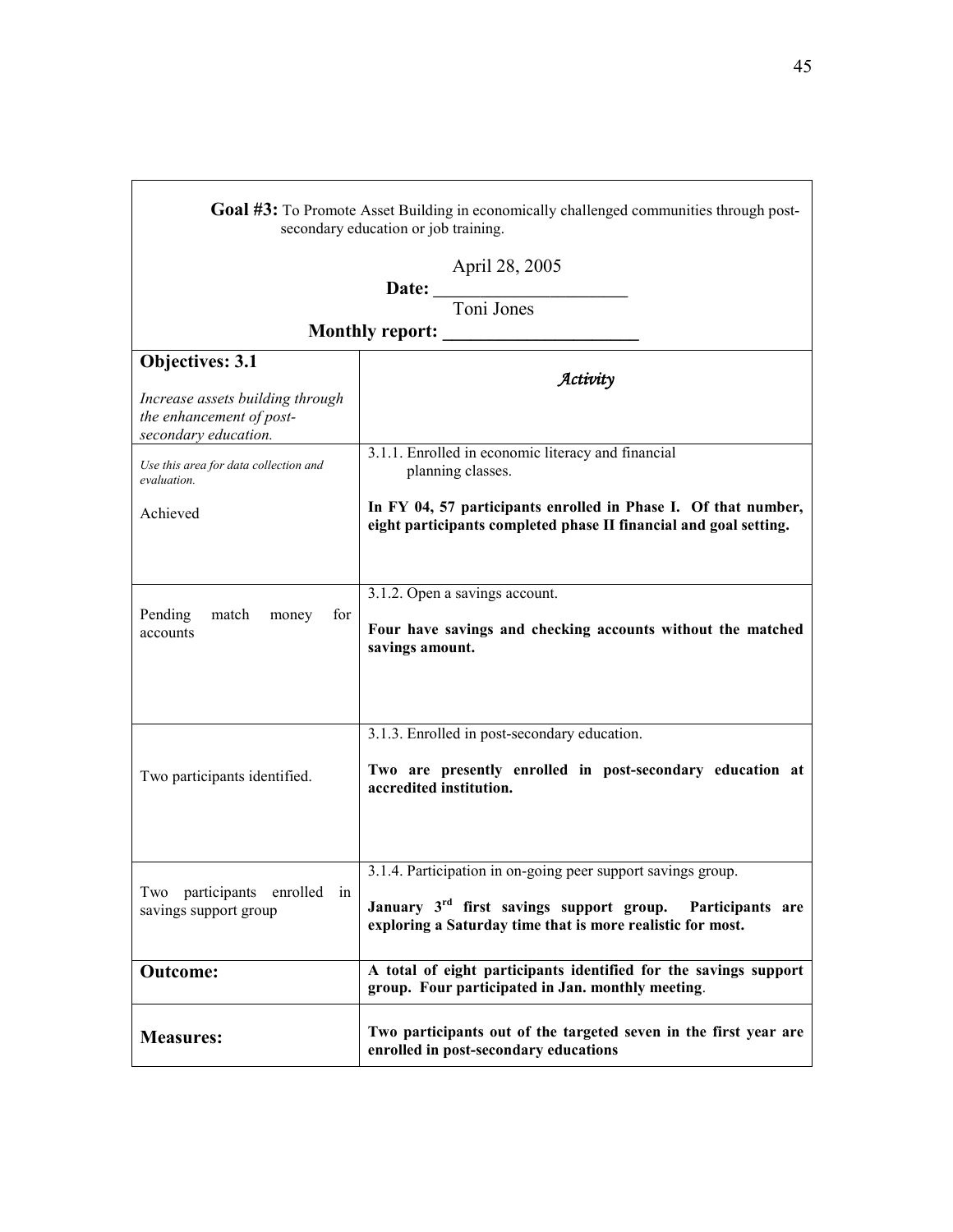# **Notes**

i. During the summation in the *Narrative,* attention was brought to the necessity of developing a measuring tool for reporting obligation or as a fundraising tool. In light of the present competitive environment to access funding, foundations are requesting more documentation to examining potential for success. *Participants Performance Indicator* will be incorporated as an Appendix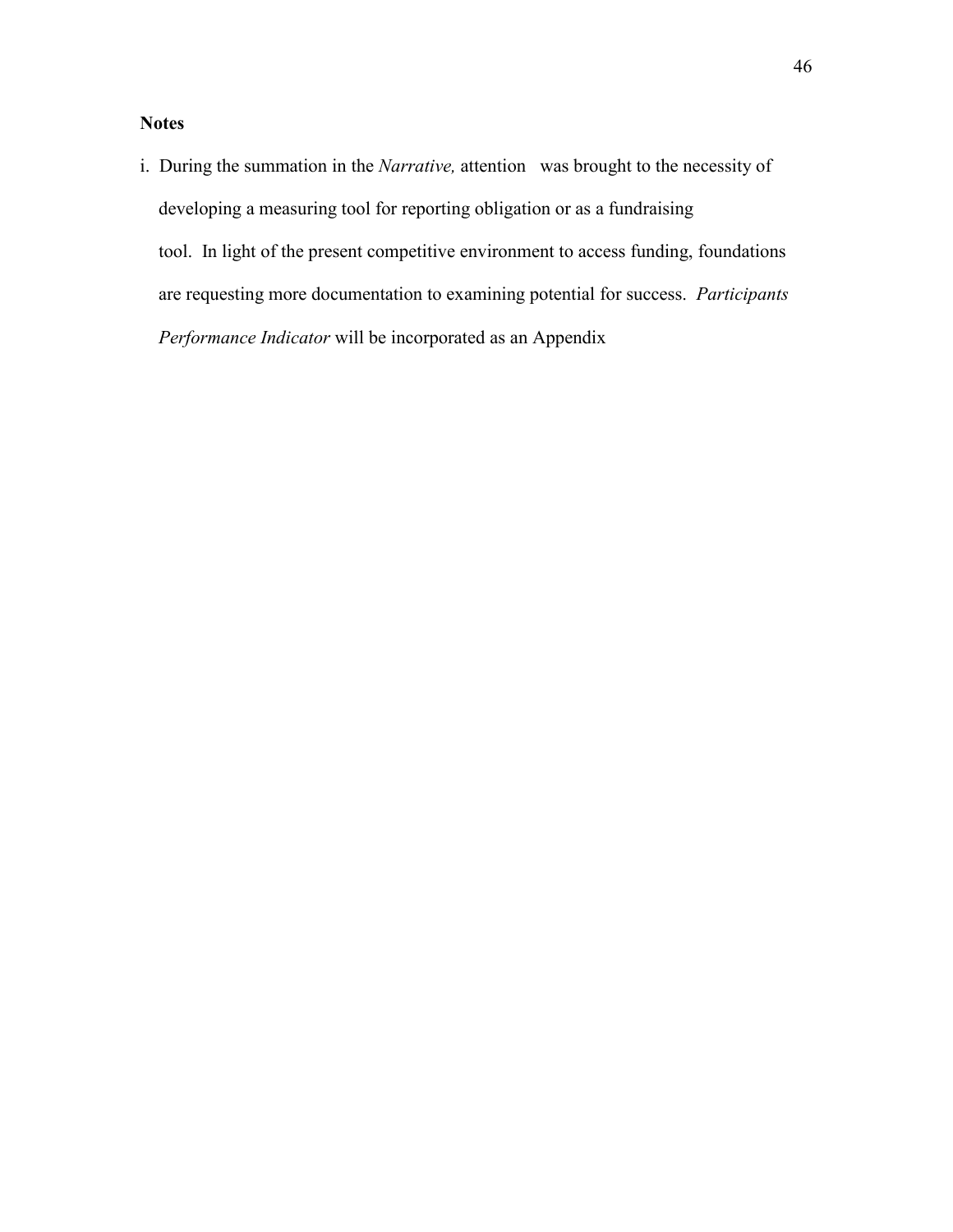### **Bibliography**

- Beckstrom, M. (2001, April 22). Striving to Save. *St. Paul Pioneer Press*. Retrieved January 23, 2003, from http://www.gwbweb.wustl.edu/csd/Areas
- Boston Household Characteristics: 1990-2000 Trends 2000. *Boston Redevelopment Authority Policy Development and Resource, June 2002.* Retrieved March 24, 2005, From http://www.cityofbsoton.gov/bra
- Center for Policy Alternatives. (n.d.). *Individual Development Accounts Program*  Retrieved January 28, 2003, from: http://www.cfed.org
- CFED, Corporation for Enterprise Development: *IDA Training Institute, IDA Effective Practices Training Manual* (2003).
- Epps-Lewis, I. J. (n.d.) Poor Magazine Online. *Micro-Economics From the Inside…*Retrieved November 29, 2002, from http://www.poormagazine.com/public
- Finn, P. J. (1999). *Literacy with an Attitude: Educating g Working-Class Children In Their Own Self-Interest.* State University of New York Press
- Hanson, Tricia. (2002, October) Financial Literacy Project Meeting Notes conducted by United Way of Massachusetts Bay.
- Haveman, R., Wolff, E. N. (1993-1998). Who are the Asset Poor? *Trends in Asset Poverty.* Retrieved February 16, 2003 from http://www.idanetwork.org/asets
- Jackson, T. (2002) Trapped by Default: Violence Against Women Of Color in Public Housing. *Sojourner The Women's Forum,* 28 (No. 2) 11
- Kiyosaki, R. T., Lechter, S. L. (1997). *Rich Dad Poor Dad.* Warner Books, New York, NY
- Leonard, M. (2001, April 4). Program Leads the Faithful to Home Ownership. *The Boston Globe.* Retrieved February 23, 2003, from http://www.gwbweb.wustl.edu
- MacKenna, J., Owen, A., & Blansett, C. (2001) Individual Development Accounts: The